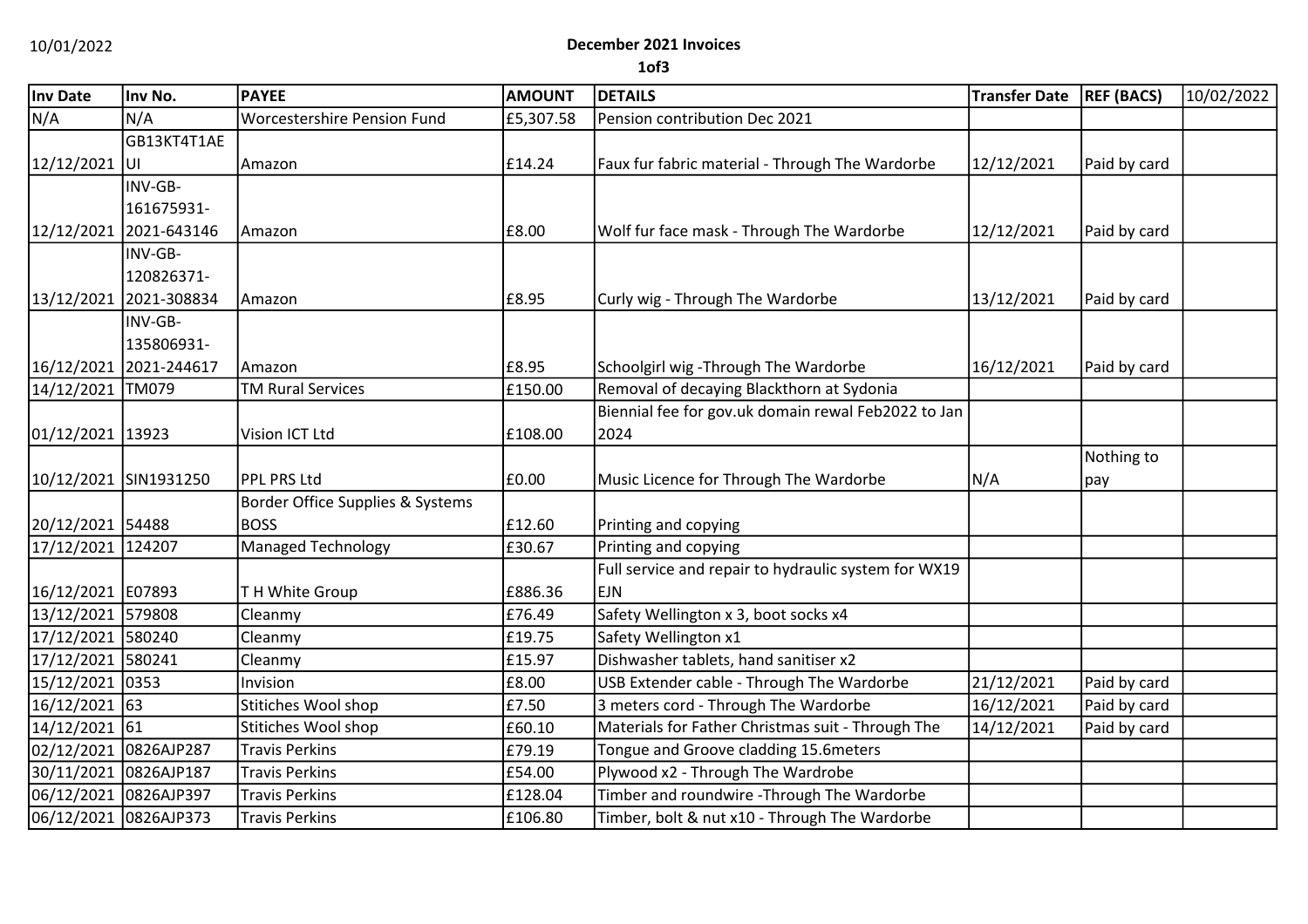#### 10/01/2022 **December 2021 Invoices 2of3**

| 03/12/2021            | 0826AJP345           | <b>Travis Perkins</b>          | £9.26     | Weeather moulding                                                                                            |            |              |  |
|-----------------------|----------------------|--------------------------------|-----------|--------------------------------------------------------------------------------------------------------------|------------|--------------|--|
|                       |                      |                                |           |                                                                                                              |            |              |  |
| 14/12/2021 0826AJP692 |                      | <b>Travis Perkins</b>          | £296.12   | Trellis x6, fence post x5 - Through The Wardrobe                                                             |            |              |  |
| 14/12/2021 66836130   |                      | hoople group                   | £150.00   | <b>Advert for Tourism &amp; Media Assistant</b>                                                              |            |              |  |
| 11/12/2021 91451364   |                      | Herefordshire Council          | £1,391.52 | Waste Collection 01/01/22-31/03/22                                                                           |            |              |  |
| 06/12/2021 5797       |                      | <b>Roundabout Stationery</b>   | £54.36    | Office supplies (returned box of A4 PP Blue)                                                                 |            |              |  |
| 31/12/2021 SI-1150    |                      | <b>DC Gardening Services</b>   | £420.00   | Cutting verge in Green Lane on 30Dec2021                                                                     |            |              |  |
| 21/12/2021 LNJAN0597  |                      | The Leominster News            | £120.00   | January 2022 issue                                                                                           |            |              |  |
|                       |                      | Herefordshire Environmental    |           |                                                                                                              |            |              |  |
| 22/12/2021 4262       |                      | Services Ltd                   | £168.00   | Pest control quarterly 22/12/21-21/03/22                                                                     |            |              |  |
| 23/12/2021 INV-36376  |                      | Leominster Auto Supplies       | £406.33   | CP08 URO repairs and services                                                                                | 23/12/2021 | Paid by card |  |
| 23/12/2021 23122021   |                      | Yeomans Canyon Tours Ltd       | £49.50    | TIC coach trip bookings                                                                                      |            |              |  |
| Grant                 | Grant                | <b>Eveybody Dance</b>          | £920.00   | Subsidise travel costs & employ staff for the Great<br>Outdoors project - agreed at FGPC 20/12/2021          |            |              |  |
|                       |                      |                                |           | Deliver six 2-hr family cooking sessions - agreed at                                                         |            |              |  |
| Grant                 | Grant                | Kids Kitchen Collective CIC    | £1,000.00 | FGPC 20/12/2021                                                                                              |            |              |  |
| Grant                 | Grant                | Leominster Priory Holiday Club | £530.00   | Cover cost of hiring toilets & fencing - agreed at<br>FGPC 20/12/2021                                        |            |              |  |
|                       |                      |                                |           | Venue & equipment hire - agreed at FGPC                                                                      |            |              |  |
| Grant                 | Grant                | Jenny Pipes Morris             | £700.00   | 20/12/2021 - venue check                                                                                     |            |              |  |
|                       | 002520710001         |                                |           |                                                                                                              |            |              |  |
| 17/12/2021            | 0234                 | Morrisons                      | £17.70    | Fuel for van hire - Through The Wardobe                                                                      |            |              |  |
| 17/12/2021            | 002520710019<br>0234 | Morrisons                      | £20.28    | Fuel for van hire - Through The Wardobe                                                                      |            |              |  |
|                       |                      |                                |           |                                                                                                              |            |              |  |
|                       |                      |                                |           | Key cut, batteries, florescent tube, padlocks, hasp &<br>staples, bolts & nuts, cable ties, SAA lock, bulbs, |            |              |  |
| 31/12/2021 638405     |                      | <b>Travis Perkins</b>          | £204.11   | garden wire, rope, ply, tape, screws,                                                                        |            |              |  |
| 21/12/2021 21122021   |                      | Leominster Choral Society      | £273.60   | Sale of 38 Carols by Candlelight tickets via TIC                                                             |            |              |  |
| 03/12/2021 516966     |                      | Arrow Plant & Tool Hire        | £66.00    | Linemarker, boots                                                                                            |            |              |  |
| 20/12/2021 517415     |                      | Arrow Plant & Tool Hire        | £39.72    | Drill bits, work trouser                                                                                     |            |              |  |
| 31/12/2021 185210     |                      | Quickskip                      | £78.00    | Wheelie bins                                                                                                 |            |              |  |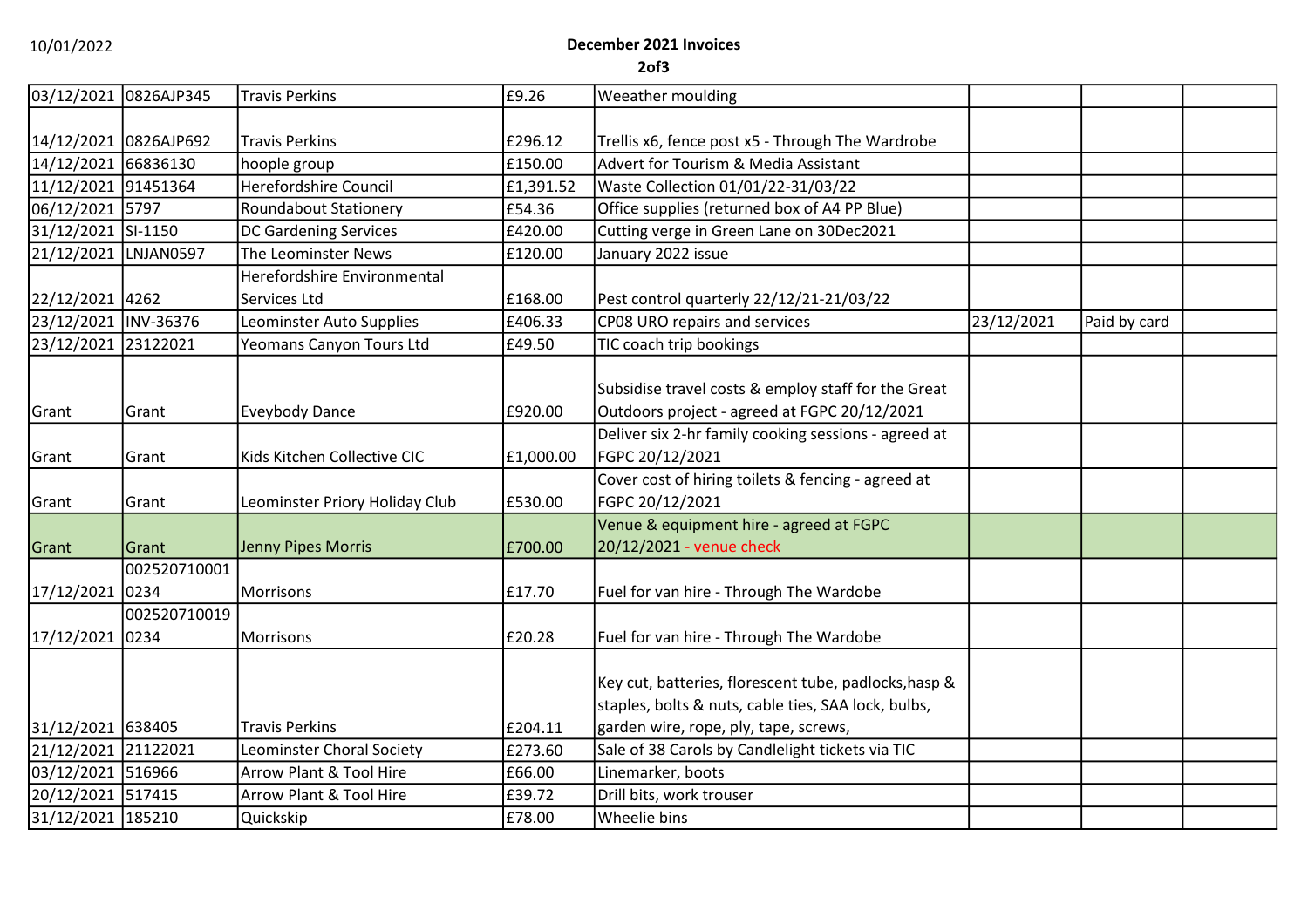#### 10/01/2022 **December 2021 Invoices**

**3of3**

| 31/12/2021 | 7136            | <b>Bromyard Launderette</b>    | £60.40   | 2021<br>Laundry for flat December |  |  |
|------------|-----------------|--------------------------------|----------|-----------------------------------|--|--|
| 29/09/2021 | <b>INV-9478</b> | Print Lta<br><b>Barrington</b> | 165.60ء، | x ID Badges<br>146                |  |  |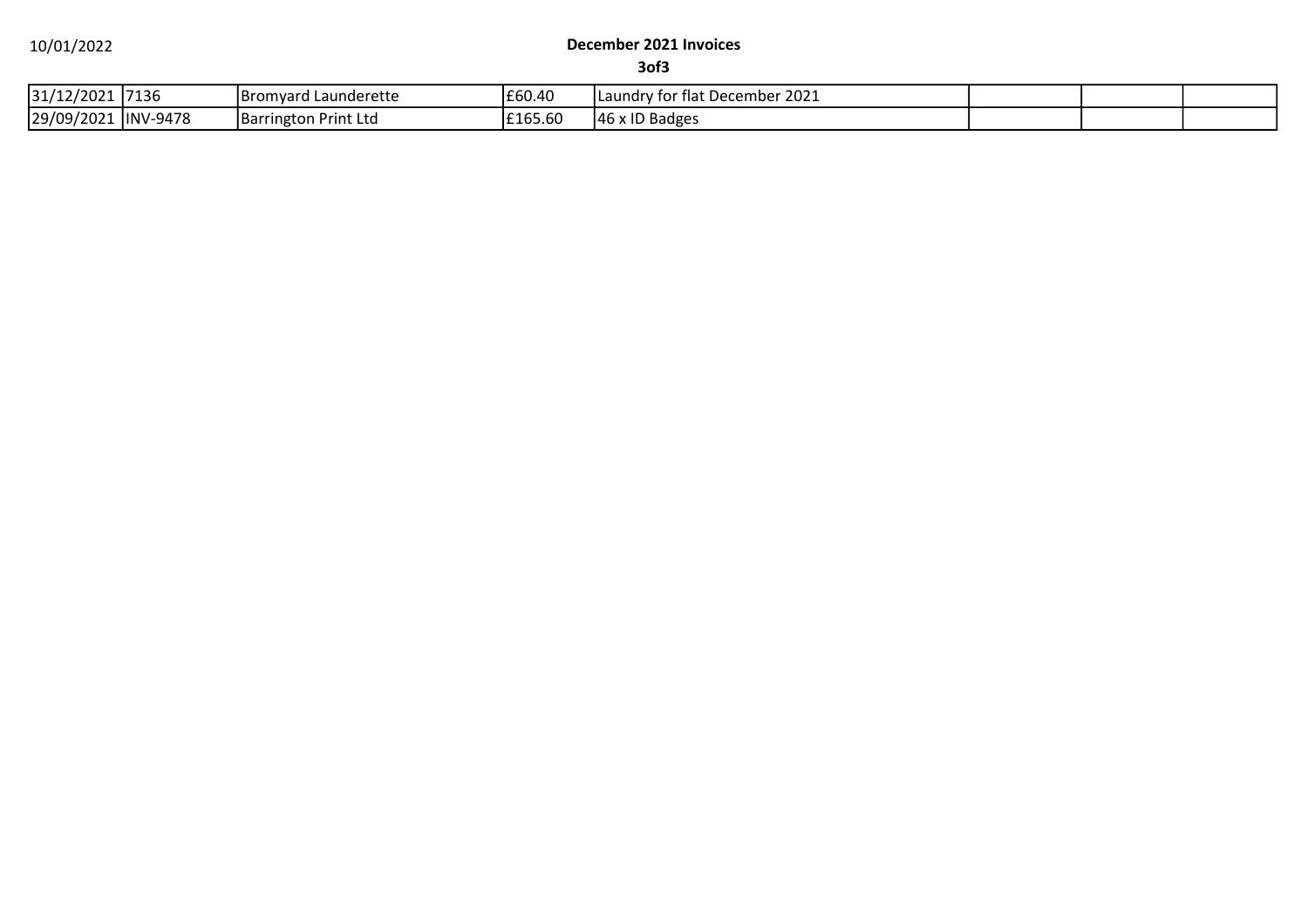10/01/2022 January 2022 invoices

1 of 1

| Inv Date             | Inv No.     | <b>PAYEE</b>                         | <b>AMOUNT</b> | <b>DETAILS</b>                                      | <b>Transfer Date</b> | <b>REF (BACS)</b> | 10/01/2022 |
|----------------------|-------------|--------------------------------------|---------------|-----------------------------------------------------|----------------------|-------------------|------------|
|                      |             |                                      |               | Annual website hosting from 4th March for           |                      |                   |            |
| 04/01/2022 AUB9718   |             | Aubergine                            | £358.80       | http://www.leominstercouncil.gov.uk/                |                      |                   |            |
|                      |             |                                      |               | Bulk polypropylene bag x3, strimmer gloves x1,      |                      |                   |            |
| 04/01/2022 IN0165952 |             | <b>Tudor Environmental</b>           | £63.78        | Ratchet bypass lopper x1                            |                      |                   |            |
|                      | MEM273379-  |                                      |               |                                                     |                      |                   |            |
| 01/01/2022 1         |             | <b>SLCC Socisty of Local Council</b> | £327.00       | Membership fee for Julie                            | 06/01/2022           | paid by card      |            |
|                      | I90880C0727 |                                      |               |                                                     |                      |                   |            |
| 06/01/2022 4         |             | Herefordshire Council                | £480.00       | Green waste sacks                                   | 06/01/2022           | paid by card      |            |
|                      |             |                                      |               |                                                     |                      |                   |            |
|                      |             | ICCM Institute of Cemetery and       |               |                                                     |                      |                   |            |
| 10/01/2022 14332     |             | Crematorium Management (Inc)         | £162.00       | Memorial Management training - Stuart               |                      |                   |            |
| 03/01/2022 4111      |             | Shine Onn Window Cleaners            | £46.00        | window cleaning                                     |                      |                   |            |
|                      |             |                                      |               | Cultrual Consortium Programme Development           |                      |                   |            |
| 06/01/2022 22010601  |             | Rachel Buchanan                      | £770.00       | Officer 44hrs at £17.50/hr                          |                      |                   |            |
|                      |             |                                      |               |                                                     |                      |                   |            |
|                      |             |                                      |               | Office supplies (disregard credit of £22.99, amount |                      |                   |            |
| 07/01/2022 5941      |             | Roundabout Stationery                | £347.95       | was deducted from previous invoice 5797)            |                      |                   |            |
| 06/01/2022 43649     |             | Jmart Warehouse                      | £26.95        | Post Box, Claw hammer, nails                        | 06/01/2022           | paid by card      |            |
| 06/01/2022           | 580822      | Cleanmy                              | £124.32       | 10 boxes x blue gloves                              |                      |                   |            |
| 10/01/2022 581126    |             | Cleanmy                              | £44.26        | 2x soap dispenser                                   |                      |                   |            |
| 10/01/2022           | 581125      | Cleanmy                              | £5.98         | 2x hand sanitiser                                   |                      |                   |            |
| N/A                  | N/A         | Wages - January 2022                 |               | Wages - January 2022                                |                      |                   |            |
| N/A                  | N/A         | <b>HMRC</b>                          |               | PAYE & NI January 2022                              |                      |                   |            |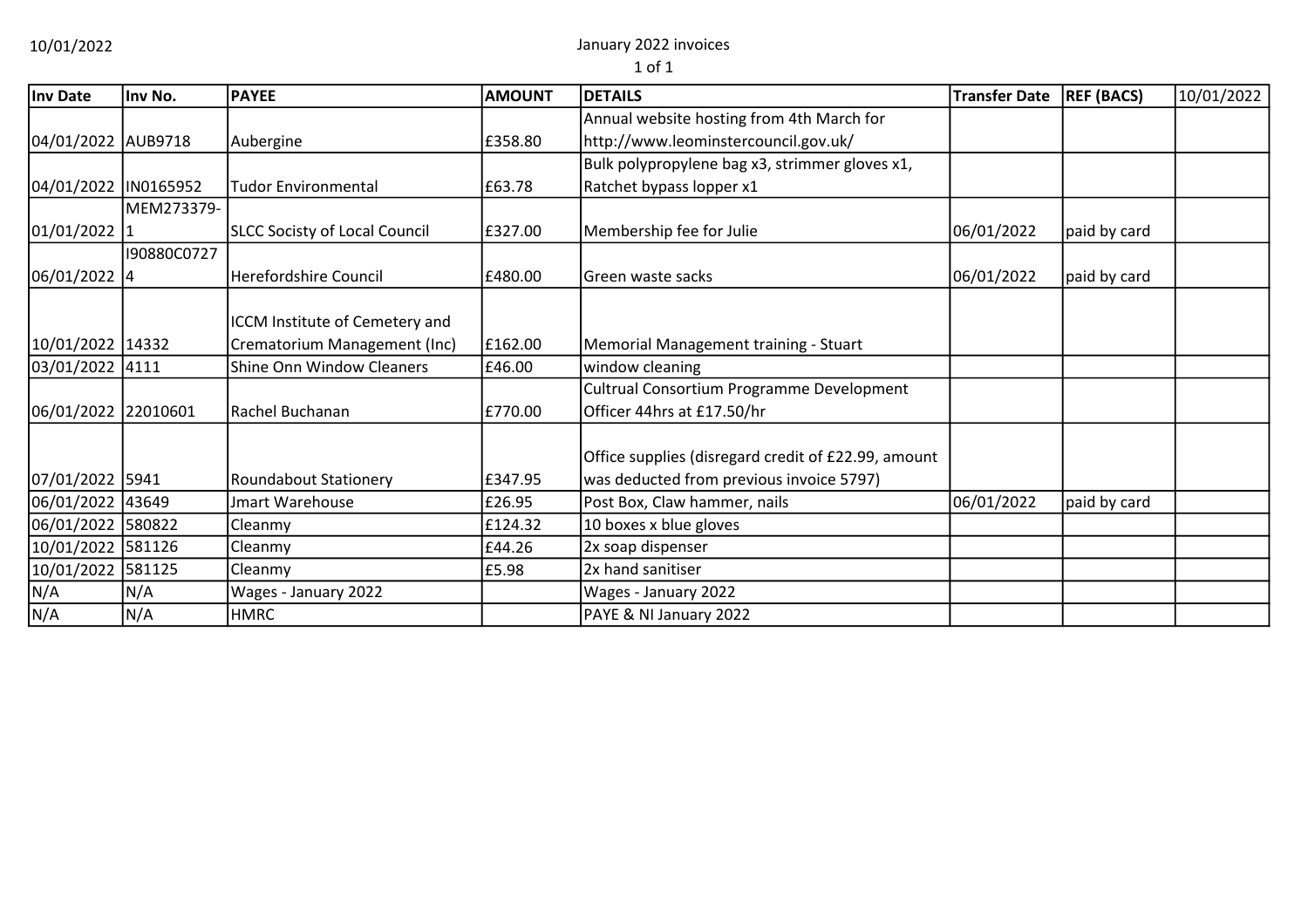#### Leominster Town Council and the contract of the Page 1

#### Detailed Income & Expenditure by Budget Heading 31/12/2021

|      |                                                           | Actual<br><b>Current Mth</b> | <b>Actual Year</b><br>To Date | Current<br>Annual Bud | Variance  | Committed<br>Annual Total Expenditure | Funds<br>Available | % Spent | Transfer<br>to/from EMR |
|------|-----------------------------------------------------------|------------------------------|-------------------------------|-----------------------|-----------|---------------------------------------|--------------------|---------|-------------------------|
| 101  | <b>Administration - Central Costs</b>                     |                              |                               |                       |           |                                       |                    |         |                         |
|      | 1076 Precept                                              | 0                            | 544,536                       | 544,536               | 0         |                                       |                    | 100.0%  |                         |
|      | Administration - Central Costs :- Income                  | 0                            | 544,536                       | 544,536               | 0         |                                       |                    | 100.0%  | 0                       |
|      | 4012 Software, IT and Support                             | 885                          | 7,783                         | 7,000                 | (783)     |                                       | (783)              | 111.2%  |                         |
|      | 4014 Website                                              | 0                            | 502                           | 1,000                 | 498       |                                       | 498                | 50.2%   |                         |
|      | 4016 Photocopier                                          | 0                            | 1,224                         | 3,000                 | 1,776     |                                       | 1,776              | 40.8%   |                         |
|      | 4019 Recruitment                                          | 125                          | 125                           | 500                   | 375       |                                       | 375                | 25.0%   |                         |
|      | 4020 Advertising                                          | 0                            | 0                             | 500                   | 500       |                                       | 500                | 0.0%    |                         |
| 4027 | Equipment                                                 | 0                            | 549                           | 1,000                 | 451       |                                       | 451                | 54.9%   |                         |
|      | 4030 Telephone                                            | 480                          | 3,630                         | 4,000                 | 370       |                                       | 370                | 90.7%   |                         |
|      | 4035 Postage                                              | 0                            | 171                           | 250                   | 79        |                                       | 79                 | 68.4%   |                         |
| 4040 | <b>Printing and Stationery</b>                            | 107                          | 909                           | 1,000                 | 91        |                                       | 91                 | 90.9%   |                         |
| 4048 | Subscriptions                                             | 55                           | 2,972                         | 3,300                 | 328       |                                       | 328                | 90.1%   |                         |
|      | 4050 Insurance                                            | 0                            | 8,255                         | 7,500                 | (755)     |                                       | (755)              | 110.1%  |                         |
|      | 4900 Contingency                                          | 0                            | 670                           | 2,000                 | 1,330     |                                       | 1,330              | 33.5%   |                         |
|      | Administration - Central Costs :- Indirect<br>Expenditure | 1,652                        | 26,789                        | 31,050                | 4,261     | 0                                     | 4,261              | 86.3%   | $\mathbf 0$             |
|      | Net Income over Expenditure                               | (1,652)                      | 517,747                       | 513,486               | (4, 261)  |                                       |                    |         |                         |
| 105  | <b>Corporate Management</b>                               |                              |                               |                       |           |                                       |                    |         |                         |
|      | 1060 Grants Received                                      | 941                          | 5,706                         | 0                     | (5,706)   |                                       |                    | 0.0%    |                         |
|      | Corporate Management :- Income                            | 941                          | 5,706                         | 0                     | (5,706)   |                                       |                    |         | 0                       |
|      | 4000 Salaries                                             | 12,130                       | 111,033                       | 152,000               | 40,967    |                                       | 40,967             | 73.0%   |                         |
|      | 4008 Travel and Subsistence                               | 24                           | 351                           | 1,000                 | 649       |                                       | 649                | 35.1%   |                         |
|      | 4010 Conferences and Training                             | 0                            | 2,431                         | 2,500                 | 69        |                                       | 69                 | 97.2%   |                         |
|      | 4125 Bank Charges                                         | 56                           | 814                           | 1,250                 | 436       |                                       | 436                | 65.1%   |                         |
|      | 4130 Accountancy/Corporate Gov.                           | 0                            | 2,395                         | 2,200                 | (195)     |                                       | (195)              | 108.9%  |                         |
|      | 4131 Internal Audit                                       | 0                            | 280                           | 600                   | 320       |                                       | 320                | 46.7%   |                         |
|      | 4132 External Audit                                       | 0                            | 1,300                         | 1,500                 | 200       |                                       | 200                | 86.7%   |                         |
|      | 4135 Legal and Professional                               | 0                            | 1,912                         | 750                   | (1, 162)  |                                       | (1, 162)           | 254.9%  |                         |
|      | 4140 Employment/Health & Safety                           | 25                           | 25                            | 2,140                 | 2,115     |                                       | 2,115              | 1.2%    |                         |
|      | Corporate Management :- Indirect Expenditure              | 12,235                       | 120,542                       | 163,940               | 43,398    | 0                                     | 43,398             | 73.5%   | 0                       |
|      | Net Income over Expenditure                               | (11, 294)                    | (114, 836)                    | (163, 940)            | (49, 104) |                                       |                    |         |                         |
| 110  | <b>Democratic Services</b>                                |                              |                               |                       |           |                                       |                    |         |                         |
|      | 4200 Elections                                            | 0                            | 0                             | 1,500                 | 1,500     |                                       | 1,500              | 0.0%    |                         |
|      | 4210 Mayor's Allowance                                    | 81                           | 1,276                         | 2,000                 | 724       |                                       | 724                | 63.8%   |                         |
|      | 4211 Mayor Making                                         | 0                            | 135                           | 1,000                 | 865       |                                       | 865                | 13.5%   |                         |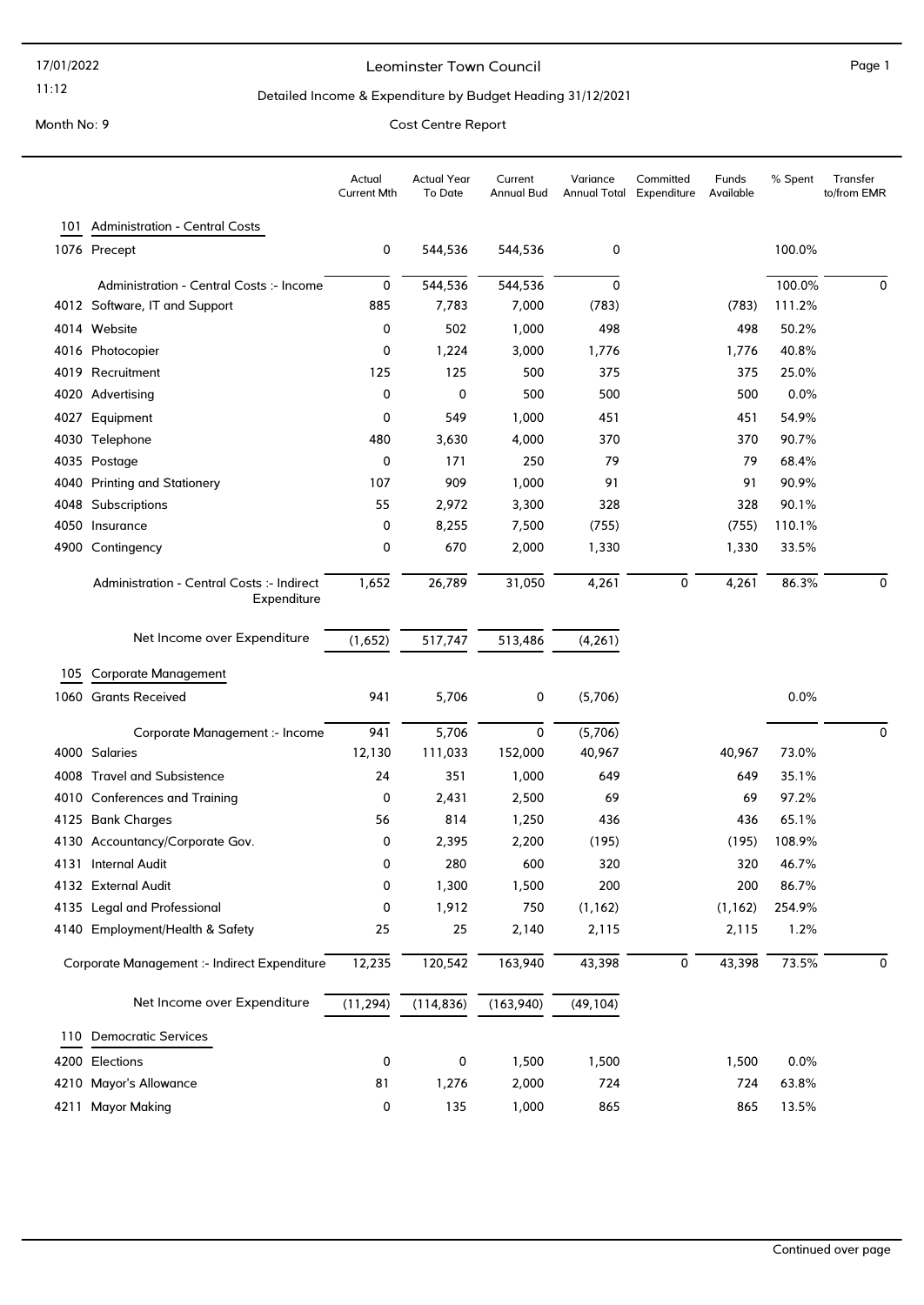#### 17/01/2022

#### 11:12

#### Leominster Town Council and the contract of the Page 2

#### Detailed Income & Expenditure by Budget Heading 31/12/2021

|          |                                             | Actual<br><b>Current Mth</b> | <b>Actual Year</b><br>To Date | Current<br><b>Annual Bud</b> | Variance<br><b>Annual Total</b> | Committed<br>Expenditure | Funds<br>Available | % Spent | Transfer<br>to/from EMR |
|----------|---------------------------------------------|------------------------------|-------------------------------|------------------------------|---------------------------------|--------------------------|--------------------|---------|-------------------------|
|          | 4212 Civic Events                           | 26                           | 51                            | 750                          | 699                             |                          | 699                | 6.8%    |                         |
|          | 4215 Civic Regalia                          | 0                            | 27                            | 500                          | 473                             |                          | 473                | 5.4%    |                         |
|          | 4220 Civic Officers                         | 0                            | 0                             | 500                          | 500                             |                          | 500                | 0.0%    |                         |
|          | Democratic Services :- Indirect Expenditure | 107                          | 1,489                         | 6,250                        | 4,761                           | $\mathbf 0$              | 4,761              | 23.8%   | 0                       |
|          | Net Expenditure                             | (107)                        | (1, 489)                      | (6, 250)                     | (4,761)                         |                          |                    |         |                         |
| 115      | Grants (s137)                               |                              |                               |                              |                                 |                          |                    |         |                         |
|          | 4235 General Grants                         | 0                            | 510                           | 9,000                        | 8,490                           |                          | 8,490              | 5.7%    |                         |
|          | 4236 Community Centre                       | 0                            | 0                             | 8,000                        | 8,000                           |                          | 8,000              | 0.0%    |                         |
|          | 4237 Grange Court                           | 0                            | 7,000                         | 7,000                        | 0                               |                          | 0                  | 100.0%  |                         |
|          | 4238 Youth Funding                          | 0                            | 0                             | 4,500                        | 4,500                           |                          | 4,500              | 0.0%    |                         |
|          | 4242 Leominster Meeting Centre              | 0                            | 1,000                         | 1,000                        | 0                               |                          | 0                  | 100.0%  |                         |
|          | Grants (s137) :- Indirect Expenditure       | 0                            | 8,510                         | 29,500                       | 20,990                          | 0                        | 20,990             | 28.8%   | $\mathbf 0$             |
|          | Net Expenditure                             | 0                            | (8, 510)                      | (29, 500)                    | (20, 990)                       |                          |                    |         |                         |
| 116      | Revenue Projects                            |                              |                               |                              |                                 |                          |                    |         |                         |
|          | 1440 The Great Places Fund - Income         | 90,000                       | 90,000                        | 0                            | (90,000)                        |                          |                    | 0.0%    |                         |
|          | Revenue Projects :- Income                  | 90,000                       | 90,000                        | 0                            | (90,000)                        |                          |                    |         | 0                       |
|          | 4243 Wellcone back Fund-Costs               | 932                          | 1,290                         | 0                            | (1, 290)                        |                          | (1, 290)           | 0.0%    |                         |
|          | Revenue Projects :- Indirect Expenditure    | 932                          | 1,290                         | 0                            | (1, 290)                        | $\mathbf 0$              | (1, 290)           |         | 0                       |
|          | Net Income over Expenditure                 | 89,068                       | 88,710                        | 0                            | (88, 710)                       |                          |                    |         |                         |
| 125      | Corn Square                                 |                              |                               |                              |                                 |                          |                    |         |                         |
| 1400     | Income-Room Hire                            | 0                            | 11,017                        | 17,000                       | 5,983                           |                          |                    | 64.8%   |                         |
|          | 1403 Income Flat                            | 558                          | 9,871                         | 13,000                       | 3,129                           |                          |                    | 75.9%   |                         |
|          | Corn Square :- Income                       | 558                          | 20,889                        | 30,000                       | 9,111                           |                          |                    | 69.6%   | 0                       |
|          | 4180 Cleaning                               | 413                          | 3,480                         | 4,000                        | 520                             |                          | 520                | 87.0%   |                         |
|          | 4181 Window Cleaning                        | 46                           | 322                           | 600                          | 278                             |                          | 278                | 53.7%   |                         |
|          | 4182 Electricity                            | 222                          | 1,694                         | 3,000                        | 1,306                           |                          | 1,306              | 56.5%   |                         |
| 4183 Gas |                                             | 168                          | 1,196                         | 3,000                        | 1,804                           |                          | 1,804              | 39.9%   |                         |
|          | 4185 Business Rates                         | 1,010                        | 9,095                         | 11,500                       | 2,405                           |                          | 2,405              | 79.1%   |                         |
|          | 4186 Water Rates                            | 90                           | 846                           | 1,500                        | 655                             |                          | 655                | 56.4%   |                         |
|          | 4187 Repairs and Renewals                   | 45                           | 3,977                         | 3,000                        | (977)                           |                          | (977)              | 132.6%  |                         |
|          | 4188 Fixtures and Fittings                  | 146                          | 2,431                         | 2,000                        | (431)                           |                          | (431)              | 121.6%  |                         |
|          | 4700 Loan Repayments                        | 0                            | 21,039                        | 27,000                       | 5,961                           |                          | 5,961              | 77.9%   |                         |
|          | Corn Square :- Indirect Expenditure         | 2,140                        | 44,079                        | 55,600                       | 11,521                          | 0                        | 11,521             | 79.3%   | 0                       |
|          | Net Income over Expenditure                 | (1, 582)                     | (23, 190)                     | (25,600)                     | (2, 410)                        |                          |                    |         |                         |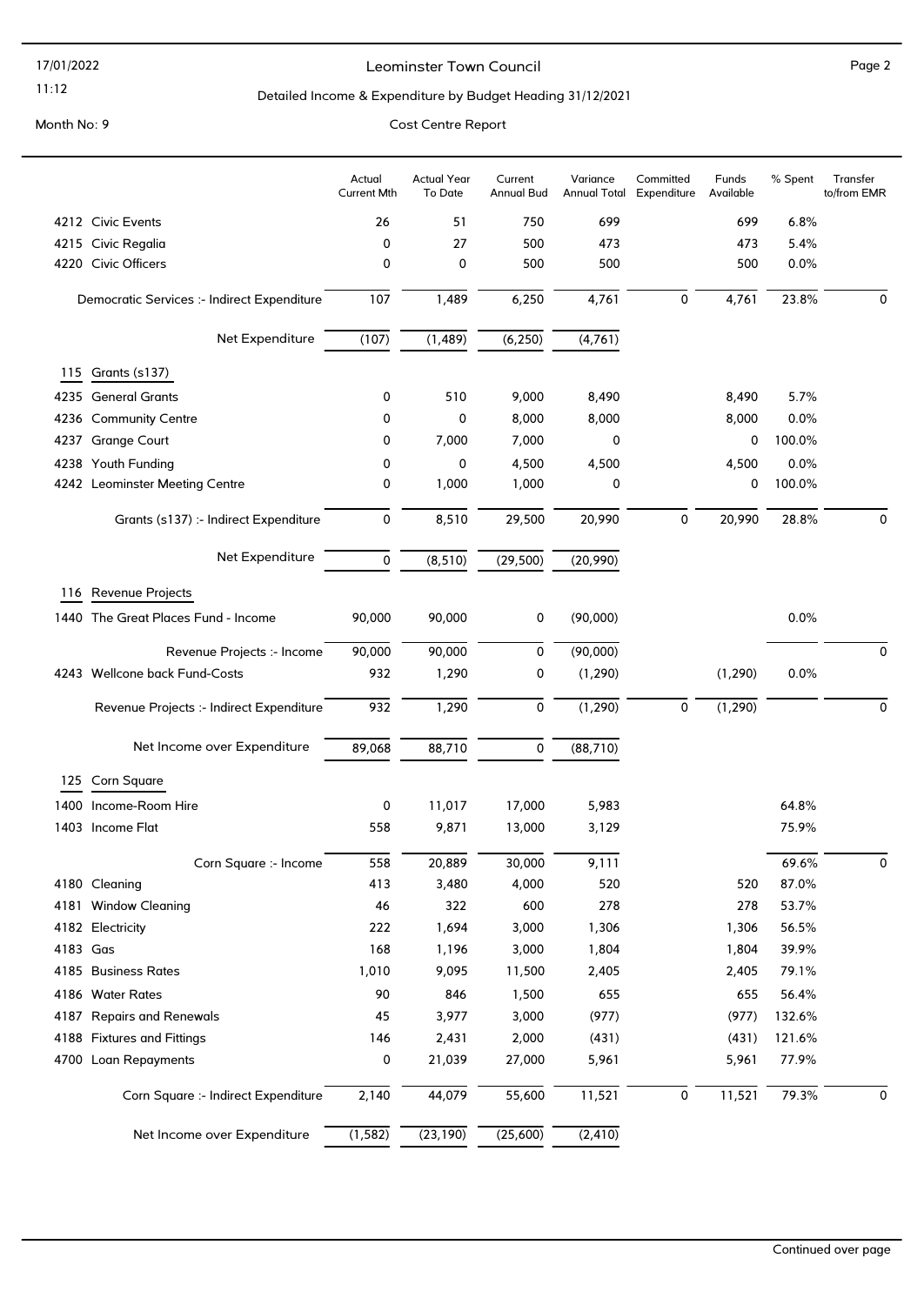#### Leominster Town Council and the contract of the Page 3

#### Detailed Income & Expenditure by Budget Heading 31/12/2021

| <b>Tourist Information</b><br>130<br>1010 Income-Commission<br>498<br>902<br>35.6%<br>30<br>1,400<br>(55)<br>518<br>8,000<br>7,482<br>6.5%<br>1510 Income-Coach trips<br>59.0%<br>1511 Income-Books & Maps<br>266<br>2,891<br>4,900<br>2,009<br>160<br>88.5%<br>1512 Income-Cards<br>125<br>1,240<br>1,400<br>755<br>52.8%<br>1513 Income-Souvenirs<br>3,483<br>6,600<br>3,117<br>1514 Income-Food/Drinks<br>483<br>2,738<br>4,500<br>60.8%<br>1,762<br>73<br>1,768<br>73.7%<br>1515 Income-Craft<br>2,400<br>632<br>0<br>0<br>300<br>300<br>0.0%<br>1516 Income-Advertising<br>1519 Income-Green Sacks<br>6,942<br>6,750<br>(192)<br>102.8%<br>143<br>20,077<br>36,250<br>16,173<br>55.4%<br>Tourist Information :- Income<br>1,820<br>0 |                    | Actual<br><b>Current Mth</b> | <b>Actual Year</b><br>To Date | Current<br>Annual Bud | Variance<br>Annual Total Expenditure | Committed | Funds<br>Available | % Spent | Transfer<br>to/from EMR |
|-------------------------------------------------------------------------------------------------------------------------------------------------------------------------------------------------------------------------------------------------------------------------------------------------------------------------------------------------------------------------------------------------------------------------------------------------------------------------------------------------------------------------------------------------------------------------------------------------------------------------------------------------------------------------------------------------------------------------------------------|--------------------|------------------------------|-------------------------------|-----------------------|--------------------------------------|-----------|--------------------|---------|-------------------------|
|                                                                                                                                                                                                                                                                                                                                                                                                                                                                                                                                                                                                                                                                                                                                           |                    |                              |                               |                       |                                      |           |                    |         |                         |
|                                                                                                                                                                                                                                                                                                                                                                                                                                                                                                                                                                                                                                                                                                                                           |                    |                              |                               |                       |                                      |           |                    |         |                         |
|                                                                                                                                                                                                                                                                                                                                                                                                                                                                                                                                                                                                                                                                                                                                           |                    |                              |                               |                       |                                      |           |                    |         |                         |
|                                                                                                                                                                                                                                                                                                                                                                                                                                                                                                                                                                                                                                                                                                                                           |                    |                              |                               |                       |                                      |           |                    |         |                         |
|                                                                                                                                                                                                                                                                                                                                                                                                                                                                                                                                                                                                                                                                                                                                           |                    |                              |                               |                       |                                      |           |                    |         |                         |
|                                                                                                                                                                                                                                                                                                                                                                                                                                                                                                                                                                                                                                                                                                                                           |                    |                              |                               |                       |                                      |           |                    |         |                         |
|                                                                                                                                                                                                                                                                                                                                                                                                                                                                                                                                                                                                                                                                                                                                           |                    |                              |                               |                       |                                      |           |                    |         |                         |
|                                                                                                                                                                                                                                                                                                                                                                                                                                                                                                                                                                                                                                                                                                                                           |                    |                              |                               |                       |                                      |           |                    |         |                         |
|                                                                                                                                                                                                                                                                                                                                                                                                                                                                                                                                                                                                                                                                                                                                           |                    |                              |                               |                       |                                      |           |                    |         |                         |
|                                                                                                                                                                                                                                                                                                                                                                                                                                                                                                                                                                                                                                                                                                                                           |                    |                              |                               |                       |                                      |           |                    |         |                         |
|                                                                                                                                                                                                                                                                                                                                                                                                                                                                                                                                                                                                                                                                                                                                           |                    |                              |                               |                       |                                      |           |                    |         |                         |
|                                                                                                                                                                                                                                                                                                                                                                                                                                                                                                                                                                                                                                                                                                                                           | 3000 Cost of Sales | 0                            | 822                           | 0                     | (822)                                |           | (822)              | 0.0%    |                         |
| 0<br>258<br>3010 Costs-Coach Trips<br>8,000<br>3.2%                                                                                                                                                                                                                                                                                                                                                                                                                                                                                                                                                                                                                                                                                       |                    |                              |                               |                       |                                      |           |                    |         |                         |
| 7,742<br>7,742<br>3011 Costs-Books and Maps<br>250<br>1,602<br>4,375<br>2,773<br>2,773<br>36.6%                                                                                                                                                                                                                                                                                                                                                                                                                                                                                                                                                                                                                                           |                    |                              |                               |                       |                                      |           |                    |         |                         |
| 3012 Costs-Cards<br>361<br>889<br>889<br>28.9%<br>0<br>1,250                                                                                                                                                                                                                                                                                                                                                                                                                                                                                                                                                                                                                                                                              |                    |                              |                               |                       |                                      |           |                    |         |                         |
| 3013 Costs-Souvenirs<br>5,900<br>22.0%<br>140<br>1,296<br>4,605<br>4,605                                                                                                                                                                                                                                                                                                                                                                                                                                                                                                                                                                                                                                                                  |                    |                              |                               |                       |                                      |           |                    |         |                         |
| 48.7%<br>1,971<br>2,079<br>3014 Costs-Food/Drink<br>0<br>4,050<br>2,079                                                                                                                                                                                                                                                                                                                                                                                                                                                                                                                                                                                                                                                                   |                    |                              |                               |                       |                                      |           |                    |         |                         |
| 1,918<br>89.2%<br>3015 Costs-Craft<br>0<br>2,150<br>232<br>232                                                                                                                                                                                                                                                                                                                                                                                                                                                                                                                                                                                                                                                                            |                    |                              |                               |                       |                                      |           |                    |         |                         |
| 0<br>275<br>275<br>3016 Costs-Advertising<br>0<br>275<br>0.0%                                                                                                                                                                                                                                                                                                                                                                                                                                                                                                                                                                                                                                                                             |                    |                              |                               |                       |                                      |           |                    |         |                         |
|                                                                                                                                                                                                                                                                                                                                                                                                                                                                                                                                                                                                                                                                                                                                           |                    |                              |                               |                       |                                      |           |                    |         |                         |
| 4000 Salaries<br>54,000<br>19,049<br>64.7%<br>3,082<br>34,951<br>19,049                                                                                                                                                                                                                                                                                                                                                                                                                                                                                                                                                                                                                                                                   |                    |                              |                               |                       |                                      |           |                    |         |                         |
| 0<br>4028 Green Sacks Purchase<br>5,760<br>6,000<br>240<br>240<br>96.0%                                                                                                                                                                                                                                                                                                                                                                                                                                                                                                                                                                                                                                                                   |                    |                              |                               |                       |                                      |           |                    |         |                         |
| 3,472<br>48,939<br>86,000<br>37,061<br>0<br>37,061<br>56.9%<br>Tourist Information :- Indirect Expenditure                                                                                                                                                                                                                                                                                                                                                                                                                                                                                                                                                                                                                                |                    |                              |                               |                       |                                      |           |                    |         | $\mathbf 0$             |
| Net Income over Expenditure<br>(1,651)<br>(49, 750)<br>(28, 862)<br>(20, 888)                                                                                                                                                                                                                                                                                                                                                                                                                                                                                                                                                                                                                                                             |                    |                              |                               |                       |                                      |           |                    |         |                         |
| Open Spaces<br>201                                                                                                                                                                                                                                                                                                                                                                                                                                                                                                                                                                                                                                                                                                                        |                    |                              |                               |                       |                                      |           |                    |         |                         |
| Sale of Assets<br>67<br>263<br>0.0%<br>1020<br>0<br>(263)                                                                                                                                                                                                                                                                                                                                                                                                                                                                                                                                                                                                                                                                                 |                    |                              |                               |                       |                                      |           |                    |         |                         |
| <b>Grants Received</b><br>716<br>0.0%<br>2,866<br>0<br>(2,866)<br>1060                                                                                                                                                                                                                                                                                                                                                                                                                                                                                                                                                                                                                                                                    |                    |                              |                               |                       |                                      |           |                    |         |                         |
| 783<br>(3, 129)<br>3,129<br>Open Spaces :- Income<br>$\mathbf{0}$                                                                                                                                                                                                                                                                                                                                                                                                                                                                                                                                                                                                                                                                         |                    |                              |                               |                       |                                      |           |                    |         | 0                       |
| 4000 Salaries<br>13,822<br>114,316<br>146,000<br>31,684<br>78.3%<br>31,684                                                                                                                                                                                                                                                                                                                                                                                                                                                                                                                                                                                                                                                                |                    |                              |                               |                       |                                      |           |                    |         |                         |
| 4006 Uniforms<br>293<br>1,301<br>2,500<br>1,199<br>1,199<br>52.0%                                                                                                                                                                                                                                                                                                                                                                                                                                                                                                                                                                                                                                                                         |                    |                              |                               |                       |                                      |           |                    |         |                         |
| 8<br>961<br>2,000<br>1,039<br>48.0%<br>4027 Equipment<br>1,039                                                                                                                                                                                                                                                                                                                                                                                                                                                                                                                                                                                                                                                                            |                    |                              |                               |                       |                                      |           |                    |         |                         |
| 4187 Repairs and Renewals<br>0<br>1,123<br>2,000<br>877<br>877<br>56.1%                                                                                                                                                                                                                                                                                                                                                                                                                                                                                                                                                                                                                                                                   |                    |                              |                               |                       |                                      |           |                    |         |                         |
| 69<br>576<br>9.6%<br>4300 Maintenance<br>6,000<br>5,424<br>5,424                                                                                                                                                                                                                                                                                                                                                                                                                                                                                                                                                                                                                                                                          |                    |                              |                               |                       |                                      |           |                    |         |                         |
| 4312 P3 Scheme<br>0<br>0<br>1,000<br>1,000<br>0.0%<br>1,000                                                                                                                                                                                                                                                                                                                                                                                                                                                                                                                                                                                                                                                                               |                    |                              |                               |                       |                                      |           |                    |         |                         |
| 4313 Lengthman Scheme<br>350<br>350<br>1,000<br>650<br>650<br>35.0%                                                                                                                                                                                                                                                                                                                                                                                                                                                                                                                                                                                                                                                                       |                    |                              |                               |                       |                                      |           |                    |         |                         |
| 1,077<br>2,935<br>3,000<br>65<br>65<br>97.8%<br>4320 Vehicle Maintenance                                                                                                                                                                                                                                                                                                                                                                                                                                                                                                                                                                                                                                                                  |                    |                              |                               |                       |                                      |           |                    |         |                         |
| 4321 Vehicle Fuel<br>316<br>3,000<br>(239)<br>108.0%<br>3,239<br>(239)                                                                                                                                                                                                                                                                                                                                                                                                                                                                                                                                                                                                                                                                    |                    |                              |                               |                       |                                      |           |                    |         |                         |
| 1,457<br>7,000<br>(481)<br>106.9%<br>4351 Waste<br>7,481<br>(481)                                                                                                                                                                                                                                                                                                                                                                                                                                                                                                                                                                                                                                                                         |                    |                              |                               |                       |                                      |           |                    |         |                         |
| 4355 Tree Management<br>150<br>500<br>5,000<br>4,500<br>4,500<br>10.0%                                                                                                                                                                                                                                                                                                                                                                                                                                                                                                                                                                                                                                                                    |                    |                              |                               |                       |                                      |           |                    |         |                         |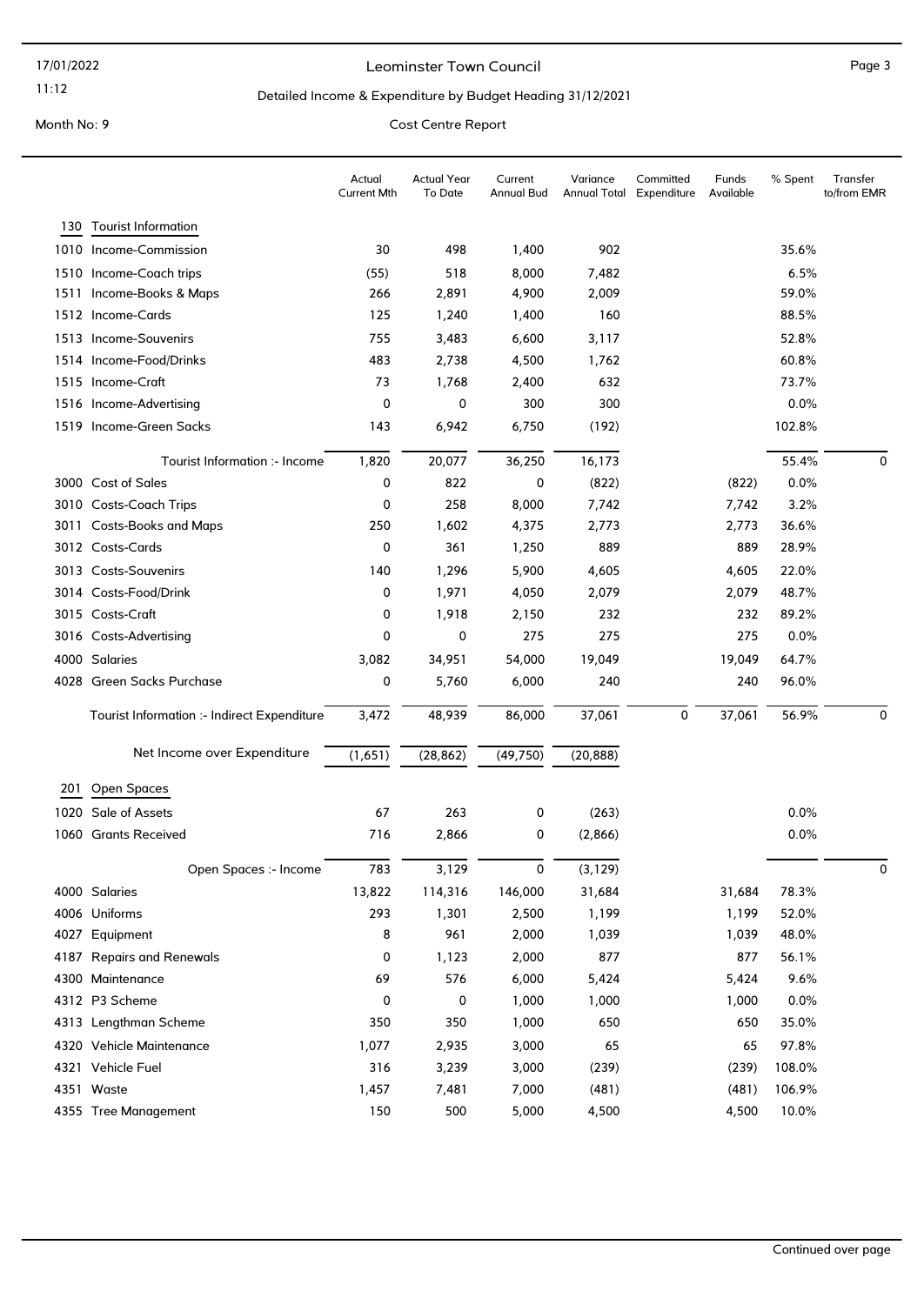17/01/2022

### 11:12

#### Leominster Town Council and the contract of the Page 4

#### Detailed Income & Expenditure by Budget Heading 31/12/2021

|                                     | Actual<br><b>Current Mth</b> | <b>Actual Year</b><br>To Date | Current<br>Annual Bud | Variance<br><b>Annual Total</b> | Committed<br>Expenditure | Funds<br>Available | % Spent | Transfer<br>to/from EMR |
|-------------------------------------|------------------------------|-------------------------------|-----------------------|---------------------------------|--------------------------|--------------------|---------|-------------------------|
| 4356 Climate Management             | 0                            | 0                             | 1,528                 | 1,528                           |                          | 1,528              | 0.0%    |                         |
| Open Spaces :- Indirect Expenditure | 17,542                       | 132,780                       | 180,028               | 47,248                          | 0                        | 47,248             | 73.8%   | 0                       |
| Net Income over Expenditure         | (16, 759)                    | (129, 651)                    | (180, 028)            | (50, 377)                       |                          |                    |         |                         |
| 202 Depot                           |                              |                               |                       |                                 |                          |                    |         |                         |
| 4027 Equipment                      | 0                            | 12                            | 0                     | (12)                            |                          | (12)               | 0.0%    |                         |
| 4050 Insurance                      | 0                            | 706                           | 500                   | (206)                           |                          | (206)              | 141.1%  |                         |
| 4180 Cleaning                       | 38                           | 58                            | 900                   | 842                             |                          | 842                | 6.4%    |                         |
| 4182 Electricity                    | 46                           | 297                           | 800                   | 503                             |                          | 503                | 37.2%   |                         |
| 4184 Rent                           | 0                            | 3,681                         | 3,700                 | 19                              |                          | 19                 | 99.5%   |                         |
| 4185 Business Rates                 | 170                          | 1,536                         | 2,100                 | 564                             |                          | 564                | 73.1%   |                         |
| 4186 Water Rates                    | 0                            | 400                           | 550                   | 150                             |                          | 150                | 72.7%   |                         |
| 4187 Repairs and Renewals           | 0                            | 20                            | 200                   | 180                             |                          | 180                | 10.0%   |                         |
| 4188 Fixtures and Fittings          | 0                            | 207                           | 800                   | 593                             |                          | 593                | 25.9%   |                         |
| Depot :- Indirect Expenditure       | 254                          | 6,916                         | 9,550                 | 2,634                           | 0                        | 2,634              | 72.4%   | 0                       |
| Net Expenditure                     | (254)                        | (6,916)                       | (9, 550)              | (2,634)                         |                          |                    |         |                         |
| 203 Allotments                      |                              |                               |                       |                                 |                          |                    |         |                         |
| 1120 Income-Allotments              | (31)                         | 5,879                         | 5,000                 | (879)                           |                          |                    | 117.6%  |                         |
| Allotments :- Income                | (31)                         | 5,879                         | 5,000                 | (879)                           |                          |                    | 117.6%  | 0                       |
| 4184 Rent                           | 166                          | 1,134                         | 1,400                 | 266                             |                          | 266                | 81.0%   |                         |
| 4186 Water Rates                    | 50                           | 446                           | 500                   | 55                              |                          | 55                 | 89.1%   |                         |
| 4300 Maintenance                    | 0                            | 598                           | 1,000                 | 402                             |                          | 402                | 59.8%   |                         |
| Allotments :- Indirect Expenditure  | 216                          | 2,178                         | 2,900                 | 722                             | 0                        | 722                | 75.1%   | 0                       |
| Net Income over Expenditure         | (246)                        | 3,701                         | 2,100                 | (1,601)                         |                          |                    |         |                         |
| 205 Market                          |                              |                               |                       |                                 |                          |                    |         |                         |
| 1402 Income-Market                  | 926                          | 6,716                         | 16,000                | 9,284                           |                          |                    | 42.0%   |                         |
| 1404 Income-Victorian Market        | 70                           | 650                           | 0                     | (650)                           |                          |                    | 0.0%    |                         |
| Market :- Income                    | 996                          | 7,366                         | 16,000                | 8,634                           |                          |                    | 46.0%   | 0                       |
| 4005 Market Management              | 0                            | 2,309                         | 6,000                 | 3,691                           |                          | 3,691              | 38.5%   |                         |
| 4048 Subscriptions                  | 0                            | 369                           | 358                   | (11)                            |                          | (11)               | 103.1%  |                         |
| Market :- Indirect Expenditure      | 0                            | 2,678                         | 6,358                 | 3,680                           | 0                        | 3,680              | 42.1%   | 0                       |
| Net Income over Expenditure         | 996                          | 4,688                         | 9,642                 | 4,954                           |                          |                    |         |                         |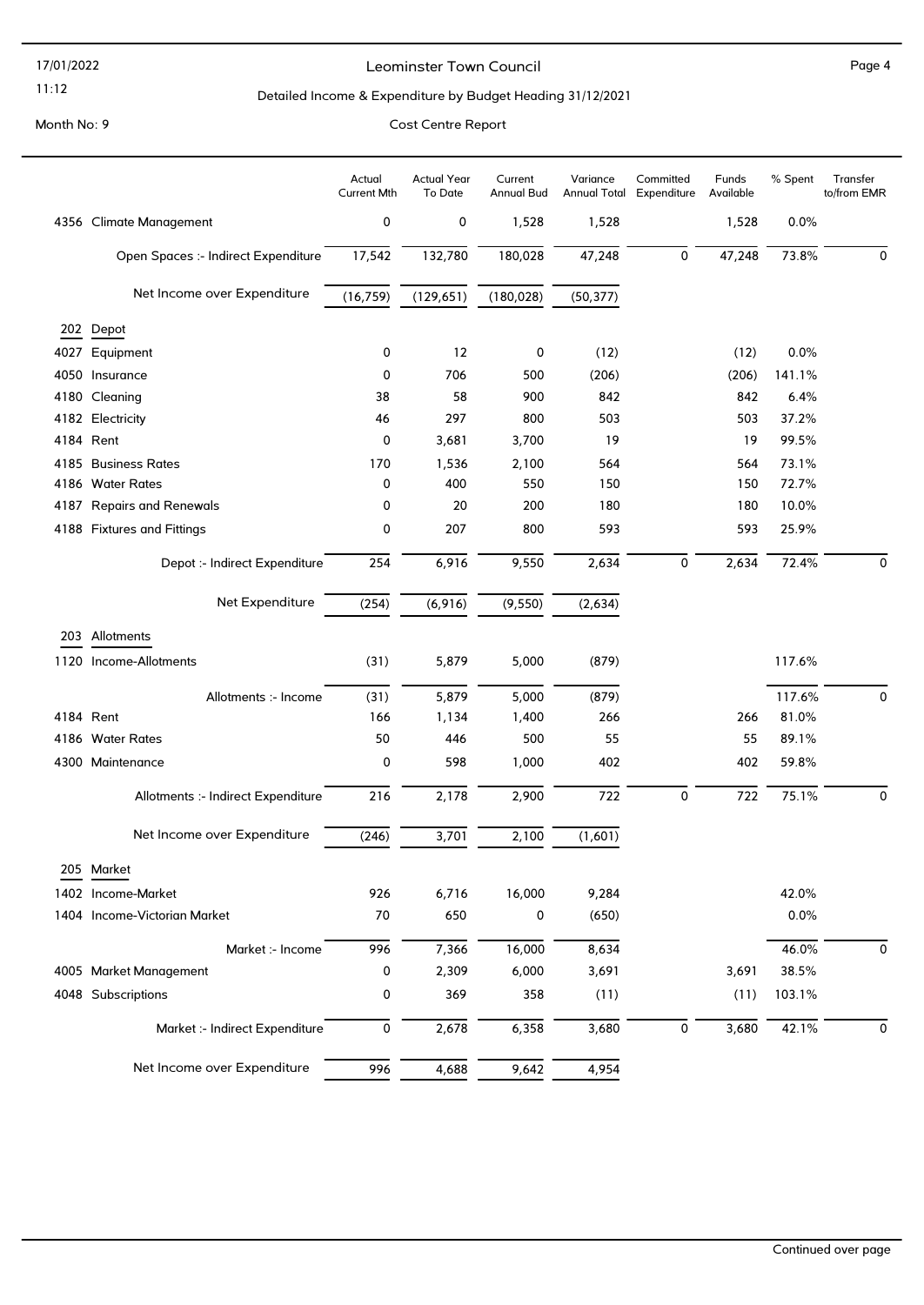#### 17/01/2022

#### 11:12

#### Leominster Town Council and the contract of the Page 5

#### Detailed Income & Expenditure by Budget Heading 31/12/2021

Month No: 9 Cost Centre Report

### Actual Year To Date Current Annual Bud Variance Annual Total Expenditure Committed Funds Available Actual Current Mth % Spent Transfer to/from EMR 220 Central Area Toilets 4185 Business Rates 0 (1,647) 0 1,647 1,647 0.0% 4186 Water Rates 58 569 1,500 931 931 37.9% Central Area Toilets :- Indirect Expenditure 58 (1,078) 1,500 2,578 0 2,578 (71.9%) 0 Net Expenditure (58) 1,078 (1,500) (2,578) 225 The Grange Toilets 4182 Electricity 66 436 1,100 664 664 39.6% 4186 Water Rates 96 890 2,000 1,110 1,110 44.5% 4300 Maintenance 0 190 500 310 310 38.0% The Grange Toilets :- Indirect Expenditure 162 1,516 3,600 2,084 0 2,084 42.1% 0 Net Expenditure (162) (1,516) (3,600) (2,084) 250 Economic Development 4023 Newsletter 120 1,200 1,560 360 360 76.9% 4047 Market Town Forum 0 0 250 250 250 0.0% 4230 Events Fund 5 165 1,000 835 835 16.5% 4370 Leominster in Bloom **0** 100.0% **0** 500 500 0 100.0% 4375 CCTV 2,772 11,089 15,000 3,911 3,911 73.9% 4380 Festive Lights 0 16,495 17,500 1,005 1,005 94.3% Economic Development :- Indirect Expenditure 2,897 29,449 35,810 6,361 0 6,361 82.2% 0 Net Expenditure  $\overline{(2,897)}$   $\overline{(29,449)}$   $\overline{(35,810)}$   $\overline{(6,361)}$ 260 Capital Projects 1060 Grants Received 0 32,259 0 (32,259) 0.0% Capital Projects :- Income 0 32,259 0 (32,259) 0 4700 Loan Repayments 0 0 15,200 15,200 15,200 0.0% 4715 Secret Garden-Loan Funded 74 4,066 0 (4,066) (4,066) 0.0% Capital Projects :- Indirect Expenditure  $\overline{74}$   $\overline{4,066}$   $\overline{15,200}$   $\overline{11,134}$   $\overline{0}$   $\overline{11,134}$   $\overline{26.8\%}$   $\overline{0}$ Net Income over Expenditure  $\frac{(74)}{(74)}$  28,193  $\frac{(15,200)}{(15,200)}$  (43,393) 300 Planning and Highways 4240 Travel Fund 0 778 4,500 3,722 3,722 17.3% Planning and Highways :- Indirect Expenditure  $\overline{0}$   $\overline{778}$   $\overline{4,500}$   $\overline{3,722}$   $\overline{0}$   $\overline{3,722}$   $\overline{17.3\%}$   $\overline{0}$ Net Expenditure  $\overline{0}$   $(778)$   $(4,500)$   $(3,722)$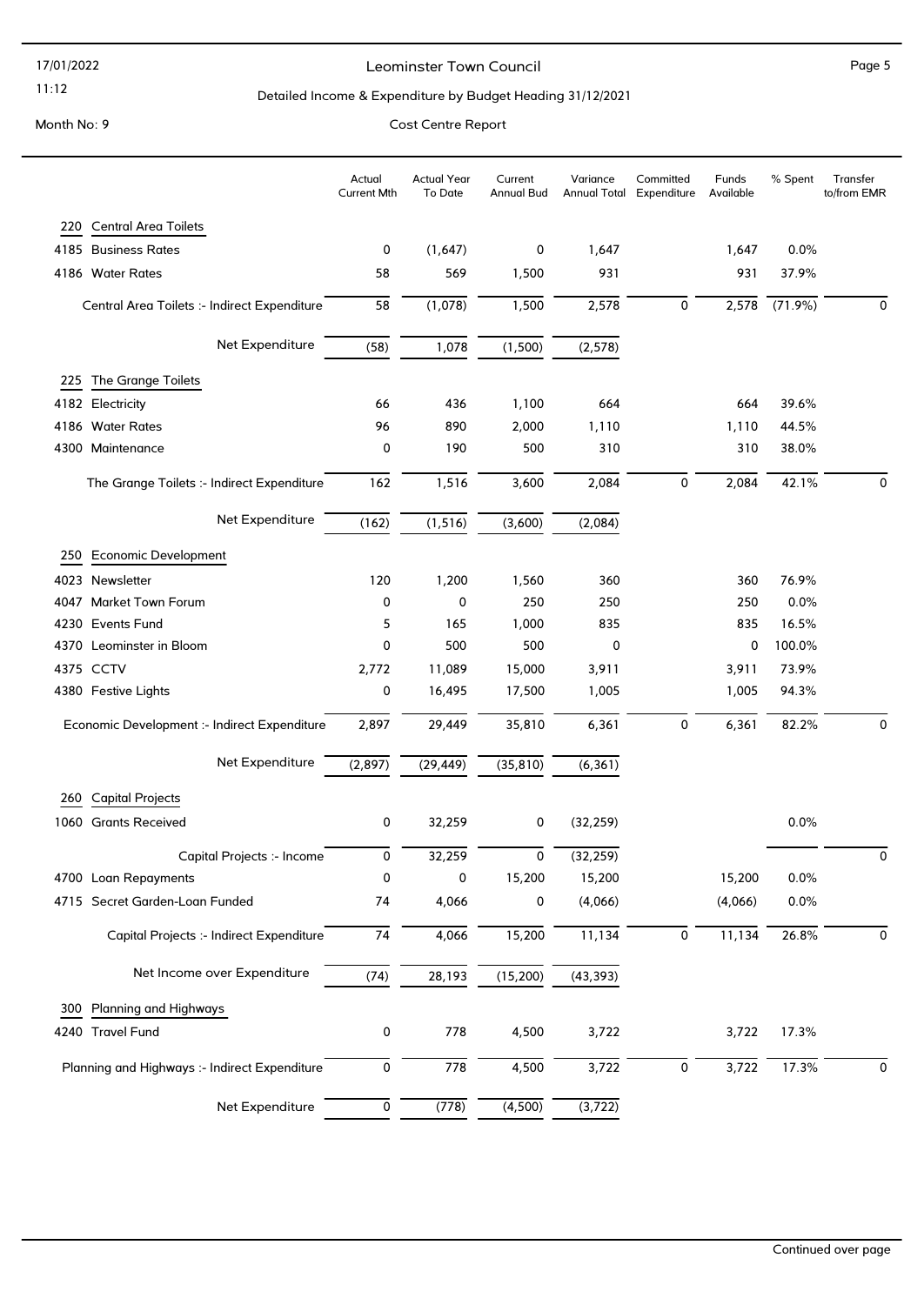#### **2021/22 Month 9 Budget Notes**

These notes are intended to accompany the budget reports for the end of month 9 of 2021/22 financial year. Comments on expenditure and income are listed by budget heading and cost centre.

#### 101: Administration - Central Costs

#### **4012: Software, IT and Support**

Expenditure includes end of year external accounting support for 2020/21 financial year.

#### **4048: Subscriptions**

Subscriptions renew at the beginning of the financial year except SLCC membership.

#### **4050: Insurance**

- Insurance cover renews at the beginning of the financial year. This includes vehicle cover, buildings and contents, employer's liability and public liability. This year the cost has risen but also includes cover for the new chipper.

#### 105: Corporate Management

#### **4130: Accountancy/Corporate Governance**

Expenditure is high at the beginning of the financial year, to include end of year accounting support. Staff training has now been completed meaning that the monthly cost will reduce but likely to still be over budget.

#### **4135: Legal and Professional**

Staff Review should be under contingency.

#### 110: Democratic Services

#### **4215: Civic Regalia**

Quotes are currently being sought for the cleaning of one mace.

#### 116: Revenue Projects

#### **1440: The Great Places to Visit Fund**

- Income received from Herefordshire Council for local projects

#### **4243: Welcome Back Fund Costs**

This will be reclaimed back from the grant funding.

#### 125: Corn Square

#### **4180: Cleaning**

Spend continues to be high due to COVID-19 additional cleaning/PPE requirements.

#### **4187: Repairs and renewals**

- Essential work for the Fire Risk Assessment has been carried out in the cellar meaning that this category has gone over budget.
- Additional electrical safety work completed.
- Additional replacement required for 3 safety lights.

#### 130: Tourist Information Centre Income

#### **4028 & 1519: Green sacks purchase and income**

Green refuse sacks sales are still strong. Sale cost includes purchase costs, plus a small subsidiary to cover cost of sales. Sale price is consistent with other local retail outlets.

#### 201: Open Spaces

#### **1020: Sale of Assets**

For the sale of cardboard from our business recycling and scrap metal no longer required for our activities.

#### **4321:Vehicle Fuel**

Will exceed budget due to increased costs although using less now as grass cutting has ceased for the year.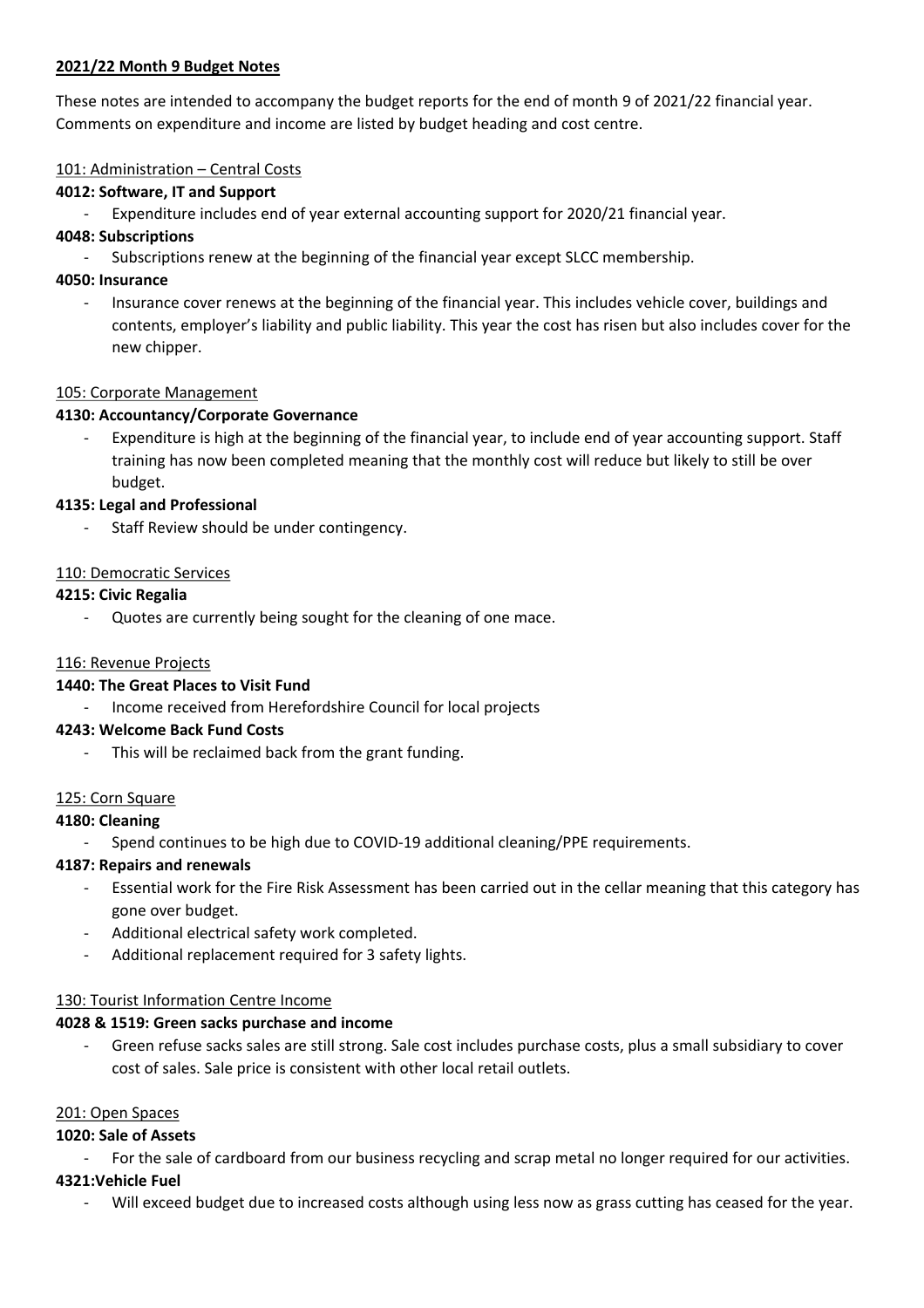#### Leominster Town Council and the contract of the Page 6

#### Detailed Income & Expenditure by Budget Heading 31/12/2021

|                              |                                            | Actual<br><b>Current Mth</b> | <b>Actual Year</b><br>To Date | Current<br><b>Annual Bud</b> | Variance<br><b>Annual Total</b> | Committed<br>Expenditure | Funds<br>Available | % Spent | Transfer<br>to/from EMR |
|------------------------------|--------------------------------------------|------------------------------|-------------------------------|------------------------------|---------------------------------|--------------------------|--------------------|---------|-------------------------|
| 901                          | <b>Earmarked Reserves</b>                  |                              |                               |                              |                                 |                          |                    |         |                         |
| 9000                         | <b>Election Reserve</b>                    | 0                            | 0                             | 14,545                       | 14,545                          |                          | 14,545             | 0.0%    |                         |
| 9001                         | <b>CCTV Reserve</b>                        |                              | 1,706                         | 4,500                        | 2,794                           |                          | 2,794              | 37.9%   |                         |
| 9002                         | <b>Town Centre Enhancements</b>            |                              | 0                             | 20,000                       | 20,000                          |                          | 20,000             | 0.0%    |                         |
| 9003                         | <b>Equipment Rolling Programme</b>         | 0                            | 0                             | 21,325                       | 21,325                          |                          | 21,325             | 0.0%    |                         |
|                              | 9004 Play Equipment Reserve                | 0                            | 0                             | 15,500                       | 15,500                          |                          | 15,500             | 0.0%    |                         |
| 9005                         | <b>Precept Support Reserve</b>             | 0                            | 0                             | 18,596                       | 18,596                          |                          | 18,596             | 0.0%    |                         |
| Youth Projects<br>9006       |                                            | 0                            | 0                             | 8,350                        | 8,350                           |                          | 8,350              | 0.0%    |                         |
| 9007                         | <b>Capital Receipts Reserve</b>            |                              | 0                             | 13,513                       | 13,513                          |                          | 13,513             | 0.0%    |                         |
|                              | 9008 Unspent Loans                         | 0                            | 0                             | 145,150                      | 145,150                         |                          | 145,150            | 0.0%    |                         |
|                              | Earmarked Reserves :- Indirect Expenditure | 0                            | 1,706                         | 261,479                      | 259,773                         | 0                        | 259,773            | 0.7%    | $\mathbf{0}$            |
|                              | Net Expenditure                            | 0                            | (1,706)                       | (261, 479)                   | (259, 773)                      |                          |                    |         |                         |
| <b>Grand Totals:- Income</b> |                                            | 95,067                       | 729,840                       | 631,786                      | (98, 054)                       |                          |                    | 115.5%  |                         |
| Expenditure                  |                                            | 41,739                       | 432,627                       | 893,265                      | 460,638                         | 0                        | 460,638            | 48.4%   |                         |
| Net Income over Expenditure  |                                            | 53,328                       | 297,213                       | (261, 479)                   | (558, 692)                      |                          |                    |         |                         |
|                              | Movement to/(from) Gen Reserve             | 53,328                       | 297,213                       |                              |                                 |                          |                    |         |                         |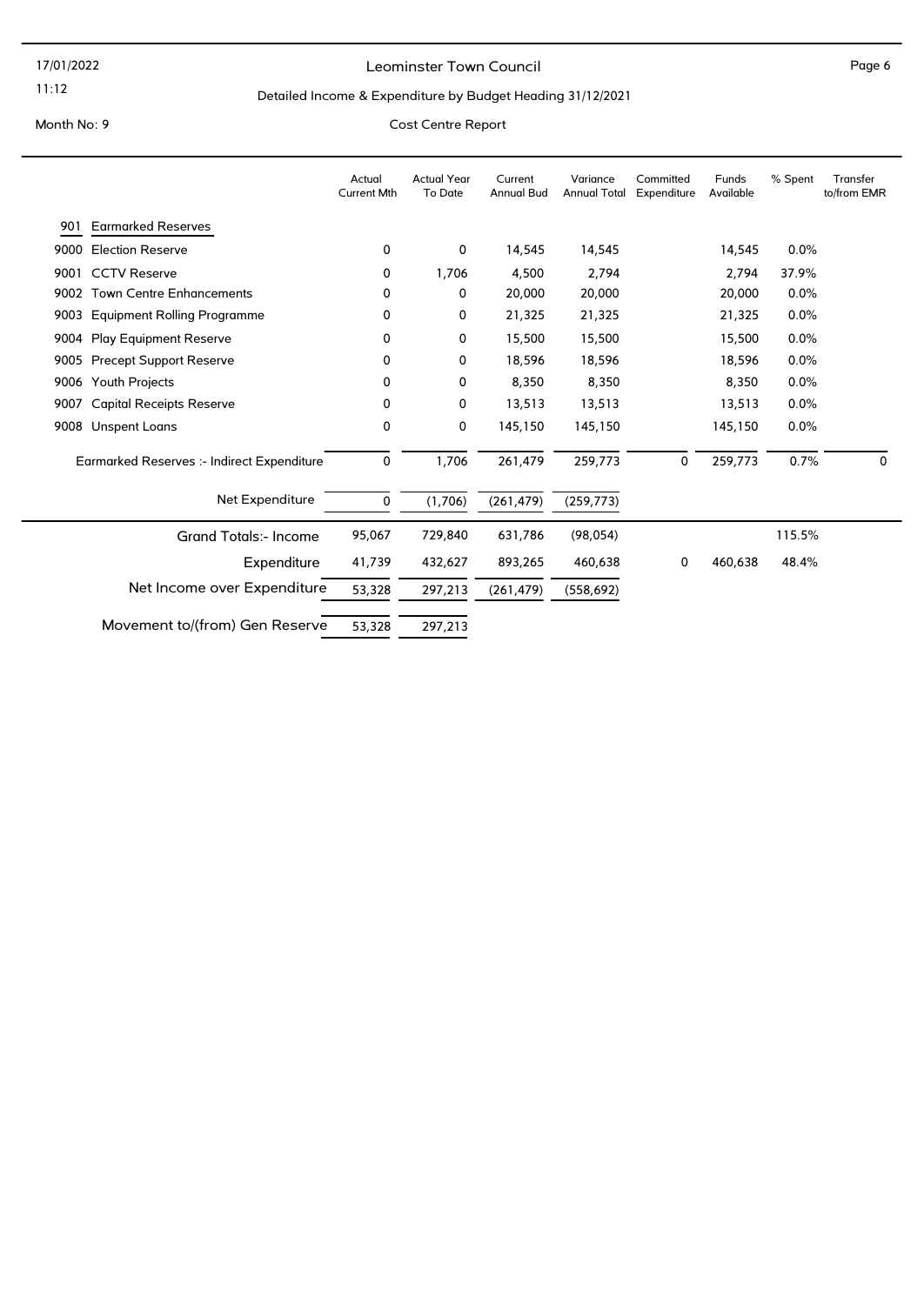#### 202: Depot

#### **4050: Insurance**

- The budget was based on last year's figure, which was only part of a full year so there will be an overspend.

#### 203: Allotments

#### 1120: Income - Allotments

- This includes the subscriptions paid by plot holders to the Allotment Association which is paid to them later in the year.

#### 205: Market

### **1404: Income Victorian Market**

- New budget code following the transfer of the market to the town council.

#### **4048: Subscriptions**

- Increase this year.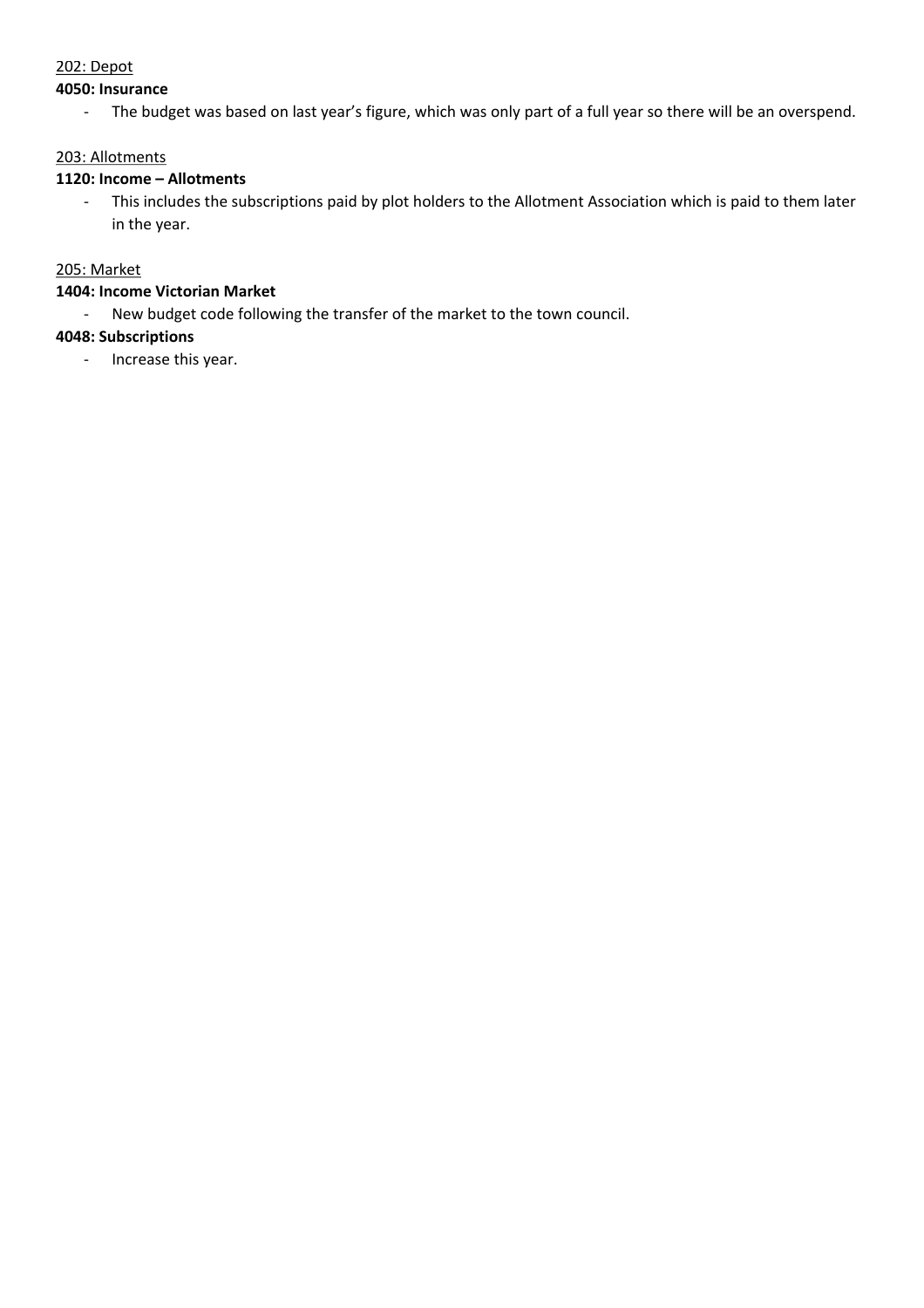#### **GOVERNANCE AND MANAGEMENT RISK REGISTER UPDATED 12th DECEMBER 2021**

To be reviewed at Full Council 24<sup>th</sup> January 2021

| Ref             | <b>Strategic Risks</b>                                                                                                       | <b>Potential Impact</b>                                                                                                                                                                                                                                                                                                                                   | Probability | <b>Severity</b> | <b>Control Actions</b>                                                                                                                                                                                                                                                                                                                                                                                                                                                                     | <b>Officer/Committee</b>                                      |
|-----------------|------------------------------------------------------------------------------------------------------------------------------|-----------------------------------------------------------------------------------------------------------------------------------------------------------------------------------------------------------------------------------------------------------------------------------------------------------------------------------------------------------|-------------|-----------------|--------------------------------------------------------------------------------------------------------------------------------------------------------------------------------------------------------------------------------------------------------------------------------------------------------------------------------------------------------------------------------------------------------------------------------------------------------------------------------------------|---------------------------------------------------------------|
| RR1             | Lack of forward planning and<br>budgetary controls.                                                                          | • Lack of direction<br>Lack of prioritisation<br>$\bullet$<br>Poor service delivery<br>$\bullet$<br>Poor service development<br>$\bullet$<br>Poor financial planning<br>$\bullet$<br>Poor financial controls<br>$\bullet$<br>Inefficient spending<br>$\bullet$<br><b>Budgetary overspends</b><br>$\bullet$<br>Damage to council's reputation<br>$\bullet$ |             | H               | • Review Council's Corporate Strategy<br>annually<br>Submit monthly financial reports to Full<br>council or Finance & General Purposes<br>Committee (F&GP)<br>Quarterly budgetary reviews<br>Regular quarterly financial health<br>checks by external consultant<br>COVID-19 measures to be built into<br>any planning                                                                                                                                                                     | Town Clerk (RFO)<br><b>Full Council/ F&amp;GP</b>             |
| RR <sub>2</sub> | Insufficient resources to meet<br>obligations due to shortfall in the<br>annual budget, in balances and<br>any loan options. | Failure to meet Council's<br>$\bullet$<br>objectives<br>• Inability to deliver services<br>Inability to invest in Council<br>infrastructure<br>Major project slippage<br>$\bullet$<br>Key projects not delivered                                                                                                                                          | M           | H               | Ensure adequate budgeting and<br>precept setting process in place<br>• High level of budgetary controls and<br>frequent monitoring in place<br>• Forward planning in place by<br>committee<br>Additional external funding sourced to<br>support the precept and enable<br>projects to progress<br>Estimates obtained regarding potential<br>costs of projects and service delivery<br>Build contingency into projects<br>COVID-19 measures to be taken into<br>account when setting budget | Town Clerk (RFO)<br>All committees and<br><b>Full Council</b> |
| RR <sub>3</sub> | Sustained poor performance or<br>perceived/actual operational<br>failures causes loss of<br>confidence in Town Council.      | Poor service delivery<br>$\bullet$<br>Loss of staff morale<br>Loss of residents' confidence<br>$\bullet$<br>Loss of Councillor confidence<br>$\bullet$<br>Loss of key personnel<br>$\bullet$<br>Community governance review<br>$\bullet$<br>Breakdown of working relationship<br>with community groups<br>• Damage to reputation                          |             | H               | • Regular staff performance reviews<br>• Regular service area reviews and<br>reporting<br>• Clear roles and responsibilities of both<br>staff and councillors<br>• Job descriptions to be review as part of<br>the performance appraisal process to<br>ensure accuracy<br>• Regular reports submitted to Council<br>and Committees<br><b>Training and Development Policy and</b><br><b>Capability Policy to be adopted</b>                                                                 | Town Clerk (RFO)<br><b>All Committees</b>                     |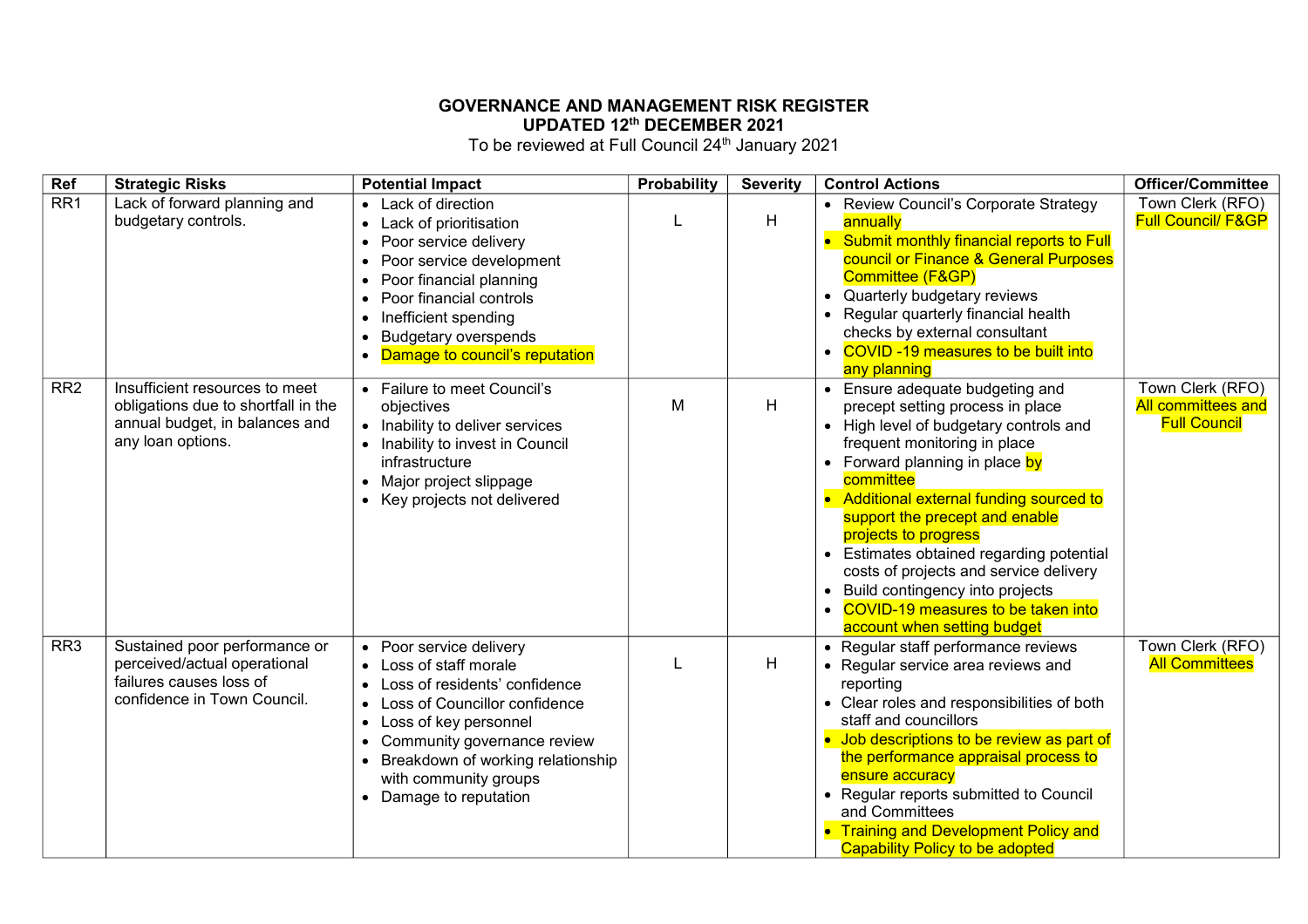| Ref             | <b>Strategic Risks</b>                                         | <b>Potential Impact</b>                                                                                                                                                                                                                                                                                                                                  | Probability | <b>Severity</b> | <b>Control Actions</b>                                                                                                                                                                                                                                                                                                                                                                                                                                                                                                                                                                   | Officer/Committee                                                                |
|-----------------|----------------------------------------------------------------|----------------------------------------------------------------------------------------------------------------------------------------------------------------------------------------------------------------------------------------------------------------------------------------------------------------------------------------------------------|-------------|-----------------|------------------------------------------------------------------------------------------------------------------------------------------------------------------------------------------------------------------------------------------------------------------------------------------------------------------------------------------------------------------------------------------------------------------------------------------------------------------------------------------------------------------------------------------------------------------------------------------|----------------------------------------------------------------------------------|
| RR4             | Failure to deliver improvements<br>throughout the Town Council | • Reduction in level of service<br>delivery                                                                                                                                                                                                                                                                                                              | M           | H               | • Complaints procedure<br>• Regular updates on Council projects<br>and services made available to the<br>public via the Council website, social<br>media accounts, notice boards and<br>local news publications<br>• Development of realistic achievable<br>projects                                                                                                                                                                                                                                                                                                                     | Town Clerk (RFO)<br><b>Environment &amp;</b>                                     |
|                 | owned and managed estate.                                      | • Poorly maintained buildings and<br>equipment<br>• Health & Safety concerns<br>• Inability to carry out management,<br>repairs and maintenance of estate<br>• Reputational damage                                                                                                                                                                       |             |                 | Adequate insurance cover in place to<br>cover loss or damage, public liability,<br>consequential loss.<br>• Continuous investment programme into<br>equipment and buildings<br>• Continuous training for staff and<br>councillors<br>• Develop office procedures<br>• Develop budgetary procedures<br>Ensure clear policies adopted<br>Ensure decisions made and recorded<br>• Website to be updated weekly to keep<br>residents informed of progress or<br><b>issues</b>                                                                                                                | <b>Grounds Supervisor</b><br><b>All Committees</b>                               |
| RR <sub>5</sub> | Staff and/or Councillor issues.                                | • Loss of key personnel<br><b>Loss of Councillors</b><br>$\bullet$<br>Fraud<br>$\bullet$<br>• Poor performance<br>Staff and Councillor ill health<br>Misconduct<br>Lack of training<br>$\bullet$<br>Lack of knowledge<br>Conflicts of interest<br>$\bullet$<br>• Poor communication between<br>staff, councillors and residents<br>• Reputational damage | M           | H               | Training needs assessment carried out<br>to support staff and councillors fulfil<br>their roles<br>• Adequate insurance cover in place<br>eg. Employers Liability, Fidelity<br><b>Guarantee, Public Liability</b><br>• Robust internal audit system in place<br>• Regular staff reviews<br>• Update job descriptions as part of the<br>performance appraisal process<br>• Proactive staff and councillors prepared<br>to accept challenges<br>• Operate open and transparent<br>governance<br>• Avenues for feedback from service<br>users and residents by surveys and<br>consultations | Town Clerk (RFO)<br><b>Personnel Sub-</b><br><b>Committee</b><br><b>F&amp;GP</b> |
| RR <sub>6</sub> | Emergency cover                                                | Requirement to identify cover for<br>key positions in case of absence.                                                                                                                                                                                                                                                                                   | L           | H               | • Ensure membership of SLCC/HALC is<br>in place                                                                                                                                                                                                                                                                                                                                                                                                                                                                                                                                          | Senior<br>Management                                                             |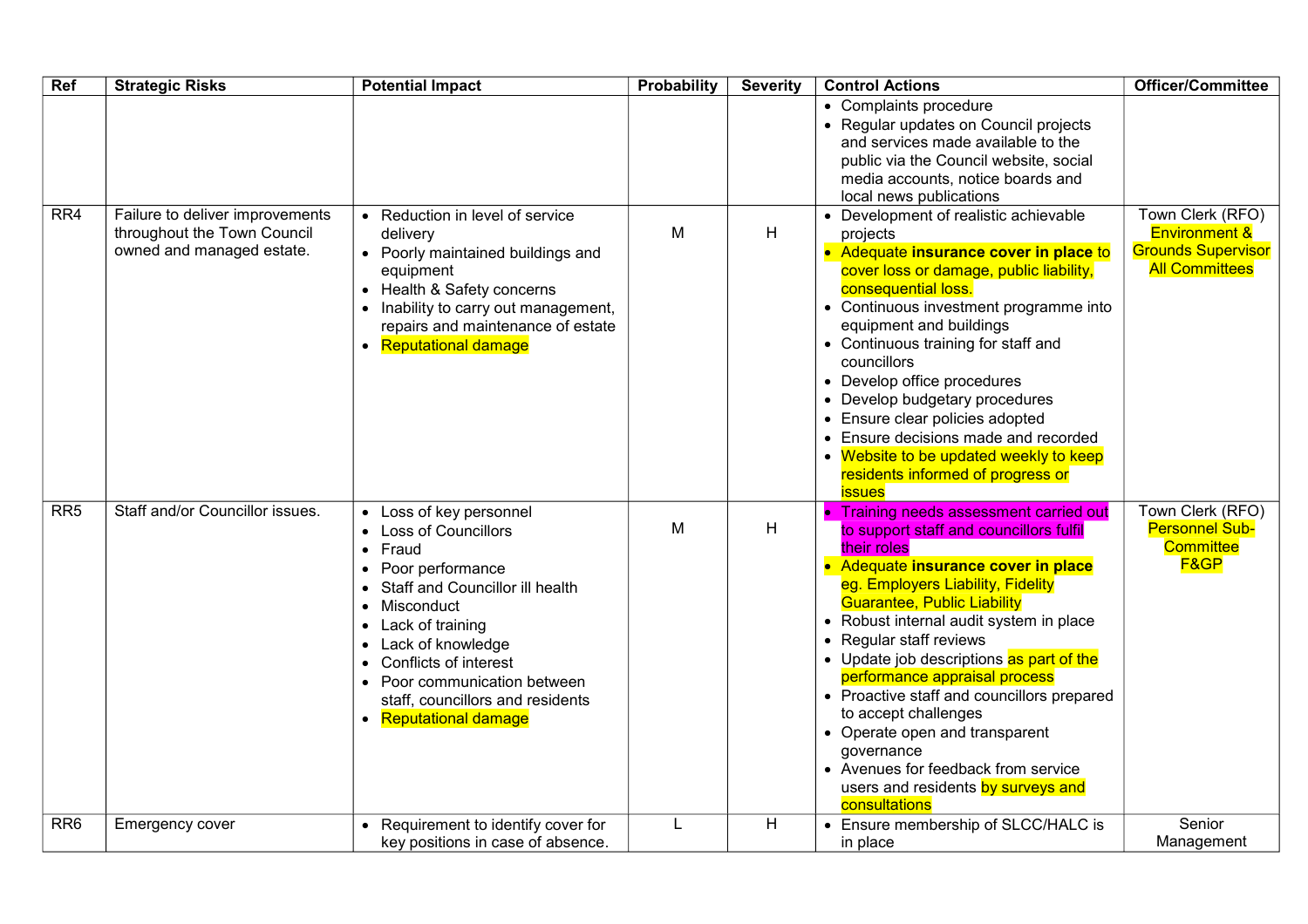| Ref             | <b>Strategic Risks</b>                                                                                            | <b>Potential Impact</b>                                                                                                                                                                                                                                                                                                                                                                                                                                                                                                                                                                                               | Probability | <b>Severity</b> | <b>Control Actions</b>                                                                                                                                                                                                                                                                                                                                                                                                                                                                                                                                                                                                                  | <b>Officer/Committee</b>                                        |
|-----------------|-------------------------------------------------------------------------------------------------------------------|-----------------------------------------------------------------------------------------------------------------------------------------------------------------------------------------------------------------------------------------------------------------------------------------------------------------------------------------------------------------------------------------------------------------------------------------------------------------------------------------------------------------------------------------------------------------------------------------------------------------------|-------------|-----------------|-----------------------------------------------------------------------------------------------------------------------------------------------------------------------------------------------------------------------------------------------------------------------------------------------------------------------------------------------------------------------------------------------------------------------------------------------------------------------------------------------------------------------------------------------------------------------------------------------------------------------------------------|-----------------------------------------------------------------|
|                 |                                                                                                                   | • Loss of key personnel through<br>illness, accident or other reasons<br>• Postponement/Cancellation of<br>meetings                                                                                                                                                                                                                                                                                                                                                                                                                                                                                                   |             |                 | • Develop documentation to record<br>progress of any ongoing projects or<br>funding applications so that it can be<br>picked up by other staff<br>• Training and development through the<br><b>Society of Local Council Clerks (SLCC)</b><br><b>Introduction to Local Council</b><br>Administration (ILCA) training to ensure<br>that all staff are aware of council duties,<br>powers and responsibilities<br>• Share knowledge through regular<br>update meetings.<br>• Ensure that multiple staff are trained in<br>the use of key software and equipment.                                                                           | Town Clerk (RFO)<br><b>Personnel Sub-</b><br><b>Committee</b>   |
| RR7             | Changes in operational<br>environment, financial cutbacks<br>and legislation catches the Town<br>Council unaware. | • Council operates illegally<br>• Council unable to react to<br>changes in circumstances<br>resulting in loss or reduction in<br>service delivery<br>Health and safety issues<br>$\bullet$<br>Litigation<br>$\bullet$<br>Additional devolved services<br>leading to being under resourced<br>• Asset transfers<br>Allotment lease not extended<br>$\bullet$<br>Significant local service reduction<br>$\bullet$<br>due to austerity<br>Unintended consequences of<br>$\bullet$<br>policy decisions from Central<br>Government, Herefordshire<br>Council or the Town Council<br>Operational issues due to COVID-<br>19 | L           | H               | • Regular training undertaken by staff<br>and Councillors<br>• Adequate insurance cover in place<br>including loss or damage, public<br>liability, fidelity guarantee and<br>consequential loss<br>• Regular review of legislative changes<br>through SLCC and NALC<br>• Regular policy reviews<br>• Up to date Standing Orders<br>• Up to date Financial Regulations<br>• Proactive budgeting and financial<br>management<br>• Build up reserves<br>• Encourage flexible working practices<br>Continued membership of NALC and<br><b>SLCC</b><br>• Regular reviews of current<br>leases/agreements<br>• Seek regular COVID-19 guidance | Senior<br>Management<br>Town Clerk (RFO)<br><b>Full Council</b> |
| RR <sub>8</sub> | Major operational interruption<br>prevents Town Council from<br>delivering services (Business<br>continuity).     | • Council becomes non-operational<br>through fire, damage etc<br>Back-up files and records lost,<br>stolen or damaged<br>Equipment suffers damage<br>$\bullet$<br>Severe weather conditions<br>Property damaged or stolen                                                                                                                                                                                                                                                                                                                                                                                             | L           | H               | • Adequate business interruption and<br>consequential loss insurance cover in<br>place<br>• Emergency Plan in place with<br>emergency response protocols<br>Fitted fire/intruder alarms and upgraded<br><b>CCTV</b>                                                                                                                                                                                                                                                                                                                                                                                                                     | Town Clerk (RFO)                                                |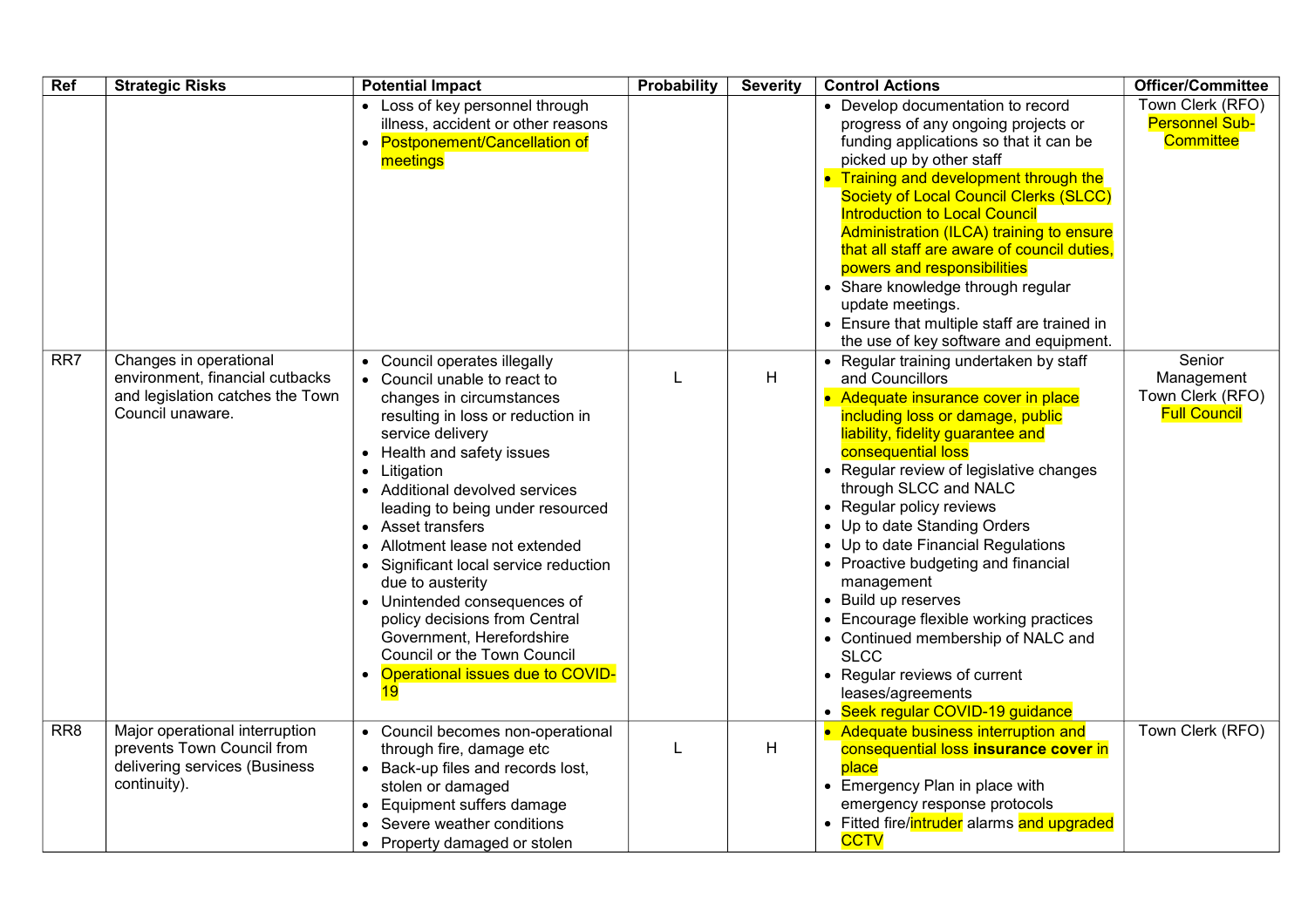| <b>Ref</b>  | <b>Strategic Risks</b>                                                                                                          | <b>Potential Impact</b>                                                                                                                                                                                                                                                                                                                                                                                                                | Probability | <b>Severity</b> | <b>Control Actions</b>                                                                                                                                                                                                                                                                                                                                                                                                                          | Officer/Committee                                                                   |
|-------------|---------------------------------------------------------------------------------------------------------------------------------|----------------------------------------------------------------------------------------------------------------------------------------------------------------------------------------------------------------------------------------------------------------------------------------------------------------------------------------------------------------------------------------------------------------------------------------|-------------|-----------------|-------------------------------------------------------------------------------------------------------------------------------------------------------------------------------------------------------------------------------------------------------------------------------------------------------------------------------------------------------------------------------------------------------------------------------------------------|-------------------------------------------------------------------------------------|
|             |                                                                                                                                 |                                                                                                                                                                                                                                                                                                                                                                                                                                        |             |                 | • Contingency funding in budget/reserves<br>for replacement and repairs<br>• Robust back-up system of storage of<br>important files and records                                                                                                                                                                                                                                                                                                 |                                                                                     |
| RR9         | Town Council organisational<br>culture results in low productivity,<br>poor performance and lack of<br>innovation               | Poor staff morale<br>$\bullet$<br>Poor councillor morale<br>$\bullet$<br>• Poor processes in place<br>• Poor direction and focus<br>Poor management of operations<br>$\bullet$<br>Poor administrative operations,<br>processes and protocols<br><b>Reputational damage</b><br>$\bullet$<br>• Loss of residents trust and<br>confidence<br>Breakdown of working relationship<br>$\bullet$<br>with community groups and<br>organisations | L           | H               | • Review Corporate Plan with clear<br>focused corporate objectives<br><b>Training and development needs</b><br>assessment carried out for all staff<br>covering all service areas<br>Clear service delivery targets<br>• Clear staff targets and staff<br>performance monitoring/review process<br>in place<br>• Capability policy in place                                                                                                     | Town Clerk (RFO)<br><b>Full Council</b>                                             |
| <b>RR10</b> | Catastrophic failure of Council's<br>IT systems                                                                                 | Loss of computer records<br>$\bullet$<br>Loss of important data<br>• Loss of important financial<br>information<br>• Loss of service delivery                                                                                                                                                                                                                                                                                          | L           | H               | • Off-site back-up facility in place<br>Adequate insurance cover in place<br>$\bullet$<br>Business continuity plan in place<br>• Continued investment in IT<br>infrastructure.                                                                                                                                                                                                                                                                  | Town Clerk (RFO)<br><b>Communications &amp;</b><br><b>Events Committee</b>          |
| <b>RR11</b> | Unable to meet the requirements<br>relating to the General Data<br><b>Protection Regulation</b>                                 | <b>Breach of GDPR regulations</b><br><b>Investigation by Information</b><br>$\bullet$<br><b>Commissioners Office (ICO)</b><br>Fine by ICO<br>$\bullet$<br><b>Reputational damage</b>                                                                                                                                                                                                                                                   | L           | M               | Regular data audit in place<br>Registered as a public authority data<br>controller<br>Policies required have been adopted<br>by the town council<br>Subject Access Request policy in<br>$\bullet$<br>place.<br><b>Undertake Data Audit</b><br><b>Data Protection Policy</b><br>Data Breach procedure<br><b>Subject Access Request, Freedom of</b><br>information Request and<br><b>Environmental Information Request</b><br>policy and protocol | Town Clerk (RFO)<br><b>Data Protection</b><br><b>Officer</b><br><b>Full Council</b> |
| <b>RR12</b> | Staff, councillor, volunteer or<br>member of the public accident<br>on/in town council owned<br>property, open space or vehicle | <b>Health and Safety Executive close</b><br>down of operations pending<br>investigation<br>• Legal action                                                                                                                                                                                                                                                                                                                              | M           | H               | <b>Risk assessments for activities,</b><br>operations, events<br>Adequate insurance in place such as<br>public liability and vehicle insurance                                                                                                                                                                                                                                                                                                  | <b>Town Clerk (RFO)</b><br><b>All Committees</b>                                    |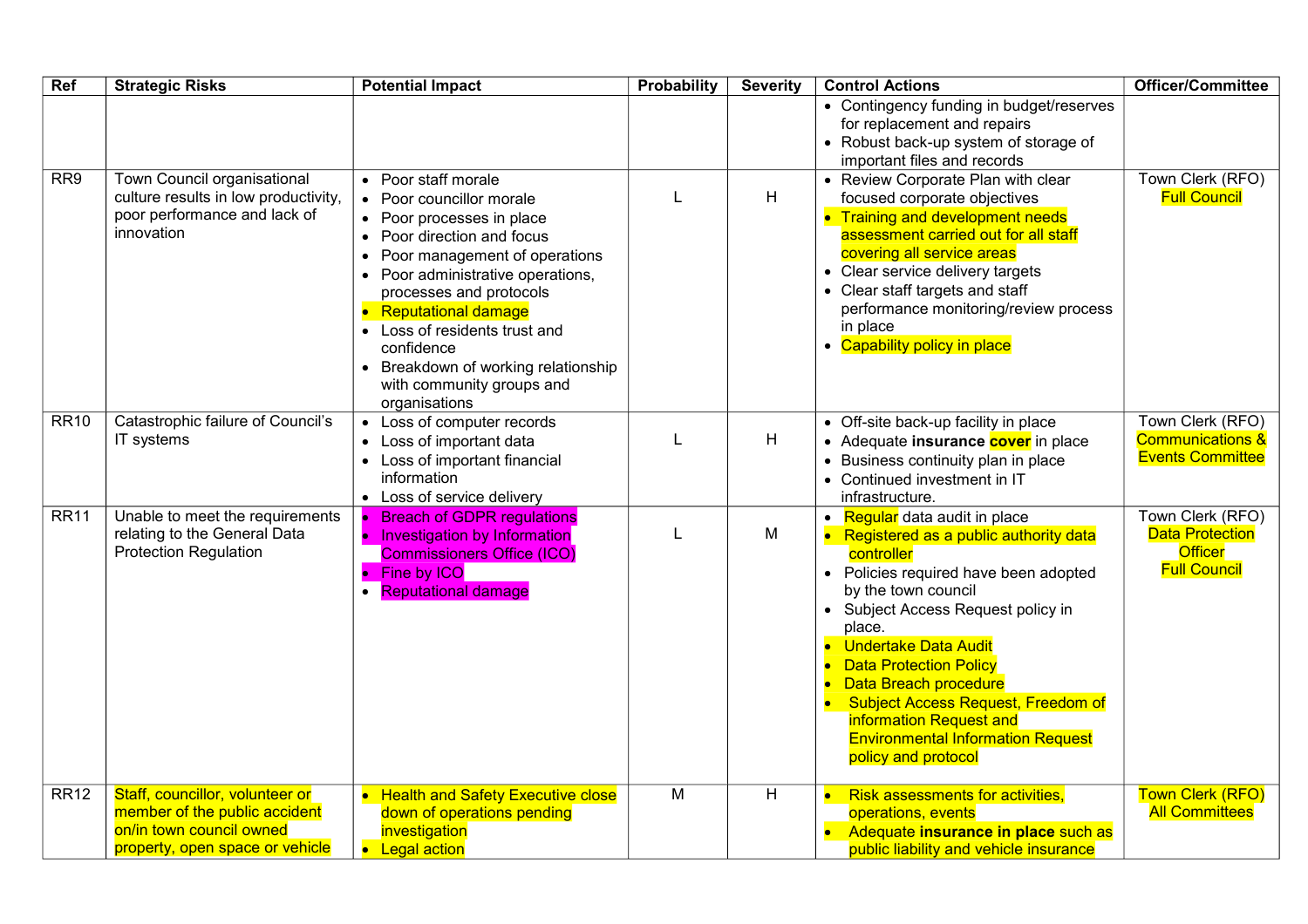| Ref         | <b>Strategic Risks</b>                                                        | <b>Potential Impact</b>                                                                                                          | <b>Probability</b> | <b>Severity</b> | <b>Control Actions</b>                                                                                                                                                                                                                                                                                                                                                                                                                              | <b>Officer/Committee</b>                                                                                                                                                                    |
|-------------|-------------------------------------------------------------------------------|----------------------------------------------------------------------------------------------------------------------------------|--------------------|-----------------|-----------------------------------------------------------------------------------------------------------------------------------------------------------------------------------------------------------------------------------------------------------------------------------------------------------------------------------------------------------------------------------------------------------------------------------------------------|---------------------------------------------------------------------------------------------------------------------------------------------------------------------------------------------|
|             |                                                                               | • Reputational damage                                                                                                            |                    |                 | <b>Regular staff meetings or briefings</b><br>Other measures in place such as<br><b>Control of Substances Hazardous to</b><br><b>Health CoSHH and dynamic risk</b><br>assessments                                                                                                                                                                                                                                                                   |                                                                                                                                                                                             |
| <b>RR13</b> | <b>Partnership working with other</b><br>organisations                        | Potential damage to the town<br>council reputation as a result of<br>the partner organisation failing to<br>meet its obligations |                    | H               | Positive open relationships built in<br>advance of partnership<br>Terms of reference agreed in advance<br>and measures put in place to identify<br>issues and a process to follow when<br>identified<br>Dispute resolution process identified                                                                                                                                                                                                       | Town Clerk (RFO)<br><b>All Committees</b>                                                                                                                                                   |
| <b>RR14</b> | <b>Alcohol Licence - Sale of Alcohol</b><br>in the Tourist Information Centre | Possible sale to or for underage or<br>intoxicated person<br><b>Loss of licence</b><br><b>Fine</b><br>• Legal Action/Sentencing  |                    | н               | Training of two staff to hold a personal<br><b>licence</b><br><b>One Designated Premises Supervisor</b><br>Training for all staff that may be<br>involved in the sale of alcohol<br>Training for all volunteers involved in<br>the sale of alcohol<br>Regular refresher training $-6$ monthly<br>Councillor with a personal licence<br><b>Temporary Events Notices applied for</b><br>if away from the building (Farmers<br>Market or other events) | Town Clerk (RFO),<br><b>Communications &amp;</b><br><b>Events Committee,</b><br><b>Designated</b><br><b>Premises</b><br>Supervisor,<br><b>Tourist Information</b><br><b>Centre Manager.</b> |

Yellow highlighting = added wording Pink highlighting = Change of wording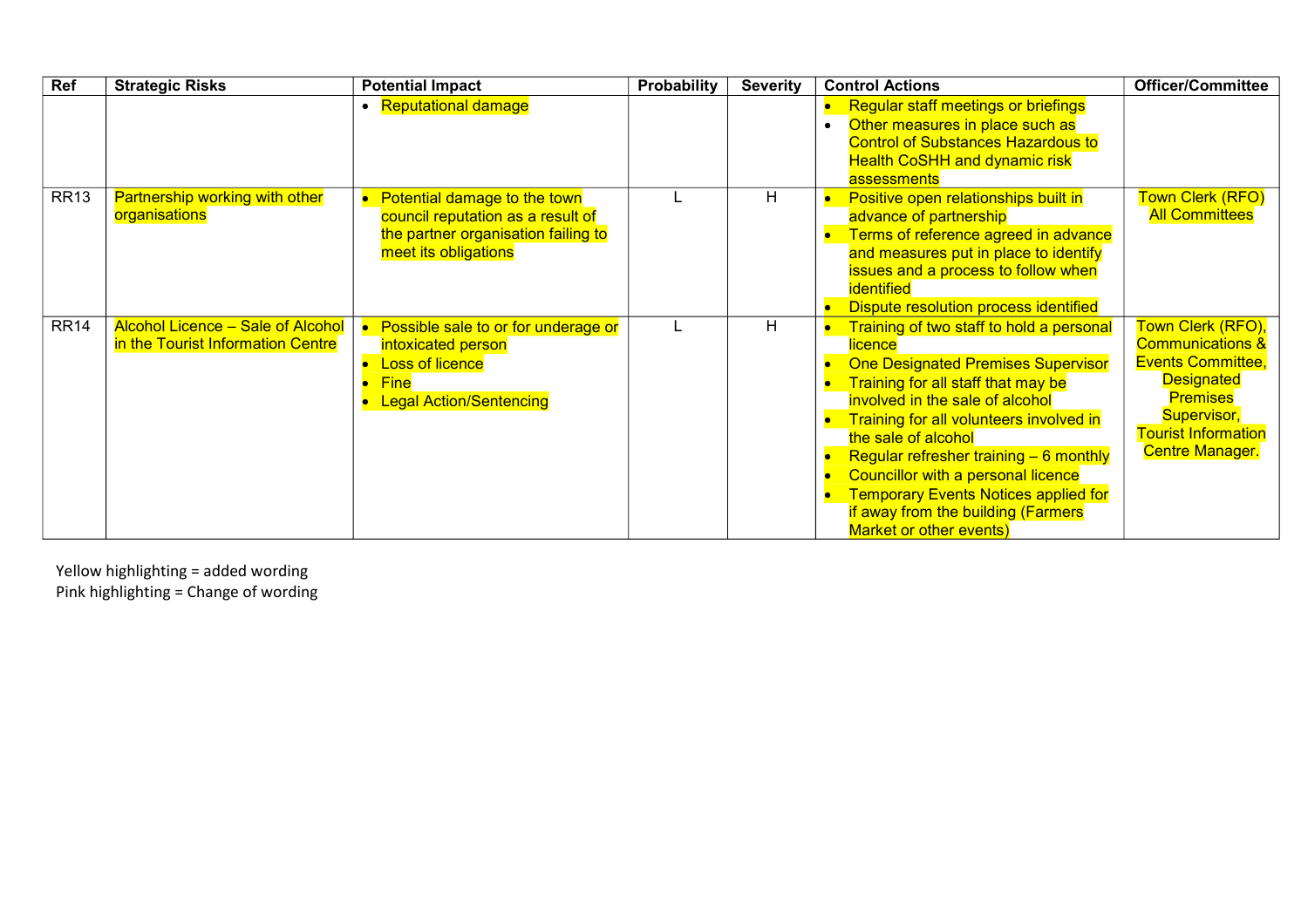### 17/01/2022 Leominster Town Council

### Annual Budget - By Centre (Actual YTD Month 10)

|      |                                       | Last Year     |         | <b>Current Year</b> |                   |           |              | Next Year   |             |                    |
|------|---------------------------------------|---------------|---------|---------------------|-------------------|-----------|--------------|-------------|-------------|--------------------|
|      |                                       | <b>Budget</b> | Actual  | Total               | <b>Actual YTD</b> | Projected | Committed    | Agreed      | <b>EMR</b>  | Carried<br>Forward |
| 101  | <b>Administration - Central Costs</b> |               |         |                     |                   |           |              |             |             |                    |
| 1076 | Precept                               | 557,574       | 557,574 | 544,536             | 544,536           | 544,536   | $\pmb{0}$    | 598,117     | $\pmb{0}$   | 0                  |
|      | <b>Total Income</b>                   | 557,574       | 557,574 | 544,536             | 544,536           | 544,536   | $\mathbf{0}$ | 598,117     | $\mathbf 0$ | $\mathbf{0}$       |
| 4012 | Software, IT and Support              | 7,000         | 8,314   | 7,000               | 7,783             | 9,500     | 0            | 9,500       | $\pmb{0}$   | 0                  |
| 4014 | Website                               | 1,000         | 453     | 1,000               | 801               | 900       | 0            | 1,000       | $\mathbf 0$ | 0                  |
| 4016 | Photocopier                           | 3,500         | 1,684   | 3,000               | 1,224             | 2,000     | 0            | 2,000       | $\mathbf 0$ | $\mathbf 0$        |
| 4019 | Recruitment                           | 500           | 250     | 500                 | 125               | 0         | 0            | 500         | $\mathbf 0$ | 0                  |
| 4020 | Advertising                           | 500           | 327     | 500                 | $\pmb{0}$         | 500       | 0            | $\mathbf 0$ | $\mathbf 0$ | 0                  |
| 4027 | Equipment                             | 1,000         | 270     | 1,000               | 774               | 1,000     | 0            | 1,000       | $\mathbf 0$ | 0                  |
| 4030 | Telephone                             | 4,000         | 4,514   | 4,000               | 3,630             | 4,000     | 0            | 4,000       | 0           | 0                  |
| 4035 | Postage                               | 700           | 187     | 250                 | 171               | 250       | 0            | 250         | $\mathbf 0$ | 0                  |
| 4040 | <b>Printing and Stationery</b>        | 1,800         | 812     | 1,000               | 948               | 900       | 0            | 1,000       | $\mathbf 0$ | 0                  |
| 4048 | Subscriptions                         | 2,640         | 3,328   | 3,300               | 3,299             | 3,300     | 0            | 3,500       | 0           | 0                  |
| 4050 | Insurance                             | 7,500         | 7,704   | 7,500               | 8,255             | 8,500     | 0            | 9,000       | $\mathbf 0$ | 0                  |
| 4900 | Contingency                           | 2,000         | 1,512   | 2,000               | 670               | 2,000     | 0            | 2,000       | $\mathbf 0$ | 0                  |
|      | Overhead Expenditure                  | 32,140        | 29,356  | 31,050              | 27,679            | 32,850    | $\mathbf 0$  | 33,750      | $\mathbf 0$ | $\mathbf{0}$       |
|      | Movement to/(from) Gen Reserve        | 525,434       | 528,218 | 513,486             | 516,857           | 511,686   |              | 564,367     |             |                    |
| 105  | <b>Corporate Management</b>           |               |         |                     |                   |           |              |             |             |                    |
| 1060 | <b>Grants Received</b>                | 0             | 0       | $\mathsf{O}\xspace$ | 5,706             | $\pmb{0}$ | 0            | 0           | $\pmb{0}$   | 0                  |
|      | <b>Total Income</b>                   | $\mathsf{O}$  | 0       | $\mathsf{O}\xspace$ | 5,706             | $\pmb{0}$ | 0            | $\pmb{0}$   | $\pmb{0}$   | $\pmb{0}$          |
| 4000 | Salaries                              | 145,000       | 130,178 | 152,000             | 111,033           | 152,000   | 0            | 169,988     | 0           | 0                  |

Page 1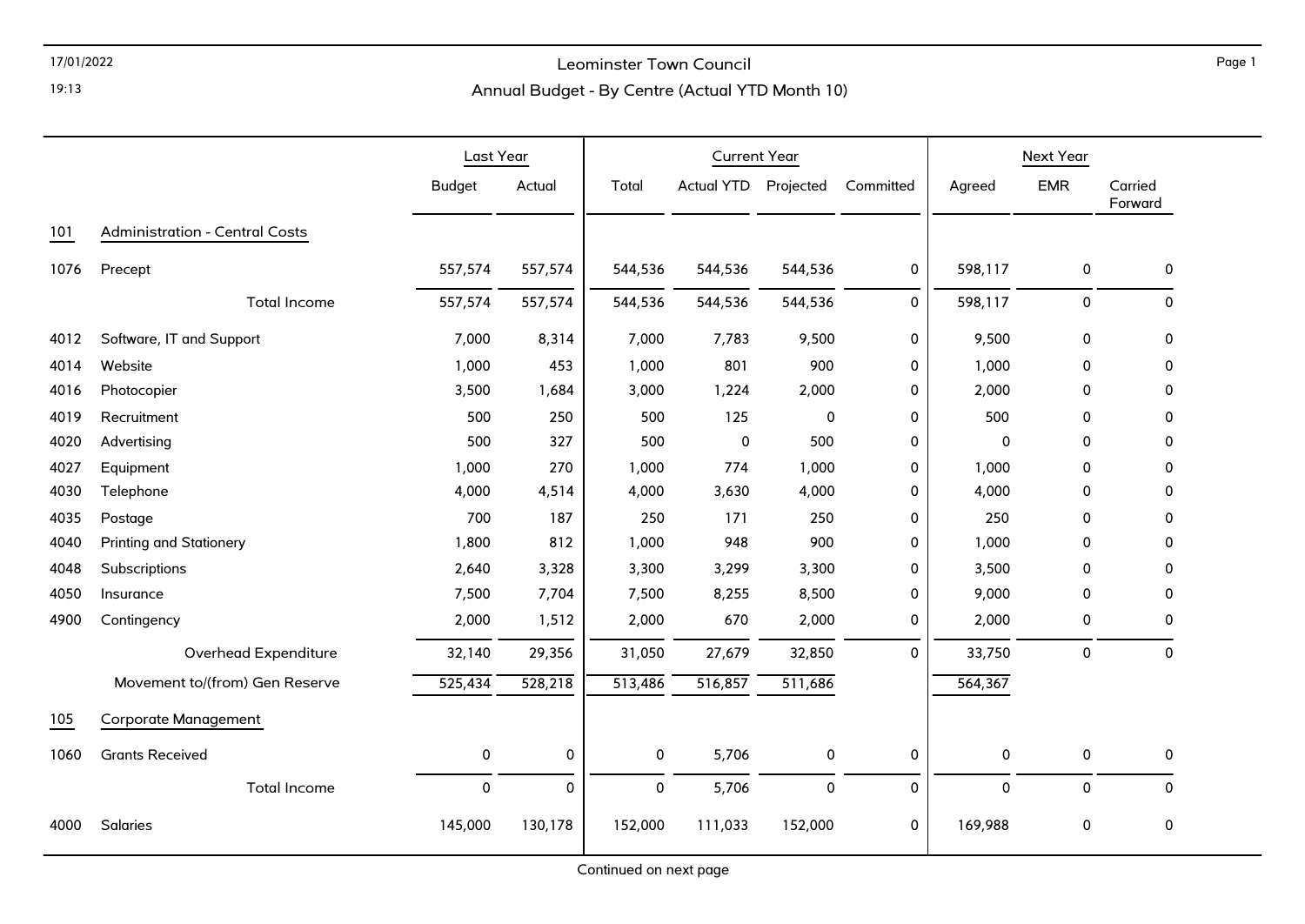## 17/01/2022 Leominster Town Council

Annual Budget - By Centre (Actual YTD Month 10)

|      |                                 | Last Year     |            |             | <b>Current Year</b> |                     |           | Next Year   |             |                    |
|------|---------------------------------|---------------|------------|-------------|---------------------|---------------------|-----------|-------------|-------------|--------------------|
|      |                                 | <b>Budget</b> | Actual     | Total       | <b>Actual YTD</b>   | Projected           | Committed | Agreed      | <b>EMR</b>  | Carried<br>Forward |
| 4008 | <b>Travel and Subsistence</b>   | 2,100         | 1,608      | 1,000       | 351                 | 500                 | 0         | 500         | $\mathbf 0$ | 0                  |
| 4010 | <b>Conferences and Training</b> | 2,500         | 1,814      | 2,500       | 2,431               | 2,500               | 0         | 2,579       | 0           | 0                  |
| 4125 | <b>Bank Charges</b>             | 1,000         | 773        | 1,250       | 814                 | 1,100               | 0         | 1,200       | $\mathbf 0$ | 0                  |
| 4130 | Accountancy/Corporate Gov.      | 2,200         | 4,155      | 2,200       | 2,395               | 3,000               | 0         | 3,000       | $\Omega$    | 0                  |
| 4131 | <b>Internal Audit</b>           | 600           | 275        | 600         | 280                 | 300                 | 0         | 600         | 0           | 0                  |
| 4132 | <b>External Audit</b>           | 1,500         | 1,300      | 1,500       | 1,300               | 1,500               | 0         | 1,500       | $\Omega$    | 0                  |
| 4135 | <b>Legal and Professional</b>   | 500           | 702        | 750         | 1,912               | 500                 | 0         | 750         | $\Omega$    | 0                  |
| 4140 | Employment/Health & Safety      | 2,140         | 2,140      | 2,140       | 25                  | 2,140               | 0         | 2,200       | 0           | 0                  |
|      | Overhead Expenditure            | 157,540       | 142,944    | 163,940     | 120,542             | 163,540             | $\Omega$  | 182,317     | $\pmb{0}$   | $\mathbf 0$        |
|      | Movement to/(from) Gen Reserve  | (157, 540)    | (142, 944) | (163,940)   | (114, 836)          | (163, 540)          |           | (182, 317)  |             |                    |
| 110  | <b>Democratic Services</b>      |               |            |             |                     |                     |           |             |             |                    |
| 4200 | Elections                       | 1,500         | 0          | 1,500       | $\mathbf 0$         | 1,500               | 0         | 1,500       | $\mathbf 0$ | 0                  |
| 4210 | Mayor's Allowance               | 4,000         | 0          | 2,000       | 1,276               | 2,000               | 0         | 2,000       | $\mathbf 0$ | $\Omega$           |
| 4211 | <b>Mayor Making</b>             | 1,100         | 0          | 1,000       | 135                 | $\mathbf 0$         | 0         | 1,000       | $\mathbf 0$ | 0                  |
| 4212 | <b>Civic Events</b>             | 1,500         | 6          | 750         | 51                  | 500                 | 0         | 500         | $\mathbf 0$ | 0                  |
| 4215 | Civic Regalia                   | 1,000         | 470        | 500         | 27                  | 250                 | 0         | 500         | 0           | 0                  |
| 4220 | <b>Civic Officers</b>           | 1,200         | 35         | 500         | 0                   | 100                 | 0         | 500         | 0           | 0                  |
|      | Overhead Expenditure            | 10,300        | 511        | 6,250       | 1,489               | 4,350               | $\Omega$  | 6,000       | $\pmb{0}$   | 0                  |
|      | Movement to/(from) Gen Reserve  | (10, 300)     | (511)      | (6, 250)    | (1, 489)            | (4, 350)            |           | (6,000)     |             |                    |
| 115  | Grants (s137)                   |               |            |             |                     |                     |           |             |             |                    |
| 1065 | <b>Small Grants Received</b>    | 0             | 482        | 0           | $\pmb{0}$           | $\pmb{0}$           | 0         | 0           | $\pmb{0}$   | 0                  |
|      | <b>Total Income</b>             | 0             | 482        | $\mathbf 0$ | $\mathbf 0$         | $\mathsf{O}\xspace$ | $\Omega$  | $\mathbf 0$ | $\pmb{0}$   | 0                  |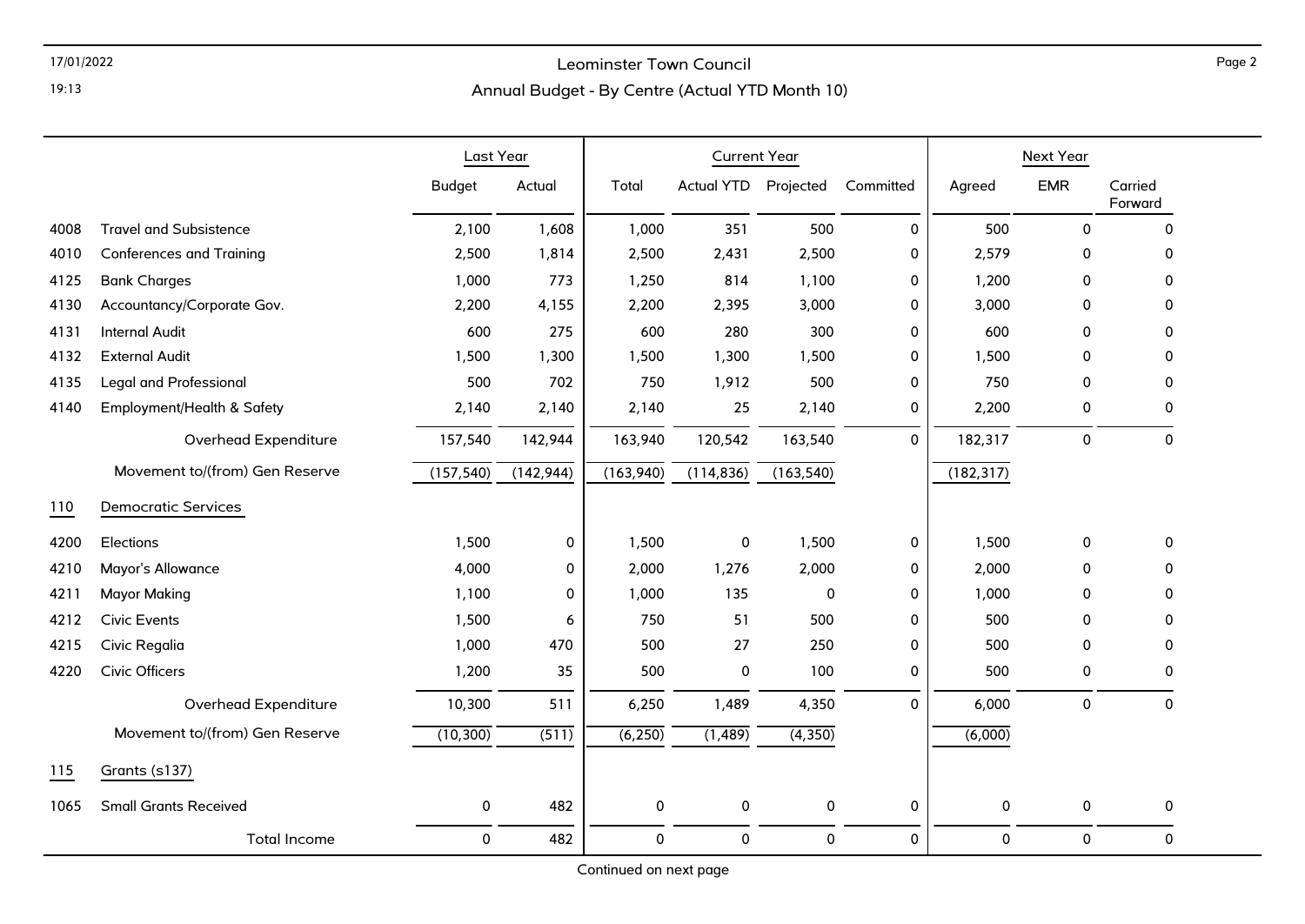## 17/01/2022 Leominster Town Council

Annual Budget - By Centre (Actual YTD Month 10)

|      |                                  | Last Year     |             | <b>Current Year</b> |                   |             |              | Next Year           |              |                    |
|------|----------------------------------|---------------|-------------|---------------------|-------------------|-------------|--------------|---------------------|--------------|--------------------|
|      |                                  | <b>Budget</b> | Actual      | Total               | <b>Actual YTD</b> | Projected   | Committed    | Agreed              | <b>EMR</b>   | Carried<br>Forward |
| 4235 | <b>General Grants</b>            | 10,000        | 5,985       | 9,000               | 510               | 9,000       | 0            | 10,000              | $\Omega$     | 0                  |
| 4236 | <b>Community Centre</b>          | 8,000         | 8,000       | 8,000               | 0                 | 8,000       | $\mathbf 0$  | 8,000               | 0            | 0                  |
| 4237 | <b>Grange Court</b>              | 7,000         | 7,000       | 7,000               | 7,000             | 7,000       | 0            | $\mathbf 0$         | $\Omega$     | 0                  |
| 4238 | Youth Funding                    | 9,000         | 8,647       | 4,500               | 0                 | 4,500       | 0            | 4,500               | 0            | 0                  |
| 4239 | <b>CAB Grant</b>                 | 8,000         | 8,000       | 0                   | $\mathbf 0$       | 0           | 0            | 0                   | 0            | 0                  |
| 4241 | <b>Small Grants Expenditure</b>  | 0             | 483         | 0                   | 0                 | 0           | 0            | 0                   | 0            | 0                  |
| 4242 | <b>Leominster Meeting Centre</b> | 0             | 0           | 1,000               | 1,000             | 1,000       | 0            | 0                   | 0            | 0                  |
|      | Overhead Expenditure             | 42,000        | 38,114      | 29,500              | 8,510             | 29,500      | $\mathbf{0}$ | 22,500              | 0            | 0                  |
|      | Movement to/(from) Gen Reserve   | (42,000)      | (37, 632)   | (29, 500)           | (8, 510)          | (29, 500)   |              | (22, 500)           |              |                    |
| 116  | Revenue Projects                 |               |             |                     |                   |             |              |                     |              |                    |
| 1440 | The Great Places Fund - Income   | 0             | $\pmb{0}$   | $\mathbf 0$         | 90,000            | $\pmb{0}$   | 0            | $\mathsf{O}\xspace$ | $\mathsf{o}$ | 0                  |
|      | <b>Total Income</b>              | 0             | $\mathbf 0$ | 0                   | 90,000            | $\mathbf 0$ | $\mathbf 0$  | $\mathbf 0$         | 0            | $\Omega$           |
| 4243 | <b>Wellcone back Fund-Costs</b>  | 0             | 0           | 0                   | 1,297             | 0           | 0            | 0                   | 0            | 0                  |
|      | Overhead Expenditure             | $\pmb{0}$     | $\pmb{0}$   | $\mathbf 0$         | 1,297             | $\pmb{0}$   | $\mathbf 0$  | 0                   | 0            | 0                  |
|      | Movement to/(from) Gen Reserve   | $\mathbf 0$   | $\mathbf 0$ | $\mathbf 0$         | 88,703            | $\pmb{0}$   |              | $\mathbf 0$         |              |                    |
| 125  | Corn Square                      |               |             |                     |                   |             |              |                     |              |                    |
| 1400 | Income-Room Hire                 | 17,000        | 10,646      | 17,000              | 11,042            | 17,000      | 0            | 19,000              | $\mathbf 0$  | 0                  |
| 1403 | <b>Income Flat</b>               | 13,000        | 3,293       | 13,000              | 9,871             | 13,000      | 0            | 15,000              | 0            | 0                  |
|      | <b>Total Income</b>              | 30,000        | 13,939      | 30,000              | 20,914            | 30,000      | $\Omega$     | 34,000              | $\mathbf{0}$ | $\Omega$           |
| 4180 | Cleaning                         | 2,400         | 3,846       | 4,000               | 3,522             | 4,000       | 0            | 3,500               | 0            | 0                  |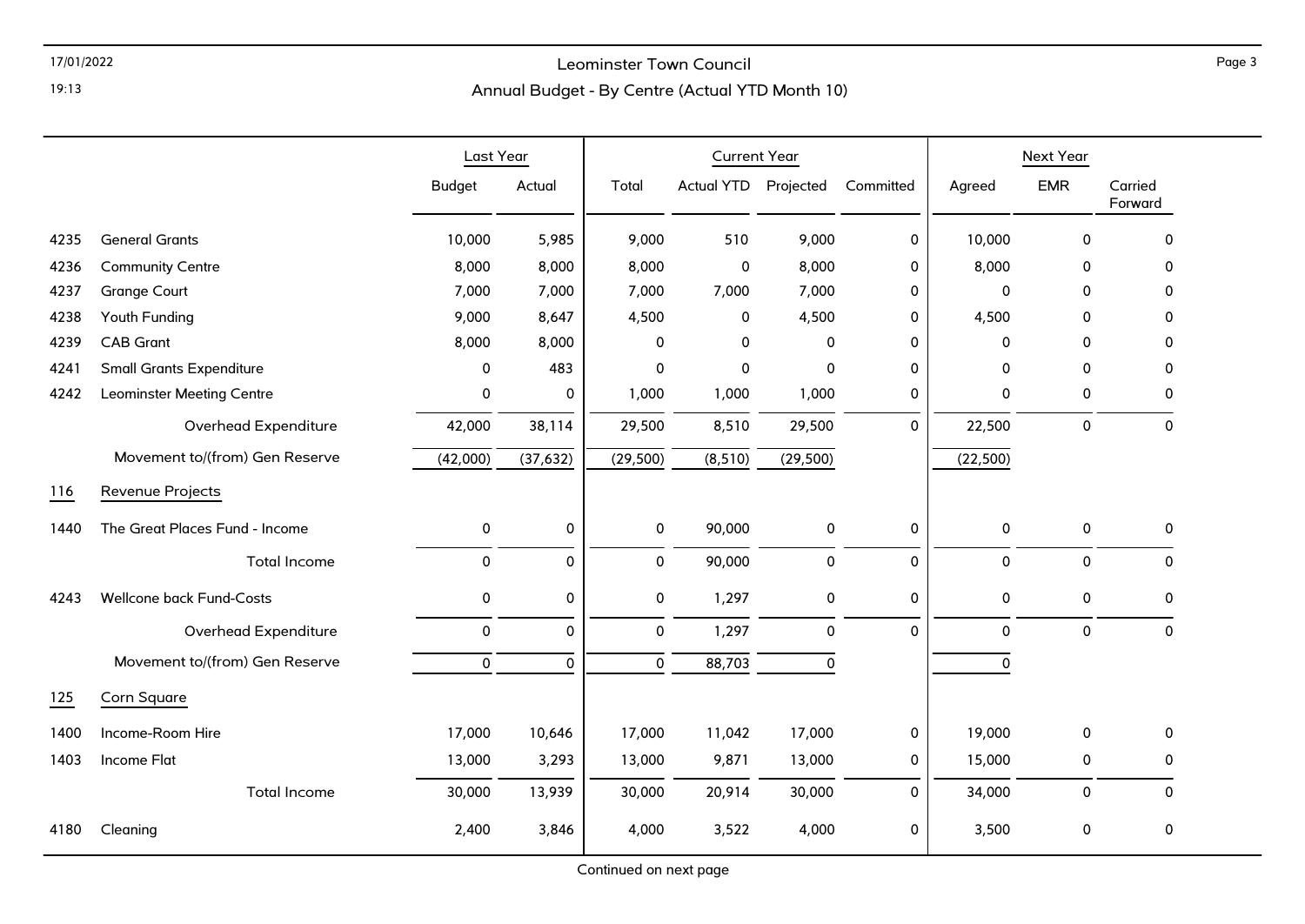## 17/01/2022 Leominster Town Council

Annual Budget - By Centre (Actual YTD Month 10)

|      |                                | Last Year     |           | <b>Current Year</b> |                      |           |             | Next Year |                     |                    |
|------|--------------------------------|---------------|-----------|---------------------|----------------------|-----------|-------------|-----------|---------------------|--------------------|
|      |                                | <b>Budget</b> | Actual    | Total               | Actual YTD Projected |           | Committed   | Agreed    | <b>EMR</b>          | Carried<br>Forward |
| 4181 | <b>Window Cleaning</b>         | 600           | 92        | 600                 | 368                  | 600       | $\mathbf 0$ | 600       | $\mathbf 0$         | $\mathbf 0$        |
| 4182 | Electricity                    | 3,500         | 2,248     | 3,000               | 1,694                | 2,700     | $\mathbf 0$ | 4,500     | $\Omega$            | $\Omega$           |
| 4183 | Gas                            | 3,500         | 2,328     | 3,000               | 1,196                | 3,000     | 0           | 4,500     | 0                   | $\Omega$           |
| 4185 | <b>Business Rates</b>          | 11,500        | 10,105    | 11,500              | 9,095                | 10,105    | 0           | 10,500    | 0                   | 0                  |
| 4186 | <b>Water Rates</b>             | 1,800         | 926       | 1,500               | 846                  | 1,100     | 0           | 1,200     | $\Omega$            | 0                  |
| 4187 | <b>Repairs and Renewals</b>    | 3,500         | 3,603     | 3,000               | 3,977                | 3,000     | 0           | 4,500     | 0                   | 0                  |
| 4188 | <b>Fixtures and Fittings</b>   | 2,500         | 3,006     | 2,000               | 2,431                | 2,000     | $\mathbf 0$ | 2,000     | 0                   | $\mathbf 0$        |
| 4700 | Loan Repayments                | 27,734        | 27,171    | 27,000              | 21,039               | 27,000    | 0           | 27,000    | 0                   | $\mathbf 0$        |
|      | Overhead Expenditure           | 57,034        | 53,325    | 55,600              | 44,166               | 53,505    | 0           | 58,300    | $\pmb{0}$           | $\pmb{0}$          |
|      | Movement to/(from) Gen Reserve | (27, 034)     | (39, 386) | (25,600)            | (23, 253)            | (23, 505) |             | (24, 300) |                     |                    |
| 126  | The Old Priory Centre          |               |           |                     |                      |           |             |           |                     |                    |
| 1401 | Income-Rentals                 | $\mathbf 0$   | 0         | $\pmb{0}$           | 0                    | 0         | $\pmb{0}$   | 76,088    | $\mathbf 0$         | 0                  |
|      | <b>Total Income</b>            | 0             | 0         | $\pmb{0}$           | 0                    | 0         | $\mathbf 0$ | 76,088    | $\mathsf{O}\xspace$ | $\mathbf 0$        |
| 4020 | Advertising                    | $\mathbf 0$   | 0         | 0                   | 0                    | 0         | 0           | 1,000     | 0                   | $\mathbf 0$        |
| 4030 | Telephone                      | 0             | 0         | $\pmb{0}$           | 0                    | $\pmb{0}$ | 0           | 5,000     | 0                   | 0                  |
| 4050 | Insurance                      | 0             | 0         | 0                   | 0                    | 0         | $\mathbf 0$ | 2,658     | 0                   | $\Omega$           |
| 4135 | <b>Legal and Professional</b>  | 0             | 0         | 0                   | 0                    | 0         | $\mathbf 0$ | 7,500     | 0                   | 0                  |
| 4180 | Cleaning                       | 0             | 0         | 0                   | 0                    | 0         | 0           | 500       | 0                   | 0                  |
| 4182 | Electricity                    | 0             | 0         | 0                   | 0                    | 0         | 0           | 3,500     | 0                   | $\mathbf 0$        |
| 4183 | Gas                            | 0             | 0         | 0                   | 0                    | 0         | 0           | 3,500     | 0                   | 0                  |
| 4185 | <b>Business Rates</b>          | 0             | 0         | $\mathbf 0$         | 0                    | 0         | 0           | 18,000    | $\Omega$            | $\Omega$           |
| 4186 | <b>Water Rates</b>             | 0             | 0         | $\pmb{0}$           | 0                    | $\pmb{0}$ | 0           | 2,000     | $\pmb{0}$           | $\mathbf 0$        |
|      |                                |               |           |                     |                      |           |             |           |                     |                    |

Page 4

19:13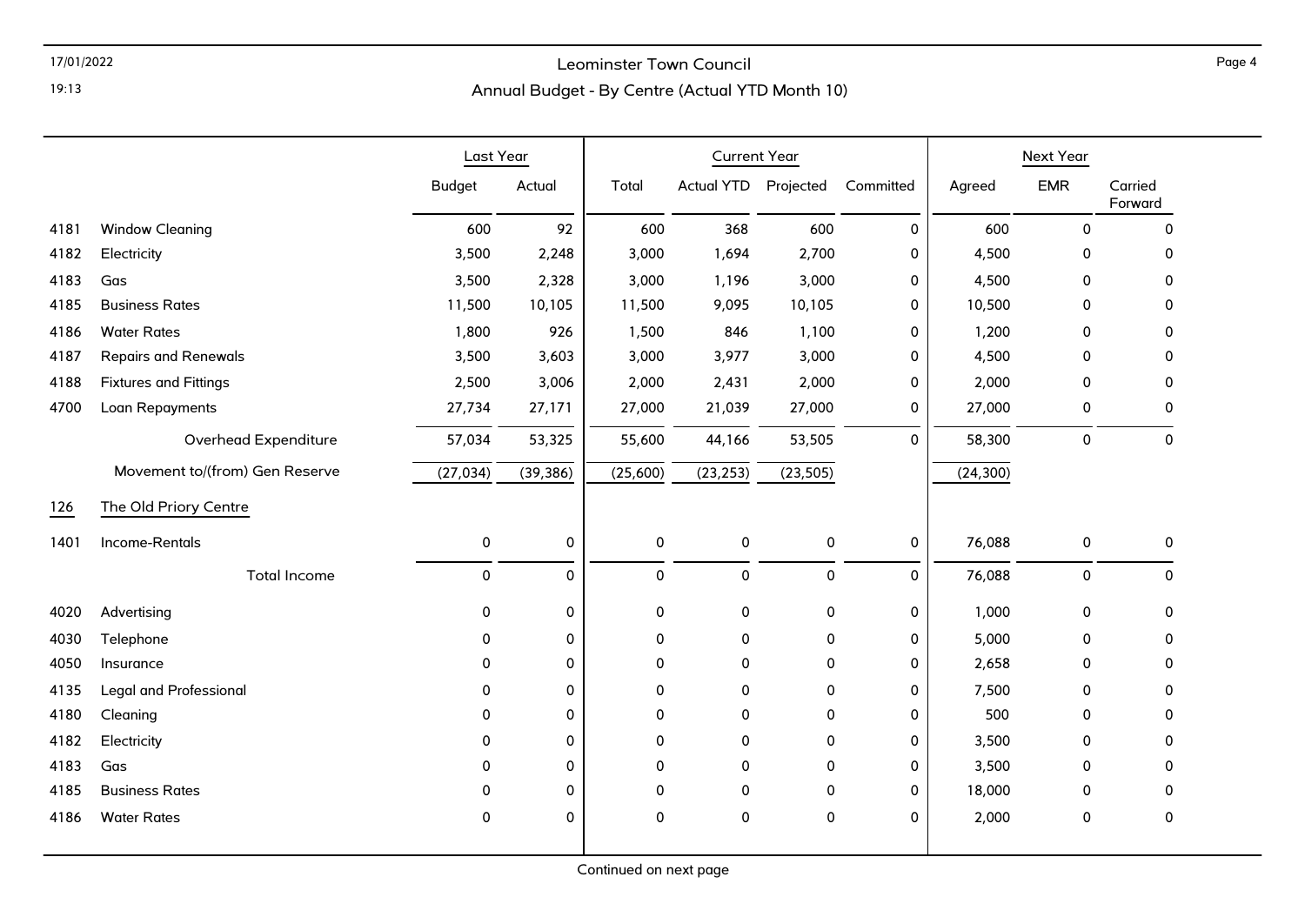### 17/01/2022 Leominster Town Council

### Annual Budget - By Centre (Actual YTD Month 10)

|      |                                | Last Year     |             |             | <b>Current Year</b>  |             |             |           | Next Year   |                    |
|------|--------------------------------|---------------|-------------|-------------|----------------------|-------------|-------------|-----------|-------------|--------------------|
|      |                                | <b>Budget</b> | Actual      | Total       | Actual YTD Projected |             | Committed   | Agreed    | <b>EMR</b>  | Carried<br>Forward |
| 3012 | Costs-Cards                    | 0             | $\mathbf 0$ | 1,250       | 361                  | 1,250       | 0           | 1,000     | $\mathbf 0$ | $\mathbf 0$        |
| 3013 | Costs-Souvenirs                | 0             | 0           | 5,900       | 1,296                | 3,600       | 0           | 4,000     | 0           | 0                  |
| 3014 | Costs-Food/Drink               | 0             | 0           | 4,050       | 1,971                | 2,700       | 0           | 3,500     | 0           | 0                  |
| 3015 | Costs-Craft                    | 0             | $\Omega$    | 2,150       | 1,918                | 2,150       | 0           | 2,200     | 0           | $\Omega$           |
| 3016 | Costs-Advertising              | 0             | $\Omega$    | 275         | 0                    | 0           | 0           | 0         | $\Omega$    | 0                  |
| 4000 | Salaries                       | 50,000        | 47,528      | 54,000      | 34,951               | 50,000      | 0           | 55,043    | 0           | 0                  |
| 4028 | <b>Green Sacks Purchase</b>    | 0             | 4,400       | 6,000       | 6,240                | 6,000       | 0           | 6,000     | 0           | 0                  |
|      | Overhead Expenditure           | 76,000        | 57,397      | 86,000      | 49,419               | 72,897      | $\mathbf 0$ | 79,243    | $\pmb{0}$   | $\mathbf 0$        |
|      | Movement to/(from) Gen Reserve | (46, 500)     | (46, 074)   | (49, 750)   | (29, 146)            | (46, 697)   |             | (46, 943) |             |                    |
| 201  | Open Spaces                    |               |             |             |                      |             |             |           |             |                    |
| 1020 | Sale of Assets                 | 0             | 0           | 0           | 263                  | 155         | 0           | 1,000     | 0           | 0                  |
| 1060 | <b>Grants Received</b>         | 0             | $\Omega$    | $\mathbf 0$ | 2,866                | 0           | 0           | 0         | 0           | 0                  |
| 1111 | Income-Lengthmans Scheme       | 0             | 10,240      | $\mathbf 0$ | 0                    | $\mathbf 0$ | 0           | 0         | 0           | 0                  |
|      | <b>Total Income</b>            | 0             | 10,240      | $\pmb{0}$   | 3,129                | 155         | $\mathbf 0$ | 1,000     | $\mathbf 0$ | $\mathbf 0$        |
| 4000 | Salaries                       | 171,000       | 147,242     | 146,000     | 114,316              | 146,000     | 0           | 208,011   | 0           | 0                  |
| 4006 | Uniforms                       | 1,400         | 1,655       | 2,500       | 1,301                | 1,700       | 0           | 2,500     | 0           | 0                  |
| 4027 | Equipment                      | 3,000         | 1,706       | 2,000       | 1,036                | 2,000       | 0           | 2,000     | $\Omega$    | 0                  |
| 4187 | <b>Repairs and Renewals</b>    | 3,000         | 1,591       | 2,000       | 1,123                | 2,000       | 0           | 2,000     | 0           | 0                  |
| 4300 | Maintenance                    | 8,000         | 3,937       | 6,000       | 711                  | 4,500       | 0           | 3,000     | 0           | $\Omega$           |
| 4312 | P3 Scheme                      | 0             | $\Omega$    | 1,000       | 0                    | $\mathbf 0$ | 0           | 1,000     | $\Omega$    | 0                  |
| 4313 | Lengthman Scheme               | 0             | 10,240      | 1,000       | 350                  | 0           | 0           | 1,000     | 0           | 0                  |
| 4320 | <b>Vehicle Maintenance</b>     | 3,000         | 4,043       | 3,000       | 2,935                | 3,000       | 0           | 3,000     | 0           | 0                  |
|      |                                |               |             |             |                      |             |             |           |             |                    |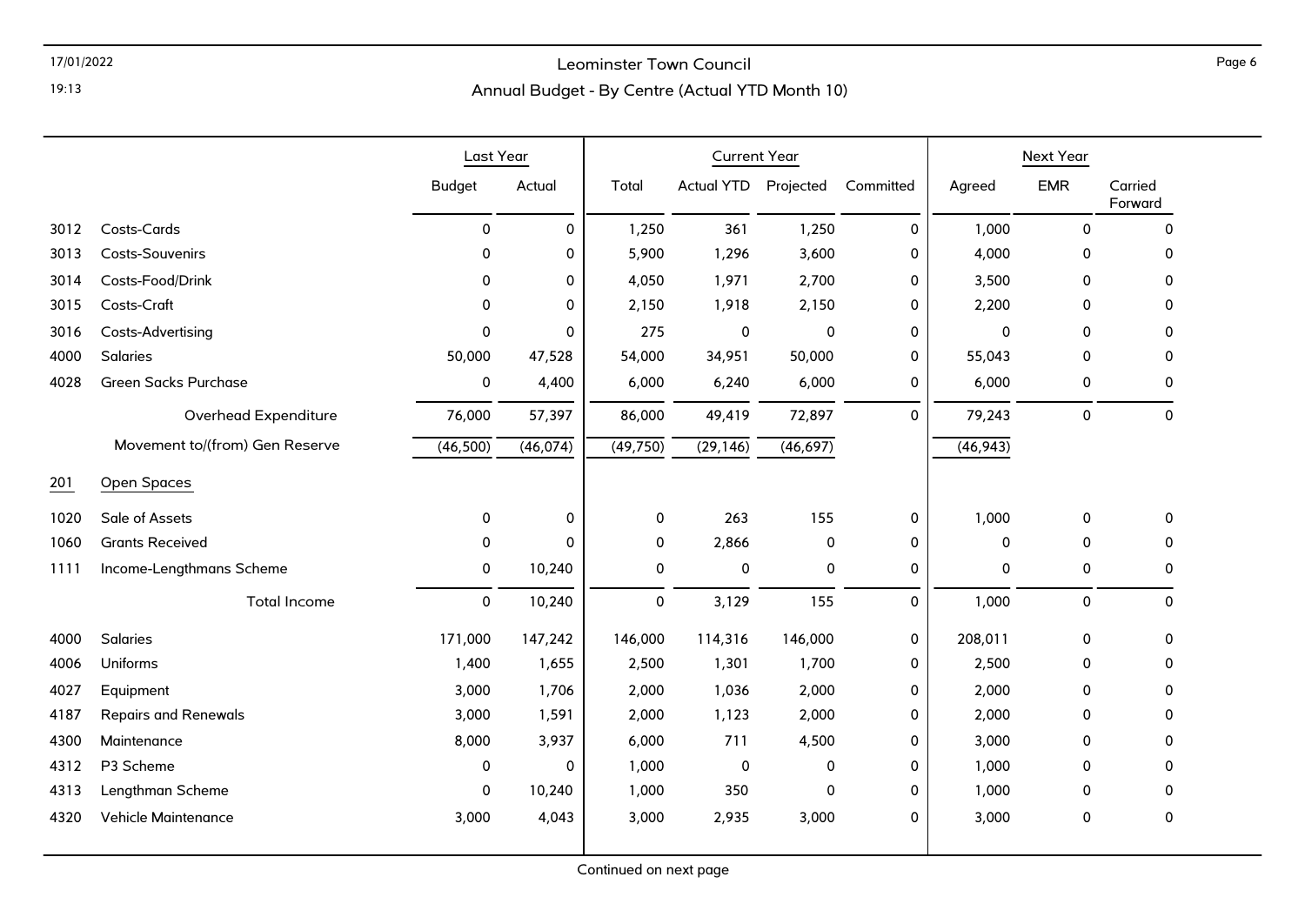### 17/01/2022 Leominster Town Council

19:13

### Annual Budget - By Centre (Actual YTD Month 10)

|      |                                | Last Year     |             |             | <b>Current Year</b>  |              |             |             | Next Year   |                    |
|------|--------------------------------|---------------|-------------|-------------|----------------------|--------------|-------------|-------------|-------------|--------------------|
|      |                                | <b>Budget</b> | Actual      | Total       | Actual YTD Projected |              | Committed   | Agreed      | <b>EMR</b>  | Carried<br>Forward |
| 4187 | <b>Repairs and Renewals</b>    | $\mathbf 0$   | 0           | $\mathbf 0$ | 0                    | $\mathbf{0}$ | $\Omega$    | 13,500      | $\mathbf 0$ | $\mathbf 0$        |
| 4188 | <b>Fixtures and Fittings</b>   | 0             | 0           | $\pmb{0}$   | 0                    | $\pmb{0}$    | $\mathbf 0$ | 9,000       | 0           | 0                  |
| 4351 | Waste                          | $\Omega$      | 0           | $\mathbf 0$ | 0                    | 0            | $\mathbf 0$ | 922         | 0           | $\Omega$           |
| 4375 | <b>CCTV</b>                    | $\Omega$      | 0           | $\mathbf 0$ | 0                    | $\mathbf 0$  | $\mathbf 0$ | 6,840       | $\mathbf 0$ | 0                  |
| 4900 | Contingency                    | 0             | 0           | 0           | 0                    | 0            | $\mathbf 0$ | 7,468       | 0           | 0                  |
|      | Overhead Expenditure           | 0             | 0           | $\mathbf 0$ | 0                    | 0            | $\mathbf 0$ | 81,388      | 0           | $\mathbf 0$        |
|      | Movement to/(from) Gen Reserve | 0             | $\mathbf 0$ | $\mathbf 0$ | 0                    | $\pmb{0}$    |             | (5,300)     |             |                    |
| 130  | <b>Tourist Information</b>     |               |             |             |                      |              |             |             |             |                    |
| 1010 | Income-Commission              | 1,400         | 37          | 1,400       | 498                  | 750          | 0           | 1,000       | 0           | $\mathbf 0$        |
| 1500 | Income-Miscellaneous           | 0             | 2,627       | $\mathbf 0$ | 0                    | 1,000        | 0           | 1,000       | 0           | 0                  |
| 1510 | Income-Coach trips             | 8,000         | 21          | 8,000       | 518                  | 2,000        | 0           | 3,300       | 0           | 0                  |
| 1511 | Income-Books & Maps            | 4,900         | 1,398       | 4,900       | 2,921                | 4,900        | 0           | 6,300       | 0           | 0                  |
| 1512 | Income-Cards                   | 1,400         | 386         | 1,400       | 1,243                | 1,400        | 0           | 1,300       | 0           | 0                  |
| 1513 | Income-Souvenirs               | 6,600         | 1,624       | 6,600       | 3,609                | 4,000        | 0           | 5,200       | 0           | 0                  |
| 1514 | Income-Food/Drinks             | 4,500         | 943         | 4,500       | 2,743                | 3,000        | $\mathbf 0$ | 4,200       | 0           | $\Omega$           |
| 1515 | Income-Craft                   | 2,400         | 225         | 2,400       | 1,768                | 2,400        | 0           | 3,000       | 0           | 0                  |
| 1516 | Income-Advertising             | 300           | 0           | 300         | 0                    | $\mathbf 0$  | 0           | $\mathbf 0$ | 0           | 0                  |
| 1519 | Income-Green Sacks             | 0             | 4,061       | 6,750       | 6,974                | 6,750        | $\mathbf 0$ | 7,000       | 0           | 0                  |
|      | <b>Total Income</b>            | 29,500        | 11,323      | 36,250      | 20,273               | 26,200       | $\mathbf 0$ | 32,300      | 0           | $\Omega$           |
| 3000 | <b>Cost of Sales</b>           | 18,000        | 5,447       | 0           | 822                  | 822          | 0           | 0           | 0           | $\Omega$           |
| 3010 | Costs-Coach Trips              | 8,000         | 21          | 8,000       | 258                  | 2,000        | 0           | 3,000       | 0           | 0                  |
| 3011 | <b>Costs-Books and Maps</b>    | 0             | 0           | 4,375       | 1,602                | 4,375        | $\mathbf 0$ | 4,500       | $\mathbf 0$ | 0                  |

Page 5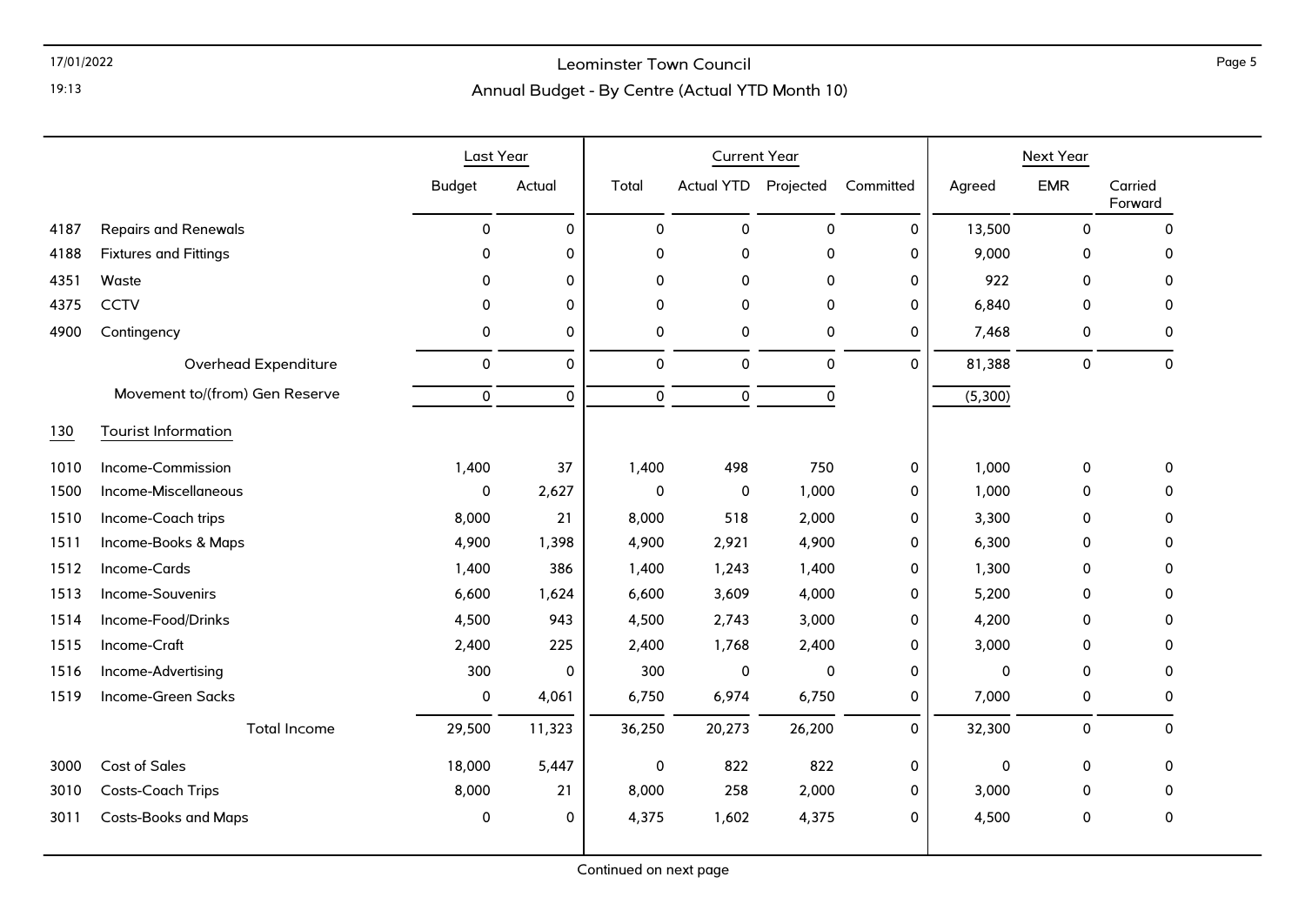### 17/01/2022 Leominster Town Council

Annual Budget - By Centre (Actual YTD Month 10)

|      |                                 | Last Year     |            |            | <b>Current Year</b> |            |           | Next Year  |             |                    |
|------|---------------------------------|---------------|------------|------------|---------------------|------------|-----------|------------|-------------|--------------------|
|      |                                 | <b>Budget</b> | Actual     | Total      | <b>Actual YTD</b>   | Projected  | Committed | Agreed     | <b>EMR</b>  | Carried<br>Forward |
| 4321 | Vehicle Fuel                    | 3,000         | 3,007      | 3,000      | 3,239               | 3,250      | 0         | 4,000      | 0           | 0                  |
| 4350 | <b>Street Cleaning</b>          | 500           | 0          | 0          | 0                   | 0          | 0         | 0          | $\Omega$    | 0                  |
| 4351 | Waste                           | 7,000         | 6,661      | 7,000      | 7,481               | 7,000      | 0         | 7,200      | $\mathbf 0$ | 0                  |
| 4355 | <b>Tree Management</b>          | 2,500         | 2,760      | 5,000      | 500                 | 5,000      | 0         | 2,500      | 0           | 0                  |
| 4356 | <b>Climate Management</b>       | 3,000         | 2,500      | 1,528      | 0                   | 1,528      | 0         | 2,500      | 0           | 0                  |
| 4999 | <b>Reallocated Labour Costs</b> | 0             | $-397$     | 0          | 0                   | 0          | 0         | 0          | 0           | 0                  |
|      | Overhead Expenditure            | 205,400       | 184,945    | 180,028    | 132,990             | 175,978    | 0         | 238,711    | $\mathbf 0$ | 0                  |
|      | Movement to/(from) Gen Reserve  | (205, 400)    | (174, 705) | (180, 028) | (129, 862)          | (175, 823) |           | (237, 711) |             |                    |
| 202  | Depot                           |               |            |            |                     |            |           |            |             |                    |
| 4027 | Equipment                       | 0             | 0          | $\pmb{0}$  | 12                  | $\pmb{0}$  | 0         | $\pmb{0}$  | 0           | 0                  |
| 4050 | Insurance                       | 0             | 554        | 500        | 706                 | 706        | 0         | 1,000      | 0           | 0                  |
| 4180 | Cleaning                        | 900           | 461        | 900        | 161                 | 500        | 0         | 300        | $\Omega$    | 0                  |
| 4182 | Electricity                     | 800           | 695        | 800        | 297                 | 800        | 0         | 1,200      | 0           | 0                  |
| 4184 | Rent                            | 0             | 0          | 3,700      | 3,681               | 4,876      | 0         | 4,876      | 0           | 0                  |
| 4185 | <b>Business Rates</b>           | 2,100         | 1,569      | 2,100      | 1,536               | 1,700      | 0         | 1,800      | 0           | 0                  |
| 4186 | <b>Water Rates</b>              | 550           | 337        | 550        | 400                 | 600        | 0         | 700        | 0           | 0                  |
| 4187 | <b>Repairs and Renewals</b>     | 3,055         | 5,026      | 200        | 20                  | 200        | 0         | 200        | 0           | 0                  |
| 4188 | <b>Fixtures and Fittings</b>    | 1,000         | 2,150      | 800        | 207                 | 800        | 0         | 1,000      | 0           | 0                  |
|      | Overhead Expenditure            | 8,405         | 10,792     | 9,550      | 7,020               | 10,182     | 0         | 11,076     | $\pmb{0}$   | 0                  |
|      | Movement to/(from) Gen Reserve  | (8, 405)      | (10, 792)  | (9, 550)   | (7,020)             | (10, 182)  |           | (11,076)   |             |                    |
| 203  | Allotments                      |               |            |            |                     |            |           |            |             |                    |
| 1120 | Income-Allotments               | 5,000         | 4,715      | 5,000      | 5,879               | 5,600      | 0         | 6,000      | 0           | 0                  |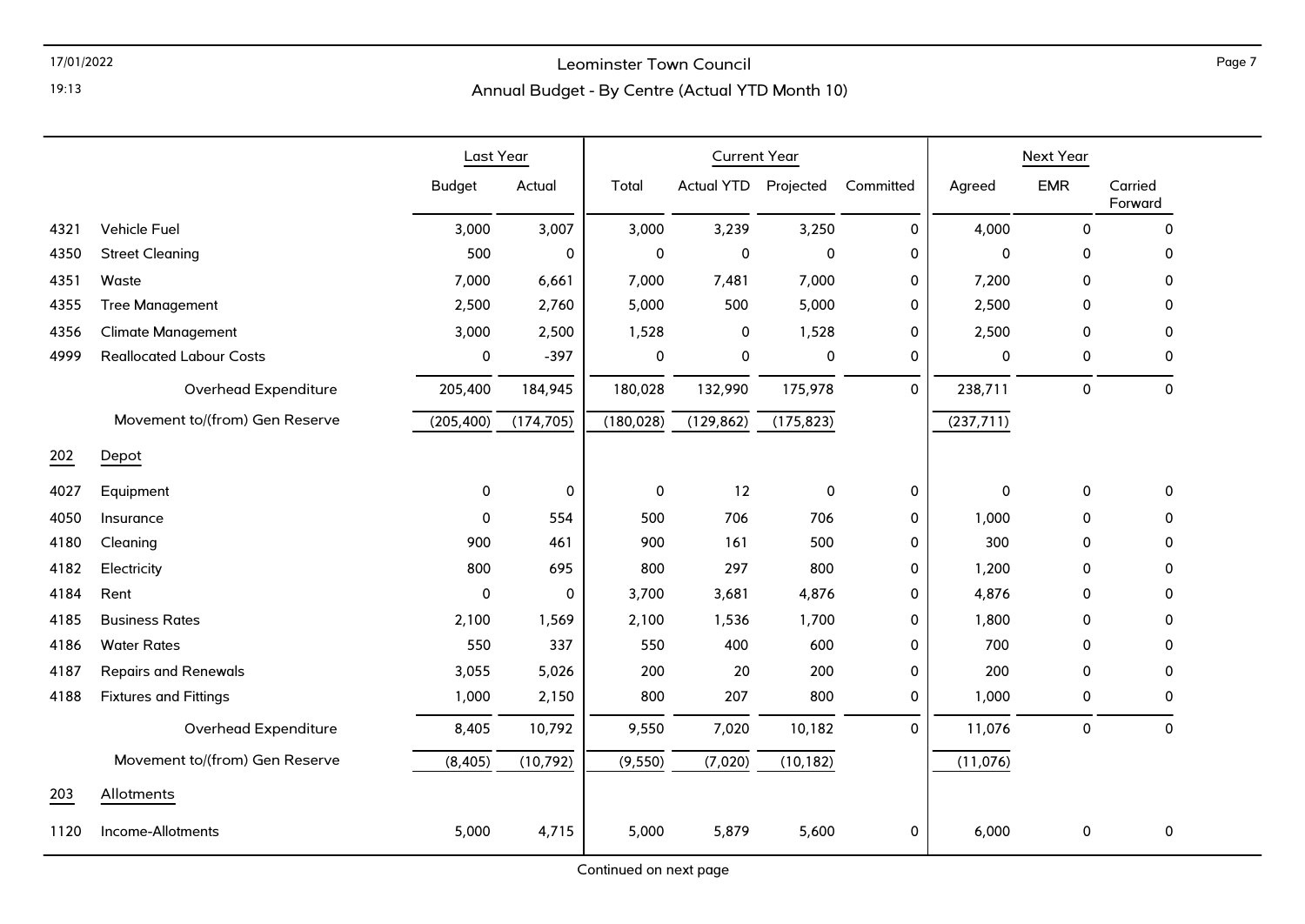### 17/01/2022 Leominster Town Council

19:13

### Annual Budget - By Centre (Actual YTD Month 10)

|      |                                | Last Year     |           | <b>Current Year</b> |                      |             |             | Next Year   |             |                     |
|------|--------------------------------|---------------|-----------|---------------------|----------------------|-------------|-------------|-------------|-------------|---------------------|
|      |                                | <b>Budget</b> | Actual    | Total               | Actual YTD Projected |             | Committed   | Agreed      | <b>EMR</b>  | Carried<br>Forward  |
|      | <b>Total Income</b>            | 5,000         | 4,715     | 5,000               | 5,879                | 5,600       | $\Omega$    | 6,000       | $\mathbf 0$ | $\mathbf 0$         |
| 4025 | Miscellaneous                  | 500           | 567       | $\pmb{0}$           | $\mathsf 0$          | $\pmb{0}$   | 0           | $\mathsf 0$ | $\mathsf 0$ | $\pmb{0}$           |
| 4184 | Rent                           | 1,500         | 1,460     | 1,400               | 1,134                | 1,400       | 0           | 1,400       | $\mathbf 0$ | $\mathbf 0$         |
| 4186 | <b>Water Rates</b>             | 500           | 408       | 500                 | 446                  | 600         | $\mathbf 0$ | 600         | $\mathbf 0$ | 0                   |
| 4300 | Maintenance                    | 1,000         | 2,389     | 1,000               | 598                  | 1,000       | 0           | 1,000       | 0           | 0                   |
|      | Overhead Expenditure           | 3,500         | 4,824     | 2,900               | 2,178                | 3,000       | 0           | 3,000       | $\mathbf 0$ | 0                   |
|      | Movement to/(from) Gen Reserve | 1,500         | (109)     | 2,100               | 3,701                | 2,600       |             | 3,000       |             |                     |
| 205  | Market                         |               |           |                     |                      |             |             |             |             |                     |
| 1402 | Income-Market                  | 16,000        | 4,866     | 16,000              | 6,716                | 10,000      | 0           | 16,000      | 0           | 0                   |
| 1404 | <b>Income-Victorian Market</b> | 0             | $\pmb{0}$ | $\pmb{0}$           | 650                  | $\pmb{0}$   | 0           | 1,500       | 0           | 0                   |
|      | <b>Total Income</b>            | 16,000        | 4,866     | 16,000              | 7,366                | 10,000      | 0           | 17,500      | $\mathbf 0$ | $\mathsf{O}\xspace$ |
| 4005 | <b>Market Management</b>       | 6,000         | 4,290     | 6,000               | 2,309                | 4,000       | 0           | 7,000       | $\mathbf 0$ | $\pmb{0}$           |
| 4020 | Advertising                    | 2,000         | 250       | 0                   | 0                    | $\mathbf 0$ | 0           | 0           | 0           | 0                   |
| 4048 | Subscriptions                  | 360           | 358       | 358                 | 369                  | 369         | 0           | 380         | 0           | 0                   |
|      | Overhead Expenditure           | 8,360         | 4,898     | 6,358               | 2,678                | 4,369       | $\Omega$    | 7,380       | $\mathbf 0$ | 0                   |
|      | Movement to/(from) Gen Reserve | 7,640         | (32)      | 9,642               | 4,688                | 5,631       |             | 10,120      |             |                     |
| 220  | <b>Central Area Toilets</b>    |               |           |                     |                      |             |             |             |             |                     |
| 4182 | Electricity                    | 750           | $\pmb{0}$ | 0                   | 0                    | $\mathbf 0$ | 0           | 750         | 0           | 0                   |
| 4185 | <b>Business Rates</b>          | 1,700         | 1,647     | 0                   | $-1,647$             | $\mathbf 0$ | 0           | 0           | 0           | 0                   |
| 4186 | <b>Water Rates</b>             | 1,500         | 715       | 1,500               | 569                  | 1,500       | $\mathbf 0$ | 1,500       | 0           | 0                   |
|      |                                |               |           |                     |                      |             |             |             |             |                     |

Page 8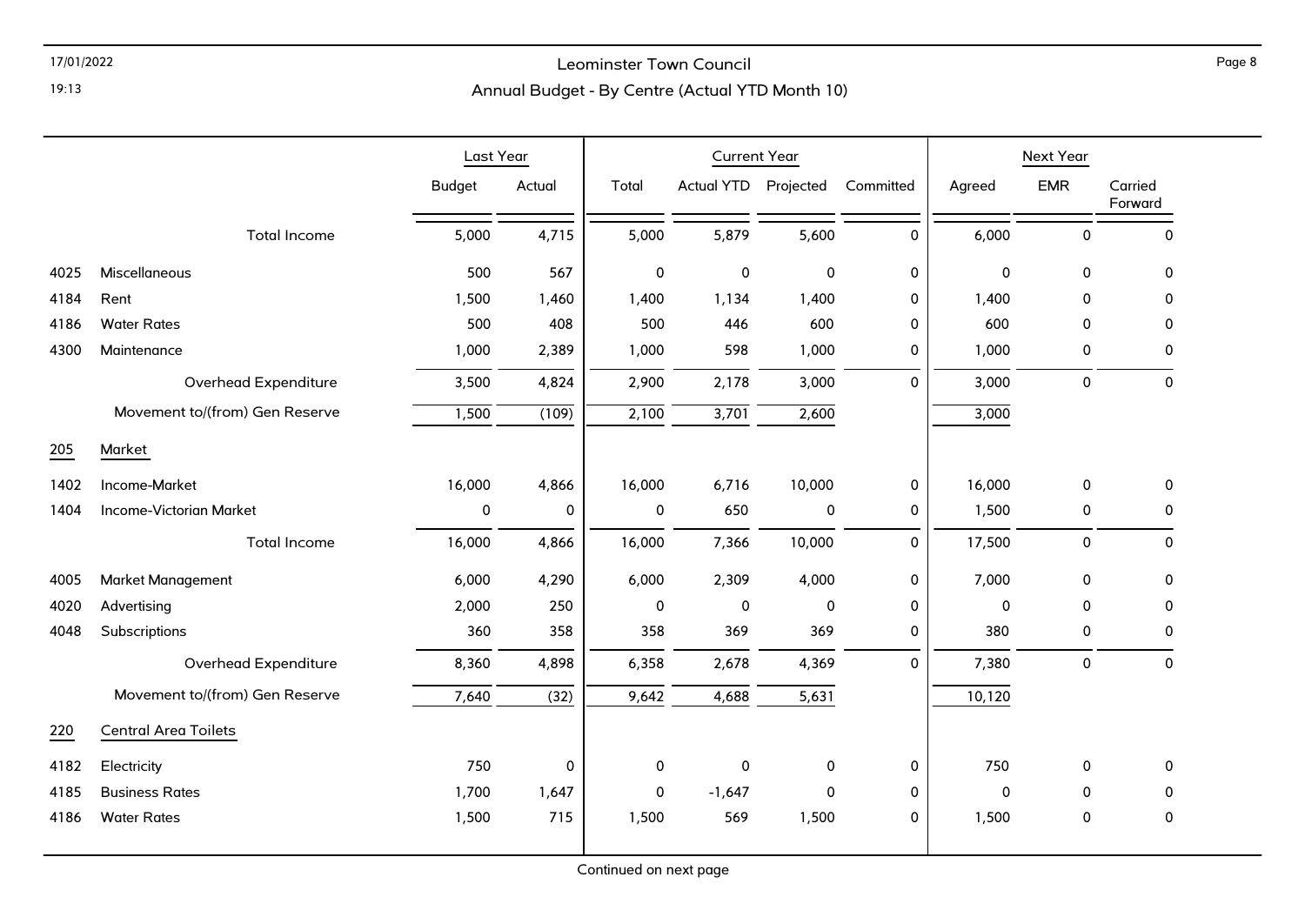### 17/01/2022 Leominster Town Council

### Annual Budget - By Centre (Actual YTD Month 10)

|      |                                | Last Year     |           |             | <b>Current Year</b> |                     |              | Next Year |             |                    |  |
|------|--------------------------------|---------------|-----------|-------------|---------------------|---------------------|--------------|-----------|-------------|--------------------|--|
|      |                                | <b>Budget</b> | Actual    | Total       | <b>Actual YTD</b>   | Projected           | Committed    | Agreed    | <b>EMR</b>  | Carried<br>Forward |  |
| 4300 | Maintenance                    | 500           | 37        | $\mathbf 0$ | 0                   | $\mathsf{O}\xspace$ | $\mathbf 0$  | 0         | 0           | $\mathbf{0}$       |  |
|      | Overhead Expenditure           | 4,450         | 2,398     | 1,500       | $-1,078$            | 1,500               | $\mathbf{0}$ | 2,250     | $\pmb{0}$   | 0                  |  |
|      | Movement to/(from) Gen Reserve | (4, 450)      | (2, 398)  | (1,500)     | 1,078               | (1,500)             |              | (2, 250)  |             |                    |  |
| 225  | The Grange Toilets             |               |           |             |                     |                     |              |           |             |                    |  |
| 4182 | Electricity                    | 1,100         | 350       | 1,100       | 436                 | 650                 | $\mathbf 0$  | 1,100     | $\Omega$    | $\mathbf{0}$       |  |
| 4186 | <b>Water Rates</b>             | 2,000         | 1,055     | 2,000       | 890                 | 2,000               | 0            | 2,000     | $\mathbf 0$ | 0                  |  |
| 4300 | Maintenance                    | 500           | 269       | 500         | 190                 | 500                 | 0            | 250       | 0           | 0                  |  |
|      | Overhead Expenditure           | 3,600         | 1,673     | 3,600       | 1,516               | 3,150               | $\Omega$     | 3,350     | $\mathbf 0$ | $\mathbf 0$        |  |
|      | Movement to/(from) Gen Reserve | (3,600)       | (1,673)   | (3,600)     | (1, 516)            | (3, 150)            |              | (3,350)   |             |                    |  |
| 250  | <b>Economic Development</b>    |               |           |             |                     |                     |              |           |             |                    |  |
| 4023 | Newsletter                     | 1,560         | 1,440     | 1,560       | 1,200               | 1,500               | 0            | 2,040     | $\mathbf 0$ | 0                  |  |
| 4047 | <b>Market Town Forum</b>       | 250           | 0         | 250         | $\pmb{0}$           | 0                   | $\mathbf{0}$ | 0         | $\Omega$    | $\mathbf{0}$       |  |
| 4230 | <b>Events Fund</b>             | 5,000         | 850       | 1,000       | 165                 | 1,000               | 0            | 4,000     | $\Omega$    | 0                  |  |
| 4370 | Leominster in Bloom            | 5,000         | 322       | 500         | 500                 | 500                 | 0            | 500       | 0           | 0                  |  |
| 4375 | <b>CCTV</b>                    | 11,035        | 11,034    | 15,000      | 11,089              | 11,100              | 0            | 12,000    | 0           | 0                  |  |
| 4380 | <b>Festive Lights</b>          | 16,000        | 19,452    | 17,500      | 16,495              | 17,500              | 0            | 17,500    | $\mathbf 0$ | $\mathbf{0}$       |  |
|      | Overhead Expenditure           | 38,845        | 33,098    | 35,810      | 29,449              | 31,600              | $\mathbf{0}$ | 36,040    | $\pmb{0}$   | $\pmb{0}$          |  |
|      | Movement to/(from) Gen Reserve | (38, 845)     | (33,098)  | (35, 810)   | (29, 449)           | (31,600)            |              | (36,040)  |             |                    |  |
| 260  | <b>Capital Projects</b>        |               |           |             |                     |                     |              |           |             |                    |  |
| 1060 | <b>Grants Received</b>         | 0             | $\pmb{0}$ | 0           | 32,259              | $\pmb{0}$           | $\pmb{0}$    | $\pmb{0}$ | 0           | 0                  |  |
| 1080 | Loan Funded Projects           | 10,000        | $\pmb{0}$ | 0           | 0                   | 3,955               | 0            | 0         | 0           | 0                  |  |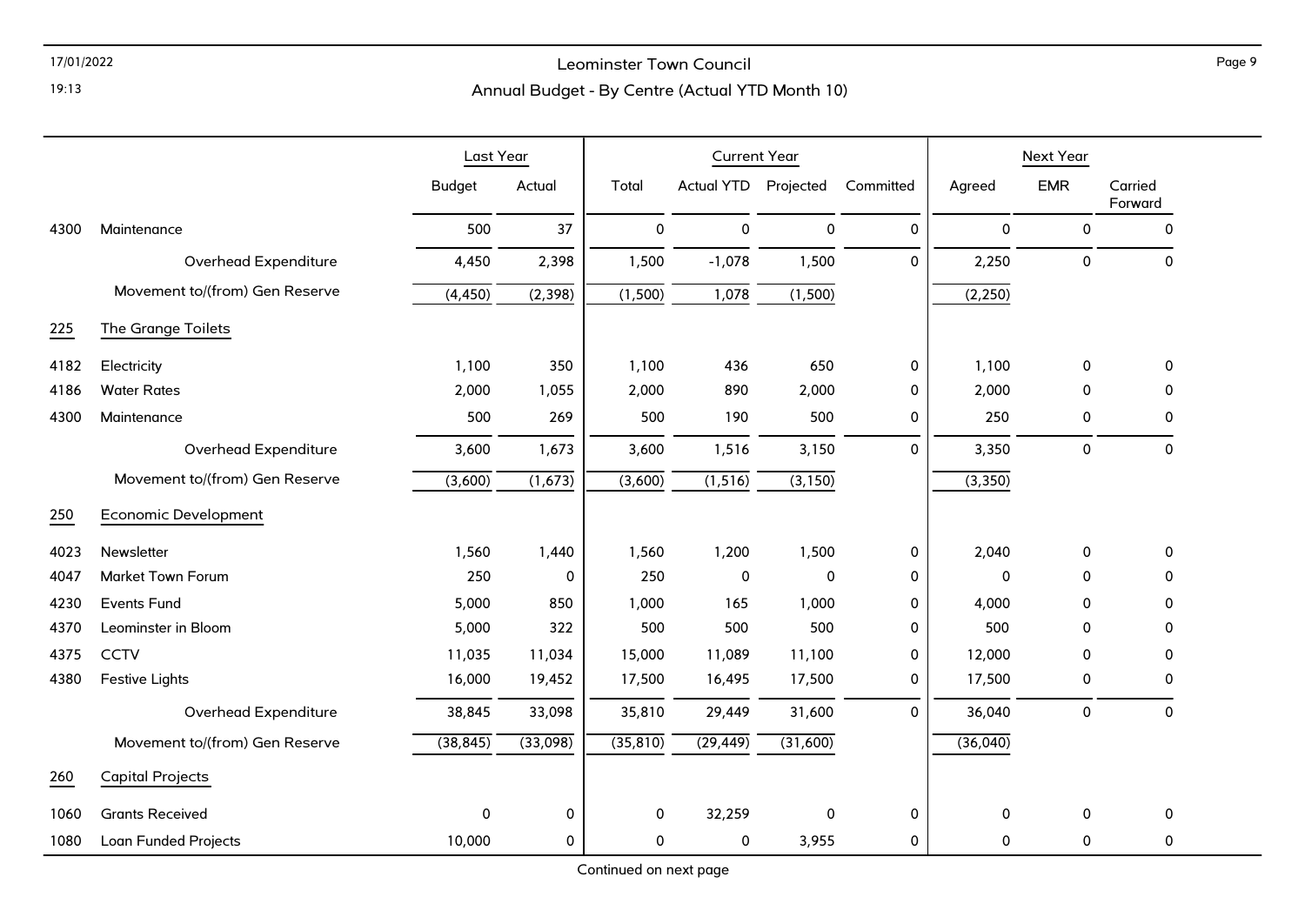### 17/01/2022 Leominster Town Council

Page 10

Annual Budget - By Centre (Actual YTD Month 10)

|      |                                       | Last Year     |                | <b>Current Year</b> |                   |                     |              |             | Next Year   |                     |
|------|---------------------------------------|---------------|----------------|---------------------|-------------------|---------------------|--------------|-------------|-------------|---------------------|
|      |                                       | <b>Budget</b> | Actual         | Total               | <b>Actual YTD</b> | Projected           | Committed    | Agreed      | <b>EMR</b>  | Carried<br>Forward  |
| 1081 | <b>Funded From Earmarked Reserves</b> | 20,000        | 21             | 0                   | $\mathbf 0$       | $\mathbf 0$         | $\mathbf{0}$ | 20,000      | 0           | $\mathbf 0$         |
|      | <b>Total Income</b>                   | 30,000        | 21             | 0                   | 32,259            | 3,955               | 0            | 20,000      | $\mathbf 0$ | 0                   |
| 4027 | Equipment                             | 500           | $\pmb{0}$      | 0                   | $\pmb{0}$         | $\mathbf 0$         | 0            | $\mathbf 0$ | $\mathbf 0$ | 0                   |
| 4305 | <b>Play Areas</b>                     | 9,500         | $\mathbf 0$    | 0                   | 0                 | $\mathbf 0$         | 0            | 0           | 0           | 0                   |
| 4378 | Signage Project                       | 0             | 37,333         | 0                   | 0                 | $\mathbf 0$         | 0            | 0           | 0           | 0                   |
| 4700 | Loan Repayments                       | 14,000        | 15,207         | 15,200              | 0                 | 15,008              | 0            | 15,200      | 0           | 0                   |
| 4710 | <b>Capital Fund</b>                   | 85,000        | 0              | 0                   | 0                 | $\Omega$            | 0            | 0           | 0           | 0                   |
| 4715 | Secret Garden-Loan Funded             | 10,000        | 5,316          | 0                   | 4,066             | 3,955               | 0            | 0           | 0           | 0                   |
| 4716 | Toilet Refurb-Reserve Funded          | 20,000        | 21             | 0                   | $\boldsymbol{0}$  | 0                   | 0            | 0           | 0           | 0                   |
|      | Overhead Expenditure                  | 139,000       | 57,877         | 15,200              | 4,066             | 18,963              | 0            | 15,200      | $\pmb{0}$   | $\mathsf{O}\xspace$ |
|      | Movement to/(from) Gen Reserve        | (109,000)     | (57, 857)      | (15,200)            | 28,193            | (15,008)            |              | 4,800       |             |                     |
| 280  | Old Priory Renovation                 |               |                |                     |                   |                     |              |             |             |                     |
| 1080 | Loan Funded Projects                  | 0             | $\pmb{0}$      | 0                   | $\pmb{0}$         | $\mathsf{O}\xspace$ | 0            | 58,710      | $\pmb{0}$   | 0                   |
|      | <b>Total Income</b>                   | 0             | $\pmb{0}$      | 0                   | $\mathbf 0$       | $\pmb{0}$           | 0            | 58,710      | $\pmb{0}$   | 0                   |
| 4710 | <b>Capital Fund</b>                   | 0             | $\pmb{0}$      | 0                   | $\pmb{0}$         | $\pmb{0}$           | 0            | 58,710      | 0           | 0                   |
|      | Overhead Expenditure                  | 0             | $\mathbf 0$    | 0                   | 0                 | $\mathbf 0$         | 0            | 58,710      | 0           | $\mathbf 0$         |
|      | Movement to/(from) Gen Reserve        | 0             | $\overline{0}$ | 0                   | $\overline{0}$    | $\mathbf 0$         |              | 0           |             |                     |
| 300  | Planning and Highways                 |               |                |                     |                   |                     |              |             |             |                     |
| 4240 | <b>Travel Fund</b>                    | 4,500         | 179            | 4,500               | 778               | 0                   | 0            | 4,500       | 0           | 0                   |
|      | Overhead Expenditure                  | 4,500         | 179            | 4,500               | 778               | $\pmb{0}$           | 0            | 4,500       | $\pmb{0}$   | 0                   |

Continued on next page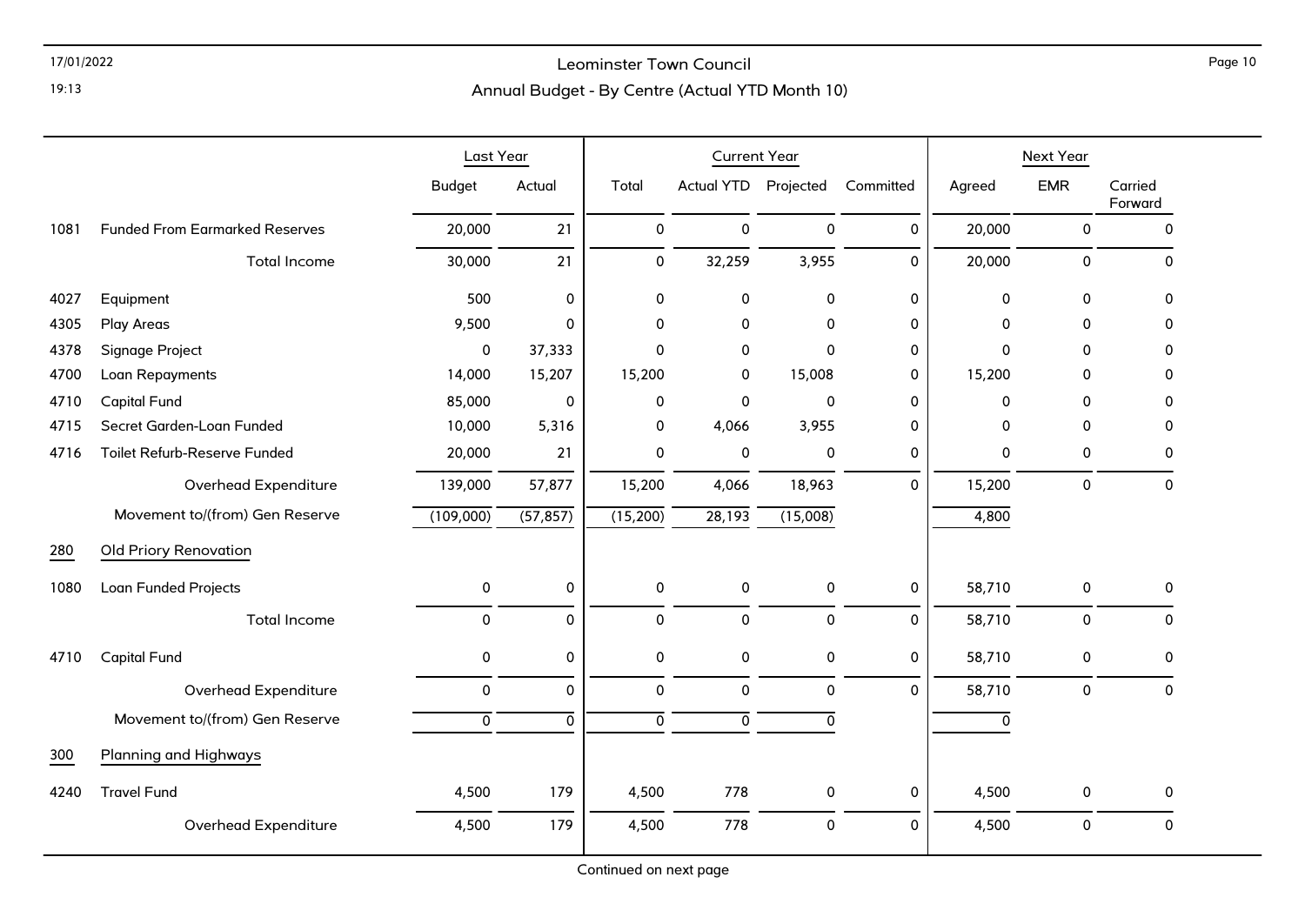### 17/01/2022 Leominster Town Council

### Annual Budget - By Centre (Actual YTD Month 10)

|                                | Last Year               | <b>Current Year</b>                     |              | Next Year           |                     |                    |
|--------------------------------|-------------------------|-----------------------------------------|--------------|---------------------|---------------------|--------------------|
|                                | <b>Budget</b><br>Actual | Actual YTD Projected<br>Total           | Committed    | Agreed              | EMR                 | Carried<br>Forward |
| Movement to/(from) Gen Reserve | (4,500)<br>(179)        | (4,500)<br>(778)<br>$\mathsf{O}\xspace$ |              | (4,500)             |                     |                    |
| <b>Total Budget Income</b>     | 668,074<br>603,159      | 631,786<br>730,061<br>620,446           | $\mathbf 0$  | 843,715             | $\mathsf{O}\xspace$ | $\mathsf{O}$       |
| Expenditure                    | 791,074<br>622,332      | 631,786<br>432,699<br>605,384           | $\mathbf{0}$ | 843,715             | $\pmb{0}$           | $\pmb{0}$          |
| Movement to/(from) Gen Reserve | (19, 173)<br>(123,000)  | 15,062<br>$\overline{0}$<br>297,361     |              | $\mathsf{O}\xspace$ |                     |                    |
|                                |                         |                                         |              |                     |                     |                    |
|                                |                         |                                         |              |                     |                     |                    |
|                                |                         |                                         |              |                     |                     |                    |
|                                |                         |                                         |              |                     |                     |                    |
|                                |                         |                                         |              |                     |                     |                    |
|                                |                         |                                         |              |                     |                     |                    |
|                                |                         |                                         |              |                     |                     |                    |
|                                |                         |                                         |              |                     |                     |                    |
|                                |                         |                                         |              |                     |                     |                    |
|                                |                         |                                         |              |                     |                     |                    |
|                                |                         |                                         |              |                     |                     |                    |
|                                |                         |                                         |              |                     |                     |                    |
|                                |                         |                                         |              |                     |                     |                    |
|                                |                         |                                         |              |                     |                     |                    |
|                                |                         |                                         |              |                     |                     |                    |

Page 11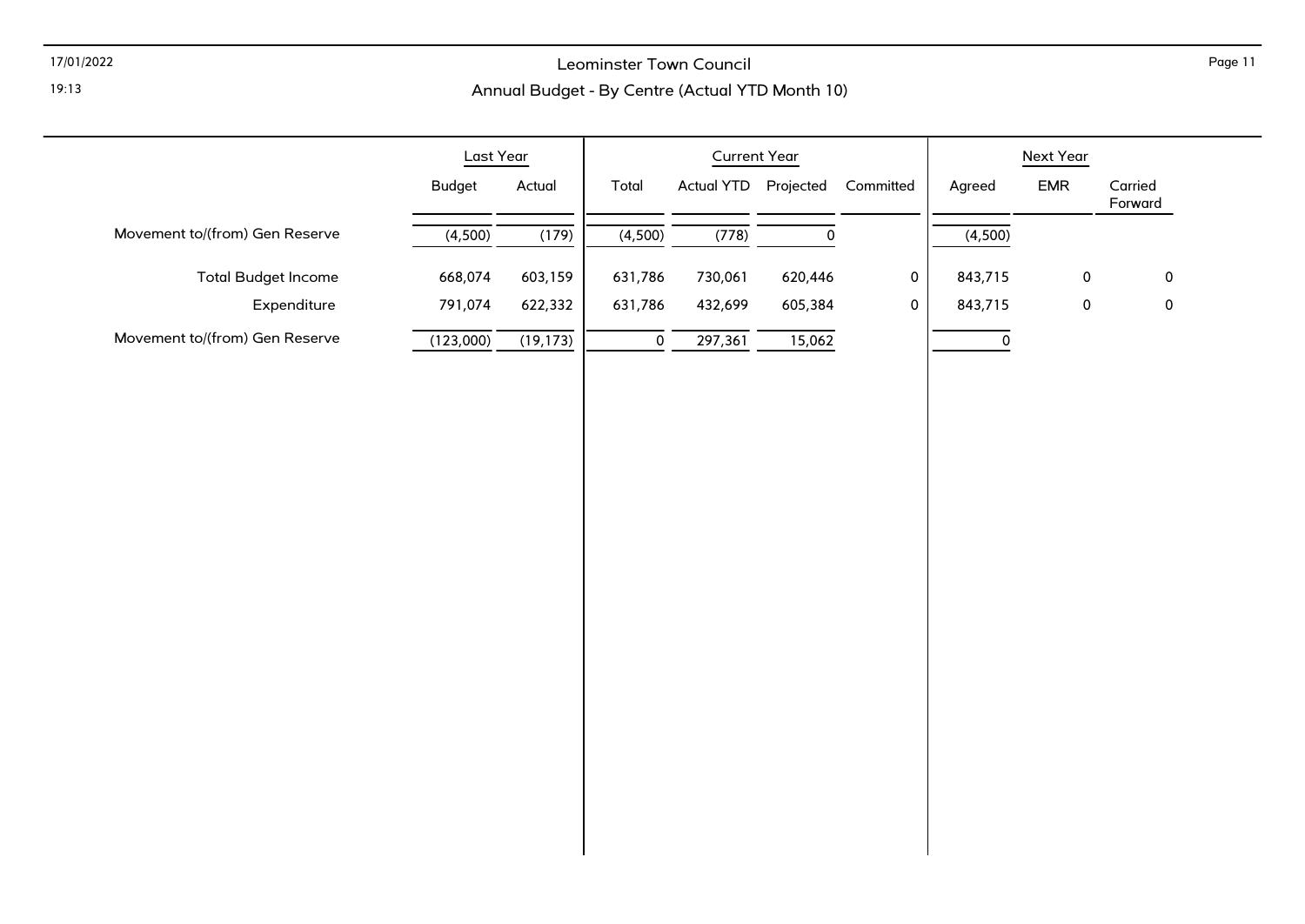# **LEOMINSTER TOWN COUNCIL PROPOSED BUDGET SUMMARY 2022-23**

|                           | <b>EXPENDITURE</b> |             | <b>INCOME</b> |                                                                          |
|---------------------------|--------------------|-------------|---------------|--------------------------------------------------------------------------|
| 101 Administration        | £33,750.00         |             |               |                                                                          |
| 105 Corporate             | £182,317.00        |             |               |                                                                          |
| Management                |                    |             |               |                                                                          |
| 110 Democratic Services   | £6,000.00          |             |               |                                                                          |
| 115 Grants                | £22,500.00         |             |               |                                                                          |
| 125 Corn Square           | £58,300.00         |             | £34,000.00    | Office lettings, Servants Quarters, room<br>hire, Gallery, Secret Garden |
| 126 The Old Priory Centre | £81,388.00         |             | £76,088.00    | Office rentals                                                           |
| <b>130 TIC</b>            | £79,243.00         |             | £32,300.00    | TIC sales & commission                                                   |
| 201 Open Spaces           | £238,711.00        |             | £1,000.00     | Sale of cardboard and waste metal                                        |
| 202 Depot                 | £11,076.00         |             |               |                                                                          |
| 203 Allotments            | £3,000.00          |             | £6,000.00     | Allotment rents                                                          |
| 205 Market                | £7,380.00          |             | £17,500.00    | Market fees                                                              |
| 220 Central toilets       | £2,250.00          |             |               |                                                                          |
| 225 Grange toilets        | £3,350.00          |             |               |                                                                          |
| 250 Economic              | £36,040.00         |             |               |                                                                          |
| Development               |                    |             |               |                                                                          |
| 260 Capital Projects      | £15,200.00         |             | £20,000.00    | from earmarked reserves for toilet<br>refurbishment (b/f from 2021/22)   |
| 280 Old Priory Renovation | £58,710.00         |             | £58,710.00    | Loan funded project                                                      |
| 4250 Travel Fund          | £4,500.00          |             |               |                                                                          |
|                           |                    |             |               |                                                                          |
| Total                     | £843,715.00        |             | £245,598.00   |                                                                          |
|                           |                    |             |               |                                                                          |
|                           |                    |             |               |                                                                          |
| precept required          | £598,117.00        |             |               |                                                                          |
| per household (3643)      | £164.18            |             |               |                                                                          |
|                           |                    |             |               |                                                                          |
| in 2021/22                | £158.02            |             |               |                                                                          |
|                           |                    |             |               |                                                                          |
| 3.9%                      | £164.18            | £598,117.87 |               |                                                                          |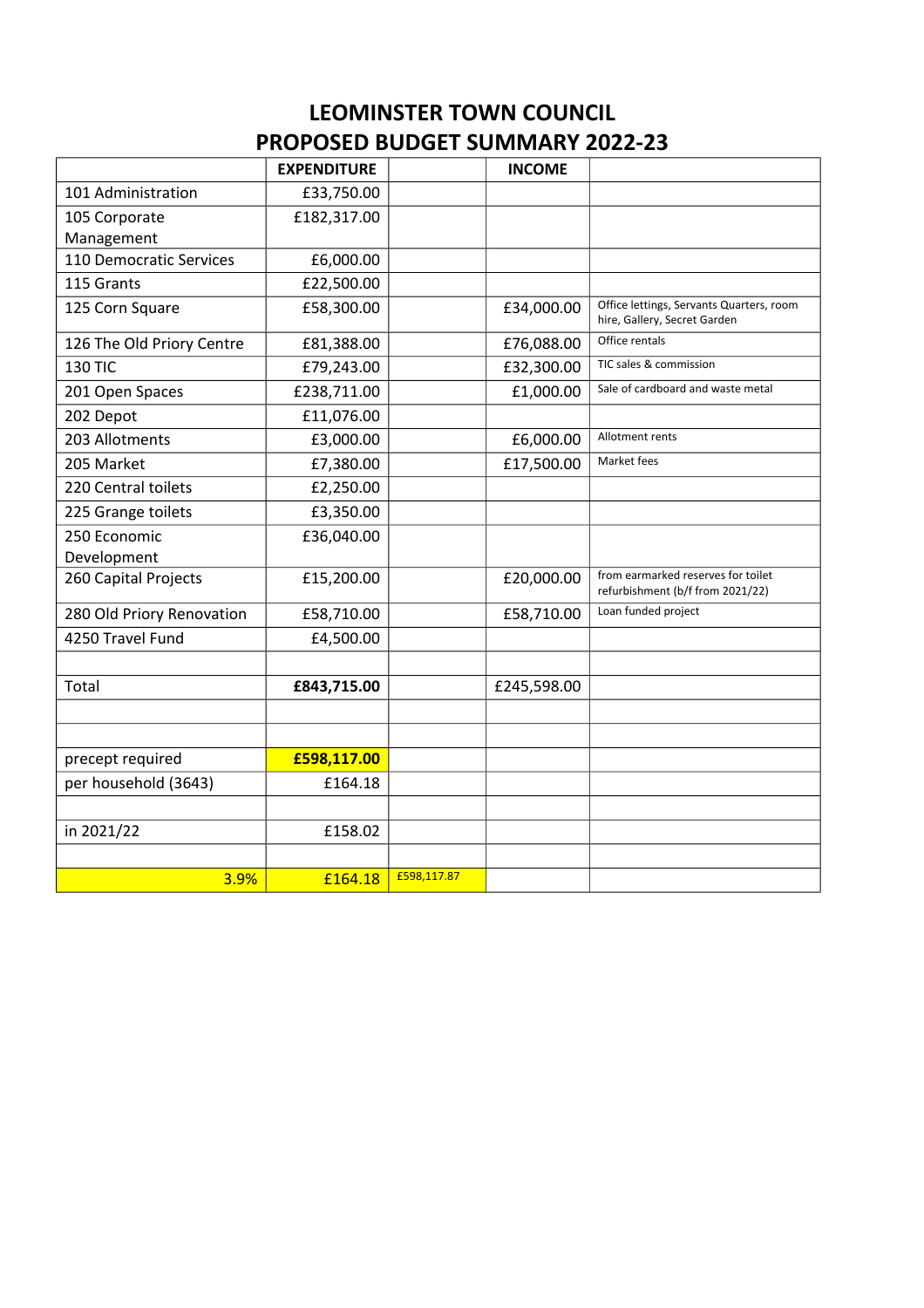### **Notes from Budget Task & Finish group: Setting the budget for 2022-23**

Note that the tax base for current year (2021/22) is 3446. This will rise to 3643 for 2022-23.

#### EXPENDITURE

#### **Staffing**

It is suggested that staffing levels are increased as a result of the asset transfer of The Old Priory from Herefordshire Council to Leominster Town Council. The budget consultation indicated that this is strongly supported by local residents to ensure that it remains a community asset. This will require a full time caretaker to manage town council buildings and an additional cleaner.

The tasks regularly carried out by the Environmental Team remain a high priority for residents and the budget includes the staff adjustments as set out in the recent Staff Review. A 6% salary increase has been budgeted as a precaution to cover back pay from 2021-22 and a possible rise for 2022-23. If the NJC agrees a lower rate the excess will be moved to another budget heading.

#### **105 Corporate Management**

Increased from £152,000 in the current year to £169,988 to implement the changes of the Staff Review and additional hours to cover the project management and admin/finance support for the community asset transfer.

**115 Grants**: Current year £29,500, reducing to £22,500 for 22/23. Grant of £7,000 to Grange Court has been removed from the budget as the agreed term has ended.

**125 Corn Square**: Current year £55,600, increasing to £58,300 for 22/23 as Gas and Electricity costs are expected to increase despite fitting thermal blinds and insulating the roof.

#### **126 The Old Priory Centre**

A new cost centre to cover the asset transfer of the Old Priory building. Running costs are expected to be mainly covered by rental with a small amount from the precept.

#### **130 Tourist Information:**

Expenditure on stock will decrease slightly and costs monitored. They will now carry out four stocktakes over the year.

**201 Open Spaces**: Current year £180,028 increasing to £238,711 for 22/23 Increased staffing costs due to staff review adjustments and two extra members of staff to be recruited for The Old Priory Centre when it is transferred. Also extra budget for vehicle fuel.

#### **260 Capital Projects**

This covers PWLB loan repayment.

We suggest that the Grants and Projects Officer should seek funding for other projects during the year, including the updating of the Grange Play area which was noted as a priority from the Budget Consultation.

#### **280 Old Priory Renovation**

This will be funded by unspent loan from previous years.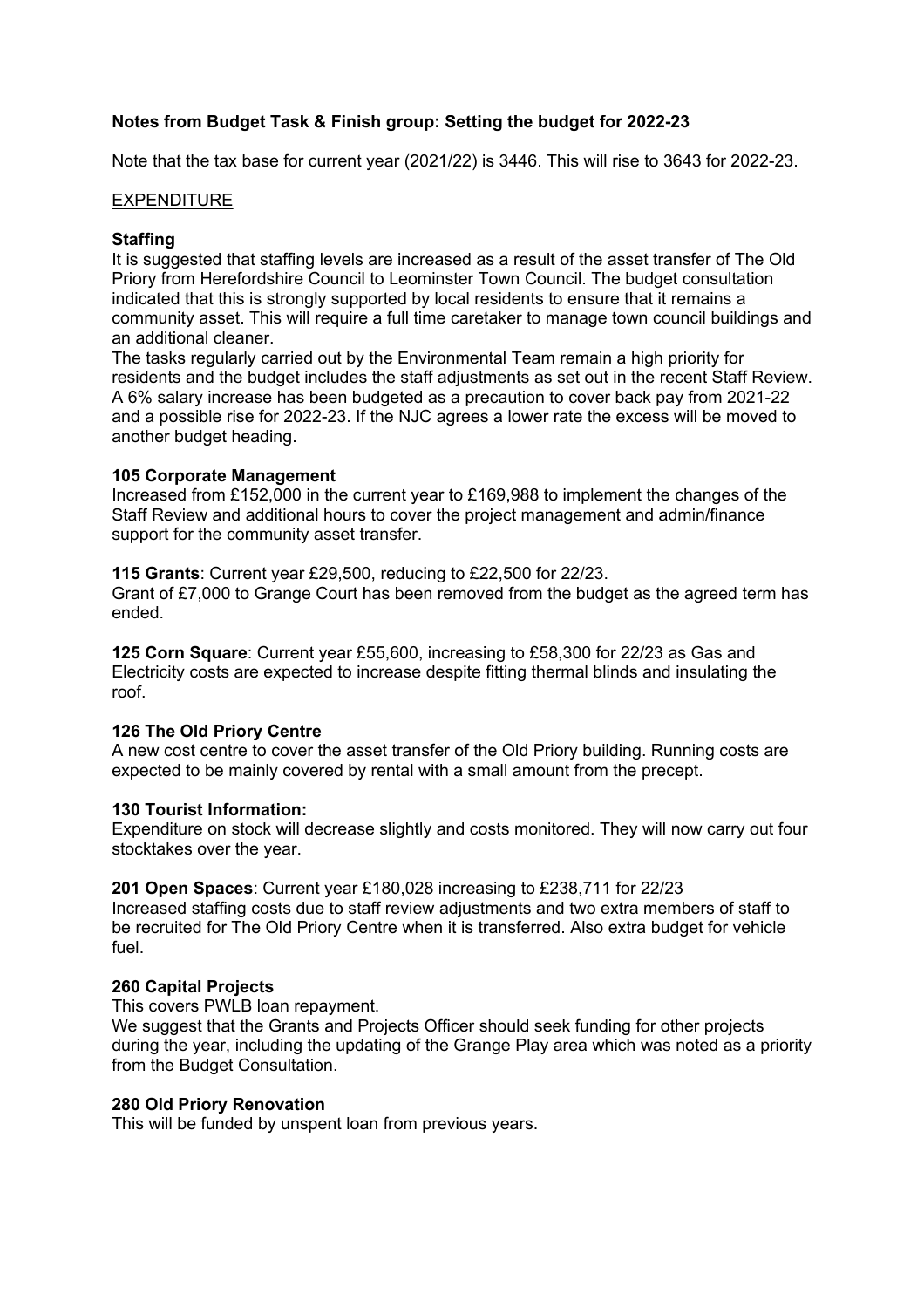#### INCOME **125 Corn Square:**

Increase in income projected as the flat is taking more repeat bookings and additional room hire is being booked. Office rentals will increase for 22/23.

#### **126 The Old Priory Centre**

New cost centre producing a rental income projected to cover a large amount of the running costs.

#### **130 Tourist Information:**

A decrease in income has been budgeted for to allow for reduced sales Covid recovery.

#### **203 Allotments:**

Slight increase of income projected as rent is currently being reviewed.

#### **205 Market:**

Increased income is projected as the Victorian Street Market and the Food Fayre are taken in house.